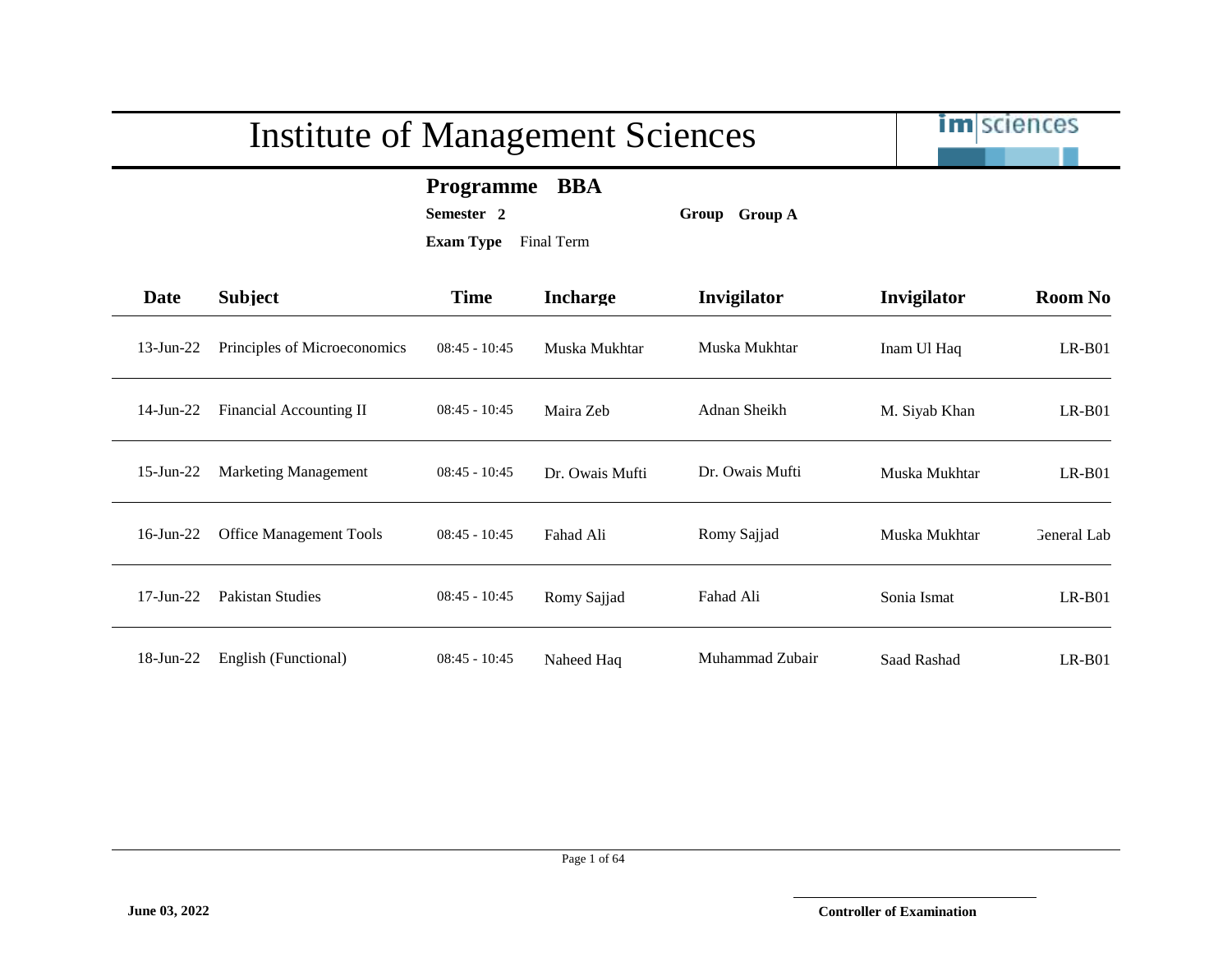

**Programme BBA**

**Semester 4 Group Group A**

| Date            | <b>Subject</b>                    | <b>Time</b>     | <b>Incharge</b>       | Invigilator       | Invigilator   | <b>Room No</b>  |
|-----------------|-----------------------------------|-----------------|-----------------------|-------------------|---------------|-----------------|
| $13$ -Jun-22    | <b>Business Finance</b>           | $11:15 - 01:15$ | Dr. Gohar Saleem      | Muhammad Zubair   | Tahir Nawaz   | $R - B01 + B02$ |
| $14$ -Jun-22    | Organizational Behavior           | $02:00 - 04:00$ | Marium Durrani        | Dr. Maryam Jabeen | Adnan Amin    | $R - 008 + 009$ |
| $15$ -Jun-22    | <b>Business Law</b>               | $11:15 - 01:15$ | Faisal Mushtaq yousaf | Naheed Haq        | Inam ul Haq   | $R-B01+B02$     |
| $16$ -Jun-22    | <b>Descriptive Statistics</b>     | $11:15 - 01:15$ | Dr. Shahid Ali        | Mukamil Shah      | Mukhtar Ahmad | $LR-B01$        |
| $17$ -Jun- $22$ | <b>Fundamentals of Psychology</b> | $11:15 - 01:15$ | Maidah Waheed         | Dr. Afia Saleem   | Zohaib Ali    | $R - B01 + B02$ |
| 18-Jun-22       | Logic & Critical Thinging         | $08:45 - 10:45$ | Fazli Subhan          | Omar Bin Samin    | Ahmad Hassan  | $LR-B12$        |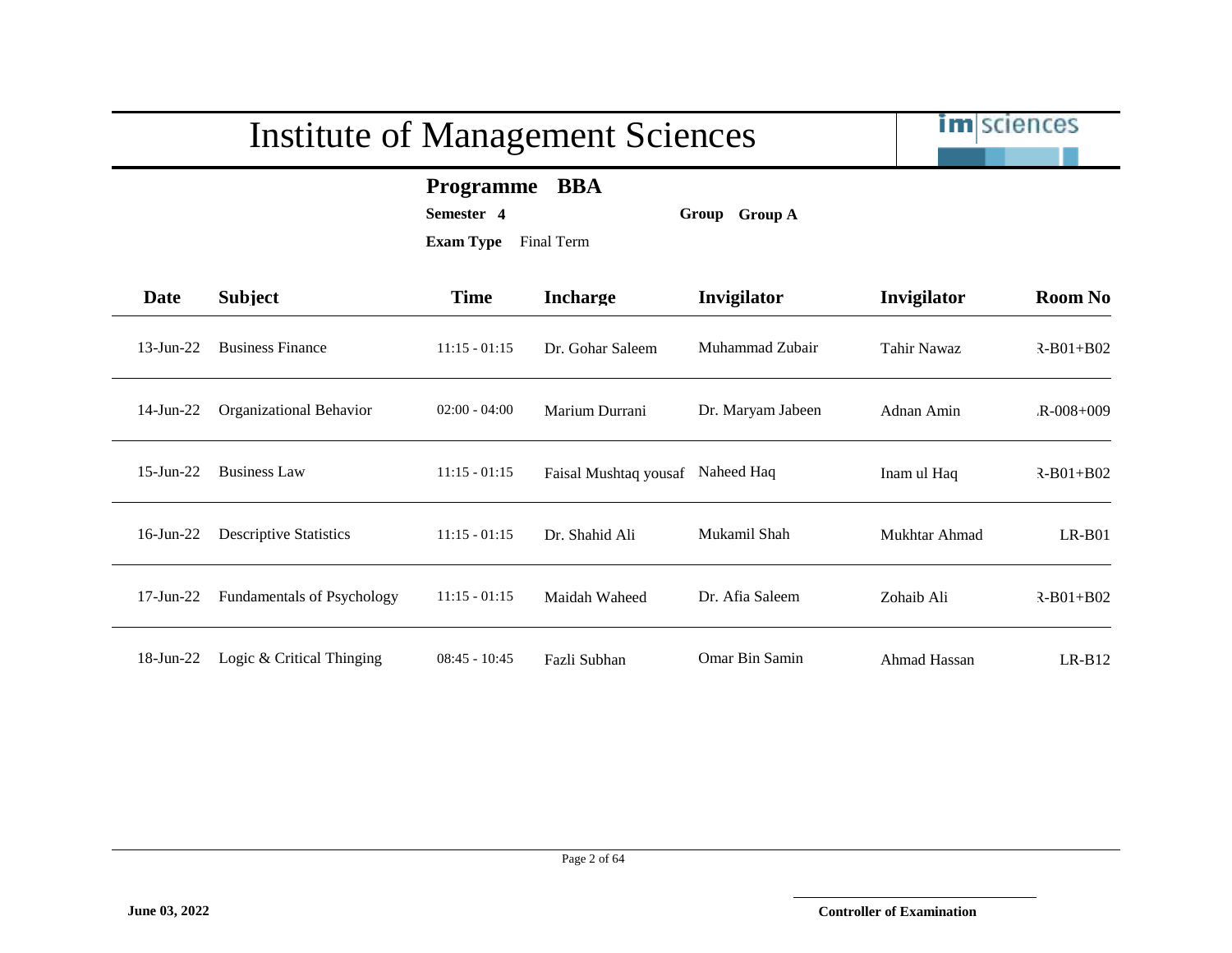

**Programme BBA**

**Semester 6 Group Group A**

| Date         | <b>Subject</b>                   | <b>Time</b>     | <b>Incharge</b>      | Invigilator         | Invigilator      | <b>Room No</b>  |
|--------------|----------------------------------|-----------------|----------------------|---------------------|------------------|-----------------|
| $13$ -Jun-22 | Advertising and Promotional      | $02:00 - 04:00$ | M. Zeeshan Khattak   | M. Zeeshan Khattak  | Rafiqullah Jan   | $R-B12+B13$     |
| $13$ -Jun-22 | <b>Reward Management</b>         | $02:00 - 04:00$ | Syed Zulkifal        | Dr. Awais Adnan     | Omar Bin Samin   | $R - B02 + B03$ |
| $13$ -Jun-22 | Financial Markets and            | $02:00 - 04:00$ | Nadia Iftikhar       | Nadia Iftikhar      | Mansoor Khan     | $R-B08+B09$     |
| 13-Jun-22    | <b>Islamic Capital Markets</b>   | $02:00 - 04:00$ | Dr. Shafi Ullah Jan  | Dr. Shafi Ullah Jan |                  | LR-010          |
| $13$ -Jun-22 | Creativity and Innovation        | $02:00 - 04:00$ | Dr. Muhammad Noum    | Dr. Muhammad Nouman | Dr. Zohra Jabeen | $LR-B01$        |
| $14$ -Jun-22 | <b>Business Research Methods</b> | $11:15 - 01:15$ | Dr. Sohail.M. Younis | Usman Ali           | Dr. Bashir Hayat | $R - 001 + 002$ |
| $15$ -Jun-22 | <b>Oral Communication</b>        | $02:00 - 04:00$ | Shahzad Hanif        | Adnan Malik         | M. Nauman Khan   | $R - B01 + B02$ |
| $16$ -Jun-22 | <b>Project Management</b>        | $02:00 - 04:00$ | Dr. Saleem Gul       | Aisha Jabeen        | M. Ismail        | $R-B13+B14$     |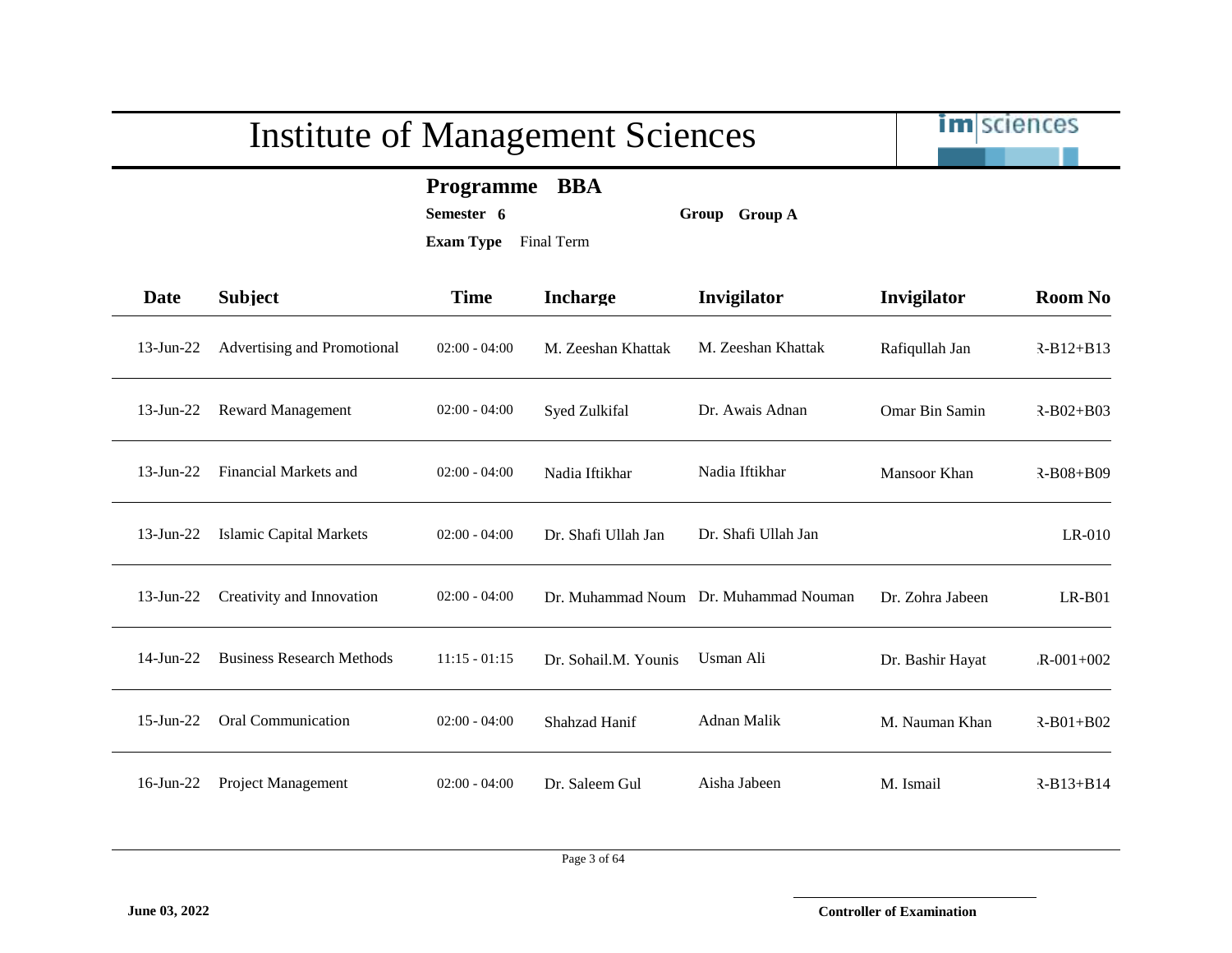|                        | Institute of Management Sciences | <b>im</b> sciences                                                      |                |                |                    |                 |
|------------------------|----------------------------------|-------------------------------------------------------------------------|----------------|----------------|--------------------|-----------------|
|                        |                                  | <b>Programme</b><br>BBA<br>Semester 6<br><b>Exam Type</b><br>Final Term |                | Group Group A  |                    |                 |
| $17 - \text{Jun} - 22$ | International Relations          | $02:00 - 04:00$                                                         | Sikandar Tangi | Rafiqullah Jan | Sattar khan        | $R - B01 + B02$ |
| $18$ -Jun-22           | Quantitative Techniques for      | $11:15 - 01:15$                                                         | Usama Laique   | Aisha Jabeen   | M. Afraz Abdur Reh | $R - 008 + 009$ |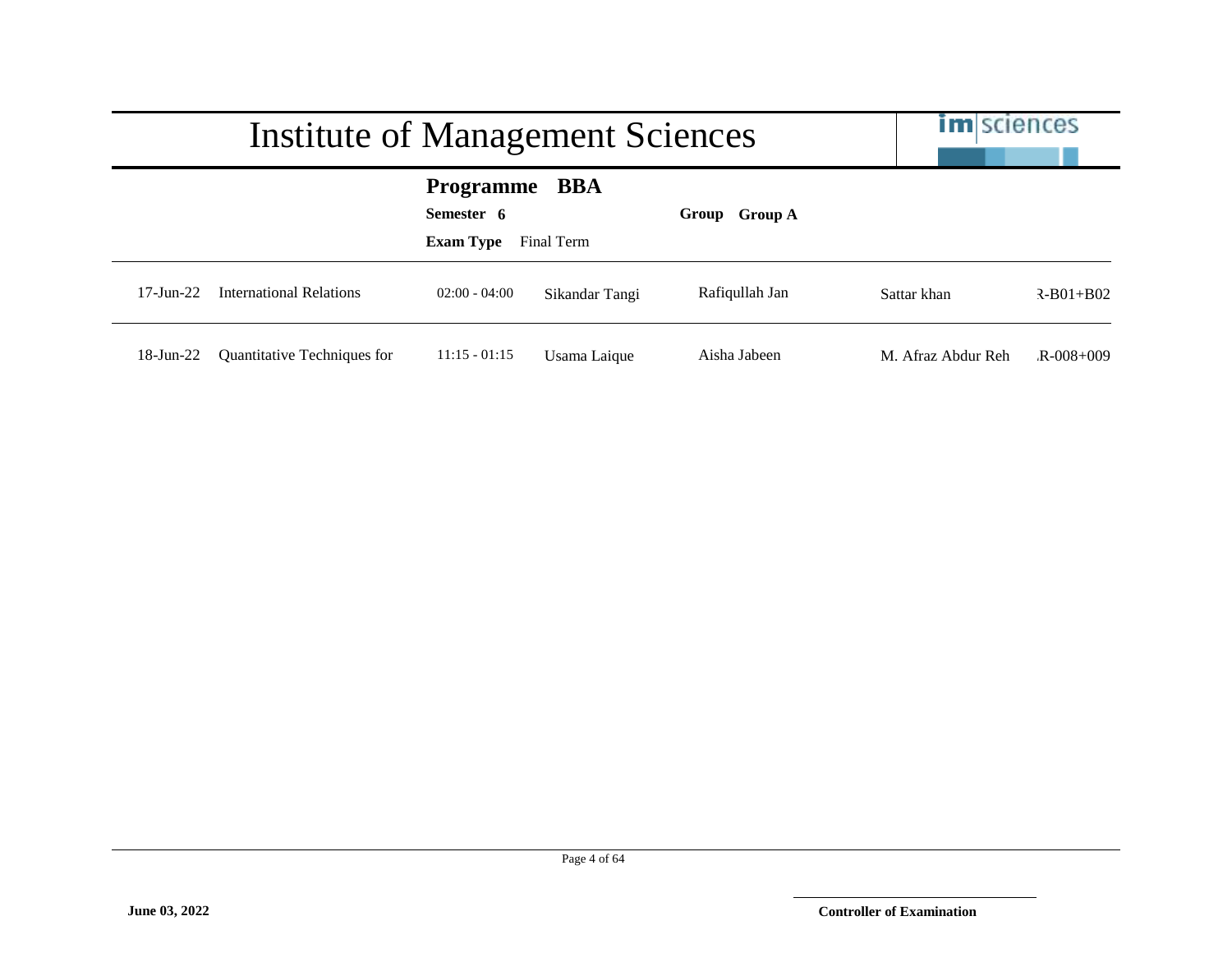**Programme BBA**

**Semester 8 Group Group A**

| <b>Date</b>  | <b>Subject</b>              | <b>Time</b>     | <b>Incharge</b> | Invigilator                               | Invigilator      | <b>Room No</b>     |
|--------------|-----------------------------|-----------------|-----------------|-------------------------------------------|------------------|--------------------|
| $13$ -Jun-22 | Group Dynamics              | $02:00 - 04:00$ | Dr. Afia Saleem | Laila Taskin Qazi                         | Dr. Afia Saleem  | $LR-014$           |
| $13$ -Jun-22 | Islamic Microfinance        | $02:00 - 04:00$ | Adnan Malik     | <b>Adnan Malik</b>                        |                  | LR-103             |
| $13$ -Jun-22 | <b>Brand Management</b>     | $02:00 - 04:00$ | Abdul Qadus     | Sardar Daud                               | Sattar Khan      | $R - B06 + B07$    |
| $13$ -Jun-22 | Computer Application in     | $02:00 - 04:00$ |                 | M. Afraz Abdur Rehm M. Afraz Abdur Rehman | Dr. Aamer Taj    | <b>General Lab</b> |
| $13$ -Jun-22 | Digital Entrepreneurship    | $02:00 - 04:00$ | Shawana Zeeshan | Shawana Zeeshan                           |                  | LR-102             |
| 14-Jun-22    | <b>Strategic Management</b> | $02:00 - 04:00$ | M.Imran Wazir   | Maira Zeb                                 | Sattar Khan      | $LR-B01$           |
| 15-Jun-22    | <b>Managerial Economics</b> | $02:00 - 04:00$ | Aisha Jabeen    | Muhammad Hamid                            | Dr. Zafar Zaheer | $LR-B07$           |
| $16$ -Jun-22 | Sustainable Development     | $02:00 - 04:00$ | Dr. Salma Amir  | Zafar Habib                               | Dr. Salma Amir   | LR-001             |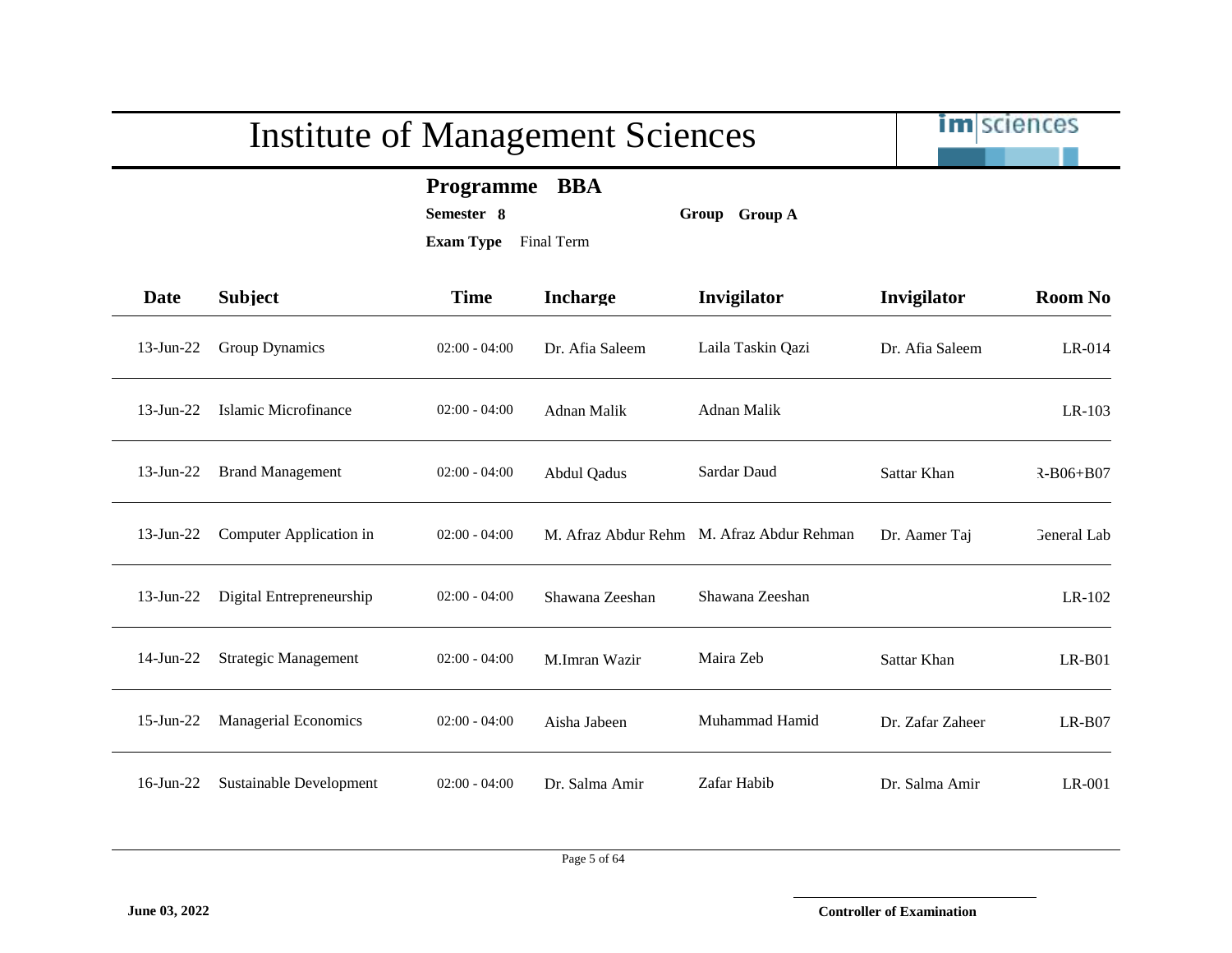|              | <b>Institute of Management Sciences</b> | <b>im</b> sciences                                                                        |                 |                   |                    |                |
|--------------|-----------------------------------------|-------------------------------------------------------------------------------------------|-----------------|-------------------|--------------------|----------------|
|              |                                         | <b>BBA</b><br><b>Programme</b><br>Semester <sub>2</sub><br><b>Exam Type</b><br>Final Term |                 | Group Group B     |                    |                |
| <b>Date</b>  | <b>Subject</b>                          | <b>Time</b>                                                                               | <b>Incharge</b> | Invigilator       | Invigilator        | <b>Room No</b> |
| $13$ -Jun-22 | Principles of Microeconomics            | $08:45 - 10:45$                                                                           | Muska Mukhtar   | Basit Ali         | Saeed Shahzad      | $LR-B02$       |
| $14$ -Jun-22 | Financial Accounting II                 | $08:45 - 10:45$                                                                           | Muhammad Arif   | Rafiqullah Jan    | Dr. Afia Saleem    | $LR-B07$       |
| 15-Jun-22    | <b>Marketing Management</b>             | $08:45 - 10:45$                                                                           | Dr. Owais Mufti | Muhammad Zubair   | Dr. Maryam Jabeen  | $LR-B02$       |
| $16$ -Jun-22 | <b>Office Management Tools</b>          | $08:45 - 10:45$                                                                           | Fahad Ali       | Usman Ali         | Dr. Romana Bangash | B1 Lab         |
| $17$ -Jun-22 | Pakistan Studies                        | $08:45 - 10:45$                                                                           | Romy Sajjad     | Dr. Shakeel Hayat | Ali Abdullah       | $LR-B02$       |
| $18$ -Jun-22 | English (Functional)                    | $08:45 - 10:45$                                                                           | Naheed Haq      | Ahsan Ashfaq      | Naheed Haq         | $LR-B02$       |

-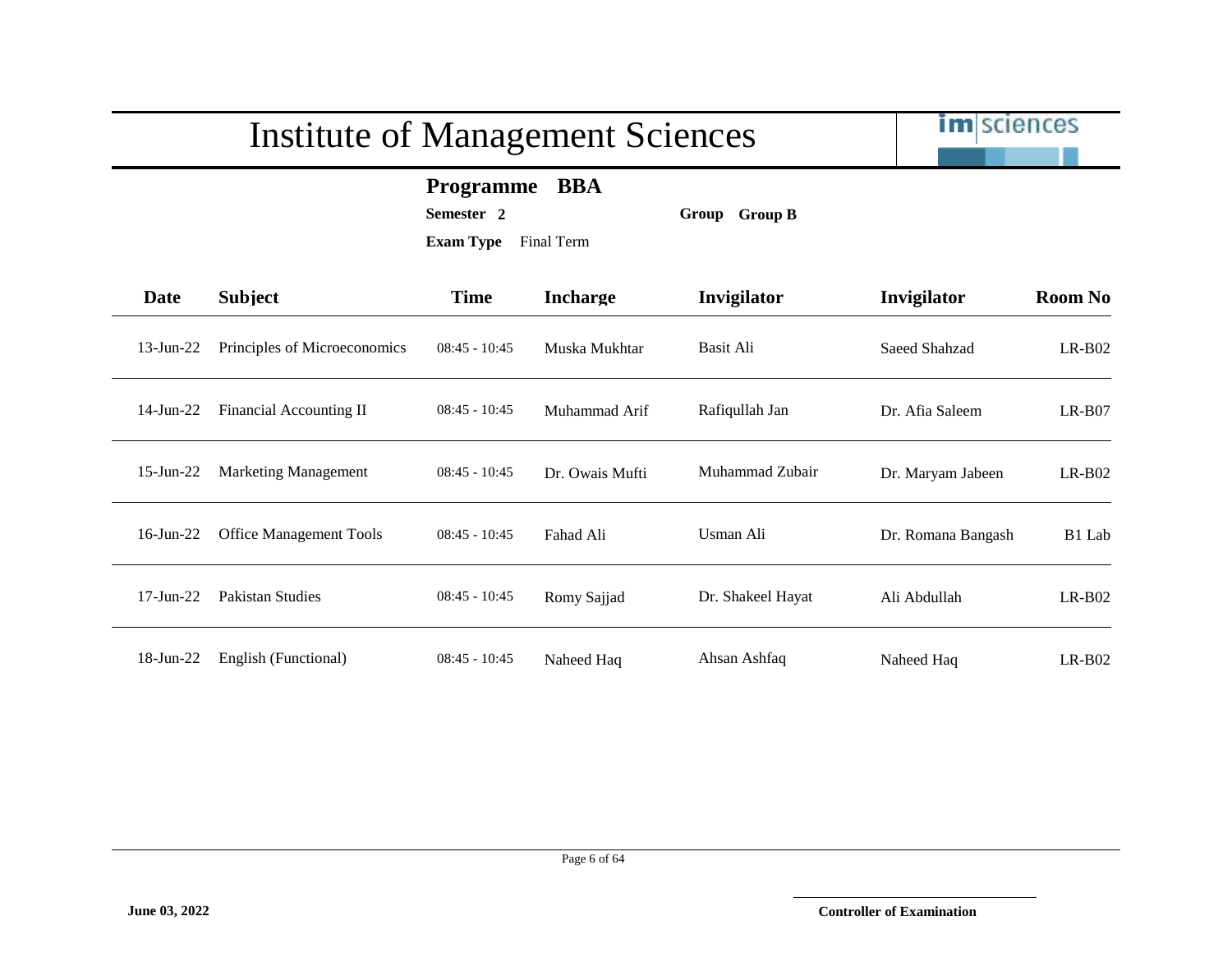im sciences

**Programme BBA**

**Semester 4 Group Group B**

| Date            | <b>Subject</b>                    | <b>Time</b>     | <b>Incharge</b>  | Invigilator    | Invigilator         | <b>Room No</b> |
|-----------------|-----------------------------------|-----------------|------------------|----------------|---------------------|----------------|
| $13$ -Jun-22    | <b>Business Finance</b>           | $11:15 - 01:15$ | Dr. Gohar Saleem | Usama Laique   | Afsheen Khalid      | $LR-B03$       |
| $14$ -Jun-22    | Organizational Behavior           | $02:00 - 04:00$ | Marium Durrani   | Marium Durrani | Sohail Khalil       | $LR-010$       |
| $15$ -Jun-22    | <b>Business Law</b>               | $11:15 - 01:15$ | Mudassar Salim   | Zohaib Ali     | Dr. Tamleek Ali Tan | $LR-B03$       |
| $16$ -Jun-22    | <b>Descriptive Statistics</b>     | $11:15 - 01:15$ | Dr. Shahid Ali   | Dr. Shahid Ali | Tahir Nawaz         | $LR-B02$       |
| $17$ -Jun- $22$ | <b>Fundamentals of Psychology</b> | $11:15 - 01:15$ | Maidah Waheed    | Adnan Sheikh   | Maidah Waheed       | $LR-B03$       |
| 18-Jun-22       | Logic & Critical Thinging         | $08:45 - 10:45$ | Fazli Subhan     | Falak Naz Khan | Shahzad Hanif       | $LR-B13$       |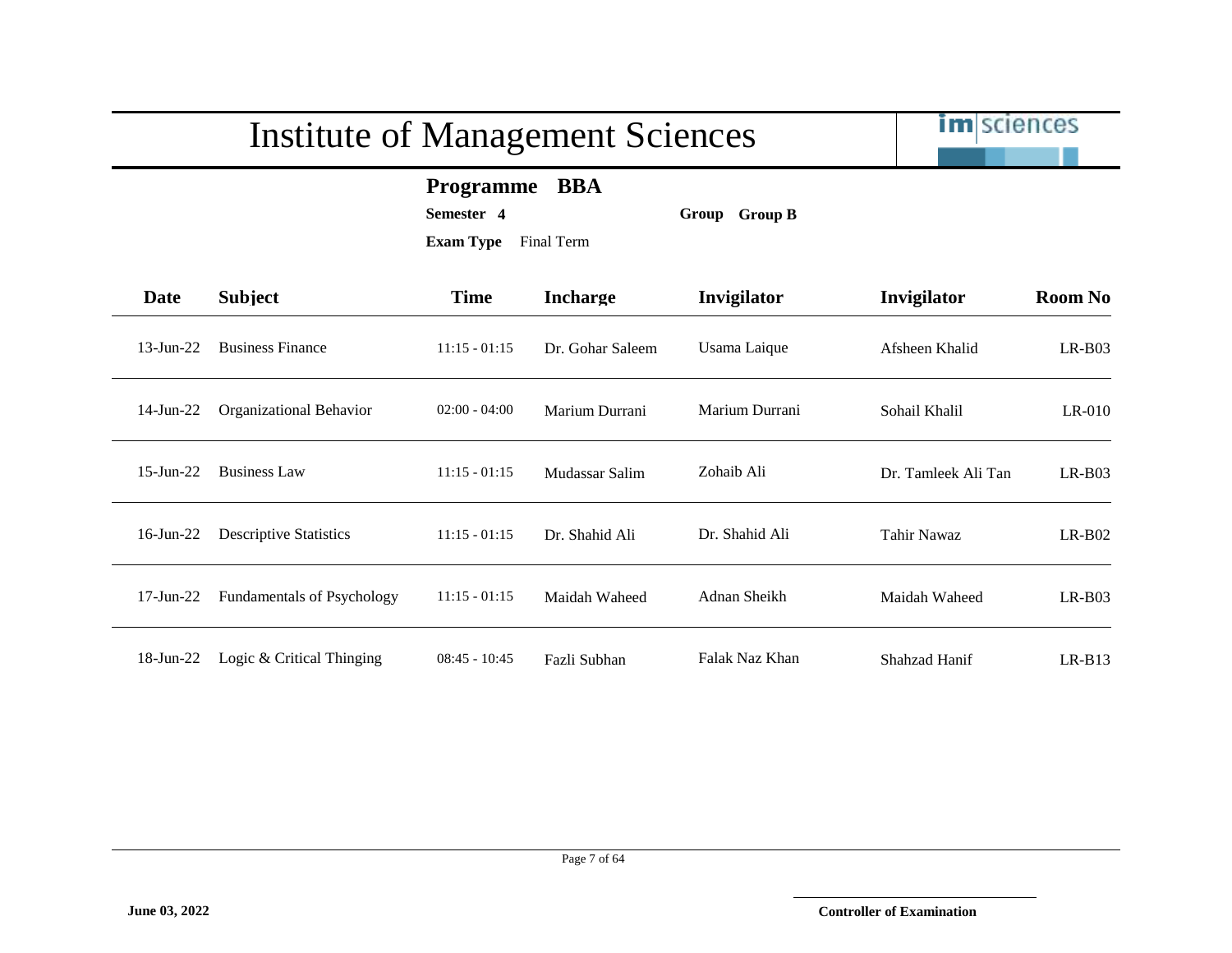|              | <b>Institute of Management Sciences</b> |                                                 | im sciences          |                   |                |                 |
|--------------|-----------------------------------------|-------------------------------------------------|----------------------|-------------------|----------------|-----------------|
|              |                                         | Programme BBA<br>Semester 6<br><b>Exam Type</b> | Final Term           | Group Group B     |                |                 |
| Date         | <b>Subject</b>                          | <b>Time</b>                                     | <b>Incharge</b>      | Invigilator       | Invigilator    | <b>Room No</b>  |
| $13$ -Jun-22 | Financial Markets and                   | $02:00 - 04:00$                                 | Nadia Iftikhar       | Naheed Haq        |                | $R-B08+B09$     |
| $13$ -Jun-22 | Creativity and Innovation               | $02:00 - 04:00$                                 | Dr. Muhammad Noum    |                   |                | $LR-B01$        |
| $13$ -Jun-22 | <b>Islamic Capital Markets</b>          | $02:00 - 04:00$                                 | Dr. Shafi Ullah Jan  |                   |                | $LR-010$        |
| $13$ -Jun-22 | Advertising and Promotional             | $02:00 - 04:00$                                 | M. Zeeshan Khattak   | Zohaib Ali        | Muhammad Hamid | $R-B12+B13$     |
| $13$ -Jun-22 | <b>Reward Management</b>                | $02:00 - 04:00$                                 | Syed Zulkifal        |                   | Syed Zulkifal  | $R-B02+B03$     |
| $14$ -Jun-22 | <b>Business Research Methods</b>        | $11:15 - 01:15$                                 | Dr. Sohail.M. Younis | Abdul Qadus       | Aisha Jabeen   | $R - 003 + 005$ |
| $15$ -Jun-22 | Oral Communication                      | $02:00 - 04:00$                                 | Shahzad Hanif        | Laila Taskin Qazi | Fazli Subhan   | $R-B03+B05$     |
| $16$ -Jun-22 | Project Management                      | $02:00 - 04:00$                                 | Dr. Saleem Gul       | Muhammad Ehtesham | Saeed Shahzad  | $LR-B12$        |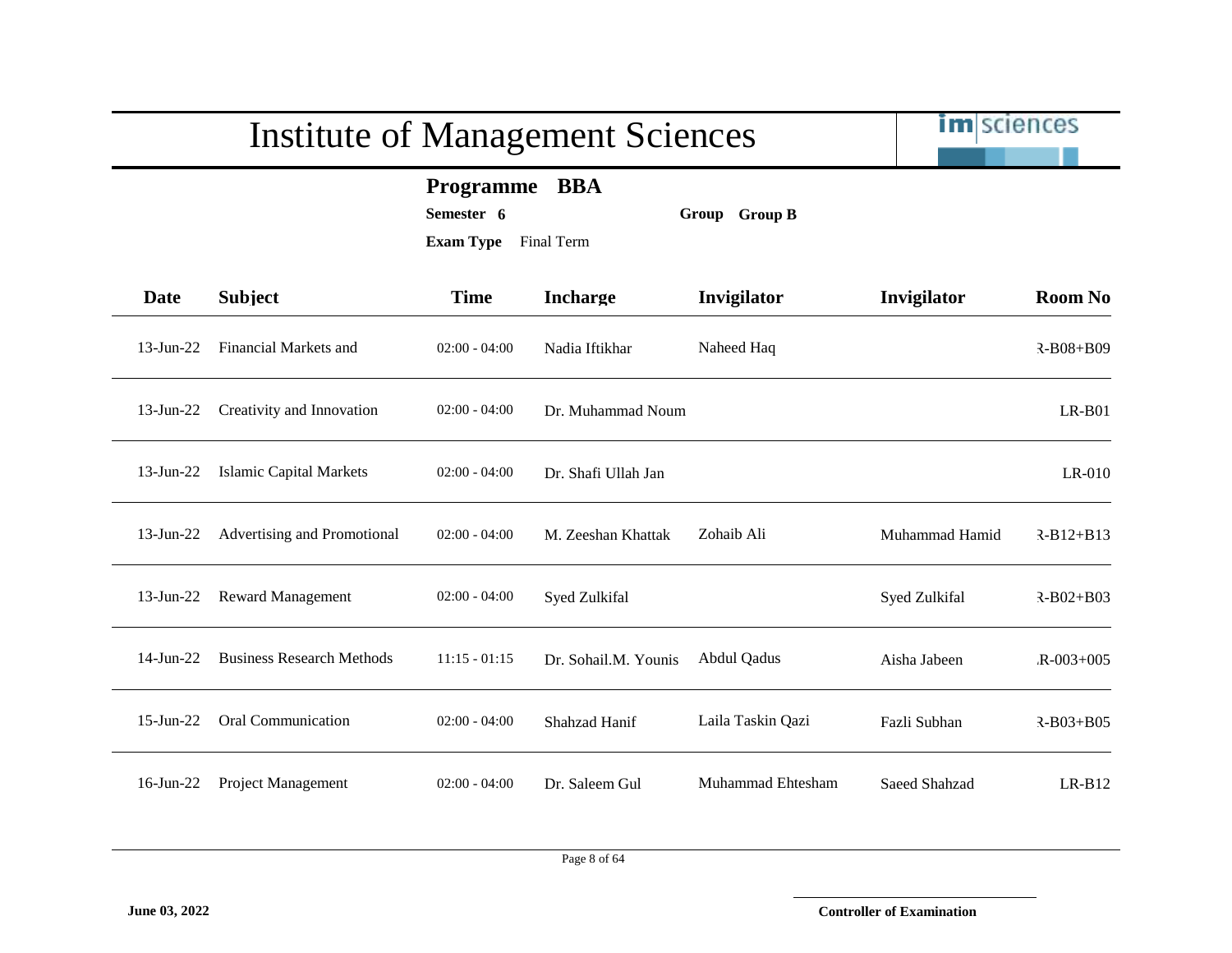|                        | <b>Institute of Management Sciences</b> | <b>im</b> sciences                                                      |                |                |                |                 |
|------------------------|-----------------------------------------|-------------------------------------------------------------------------|----------------|----------------|----------------|-----------------|
|                        |                                         | <b>Programme</b><br>BBA<br>Semester 6<br><b>Exam Type</b><br>Final Term |                | Group Group B  |                |                 |
| $17 - \text{Jun} - 22$ | International Relations                 | $02:00 - 04:00$                                                         | Sikandar Tangi | Dr. M. Nawaz   | Zohaib Ali     | $LR-BO3$        |
| 18-Jun-22              | Quantitative Techniques for             | $11:15 - 01:15$                                                         | Usama Laique   | Muhammad Hamid | Falak Naz Khan | $R = 001 + 002$ |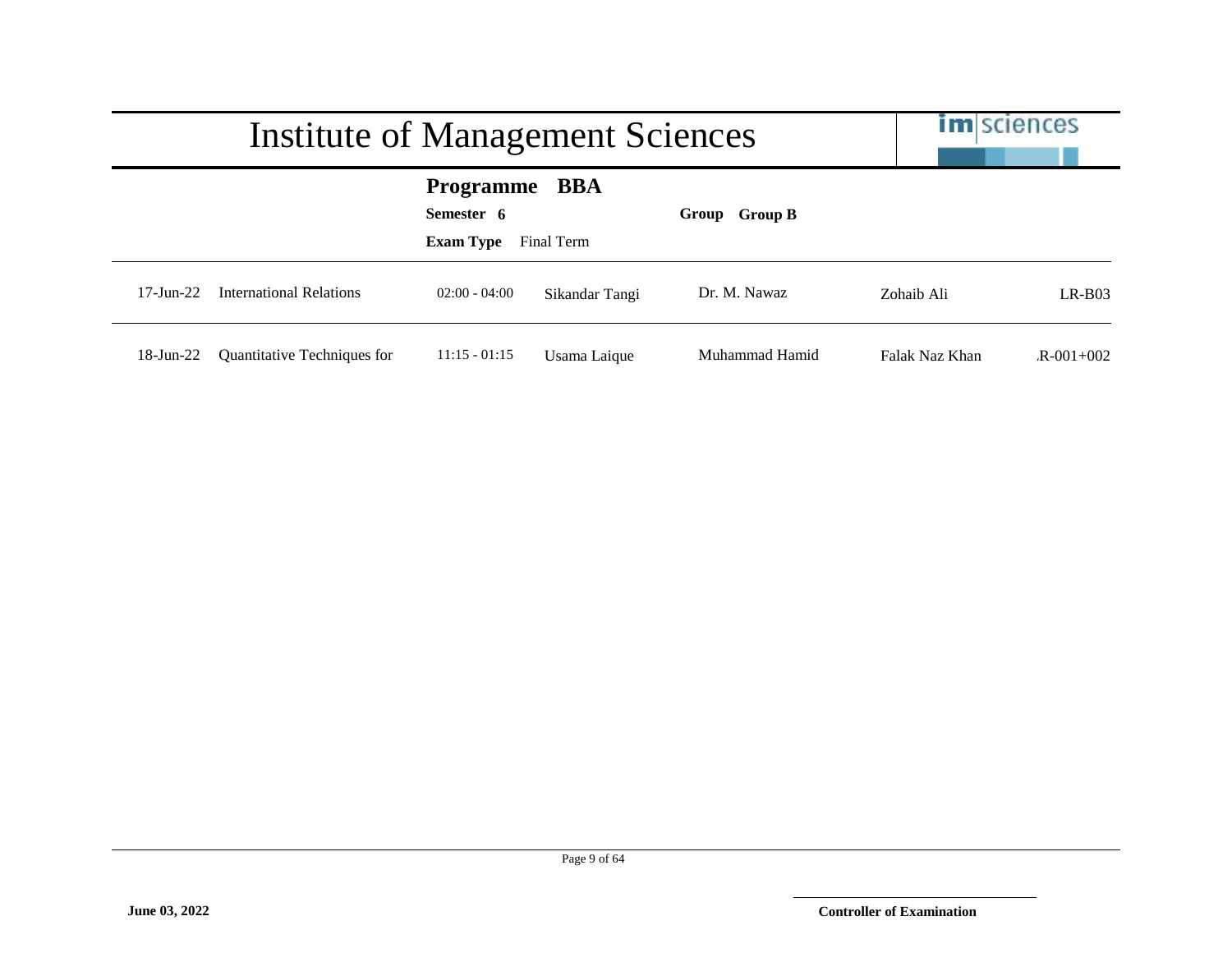|              | <b>Institute of Management Sciences</b> | <b>im</b> sciences                                 |                          |                 |                      |                 |
|--------------|-----------------------------------------|----------------------------------------------------|--------------------------|-----------------|----------------------|-----------------|
|              |                                         | <b>Programme</b><br>Semester 8<br><b>Exam Type</b> | <b>BBA</b><br>Final Term | Group Group B   |                      |                 |
| Date         | <b>Subject</b>                          | <b>Time</b>                                        | <b>Incharge</b>          | Invigilator     | Invigilator          | <b>Room No</b>  |
| $13$ -Jun-22 | Computer Application in                 | $02:00 - 04:00$                                    | M. Afraz Abdur Rehm      |                 | Dr. Sohail.M. Younis | General Lab     |
| $13$ -Jun-22 | <b>Brand Management</b>                 | $02:00 - 04:00$                                    | Abdul Qadus              |                 | Abdul Qadus          | $R - B06 + B07$ |
| $13$ -Jun-22 | Islamic Microfinance                    | $02:00 - 04:00$                                    | Adnan Malik              |                 |                      | LR-103          |
| $13$ -Jun-22 | Group Dynamics                          | $02:00 - 04:00$                                    | Dr. Afia Saleem          |                 |                      | LR-014          |
| $13$ -Jun-22 | Digital Entrepreneurship                | $02:00 - 04:00$                                    | Shawana Zeeshan          |                 |                      | LR-102          |
| $14$ -Jun-22 | <b>Strategic Management</b>             | $02:00 - 04:00$                                    | M.Imran Wazir            | M.Imran Wazir   | Ahsan Ashfaq         | $LR-B02$        |
| $15$ -Jun-22 | <b>Managerial Economics</b>             | $02:00 - 04:00$                                    | Aisha Jabeen             | Dr. Tamleek Ali | Dr. Bashir Hayat     | $LR-B08$        |
| $16$ -Jun-22 | Sustainable Development                 | $02:00 - 04:00$                                    | Dr. Salma Amir           |                 |                      | LR-001          |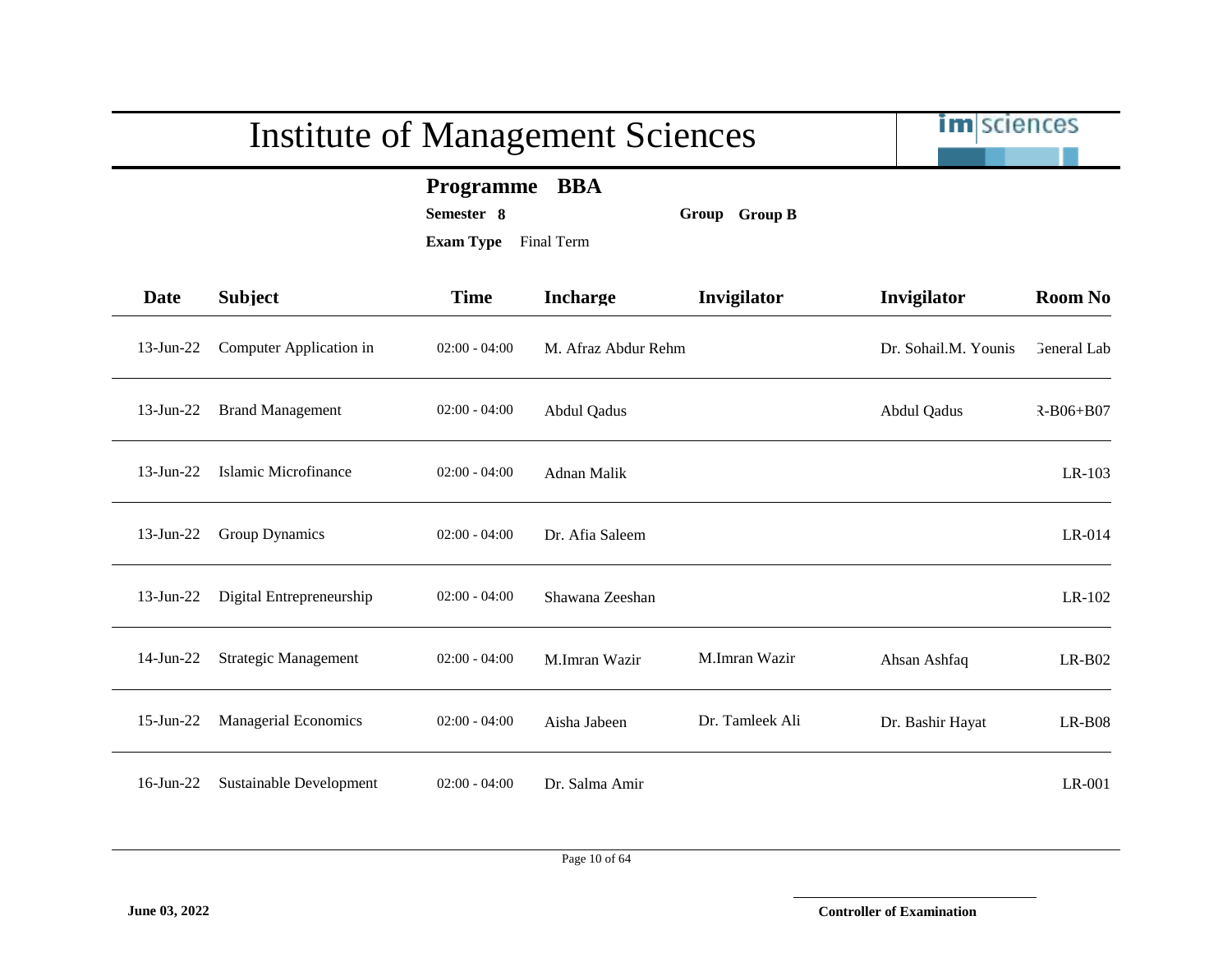im sciences

#### **Programme BBA**

**Semester 2 Group Group C**

| Date            | <b>Subject</b>                 | <b>Time</b>     | <b>Incharge</b> | Invigilator        | Invigilator    | <b>Room No</b>     |
|-----------------|--------------------------------|-----------------|-----------------|--------------------|----------------|--------------------|
| $13$ -Jun-22    | Principles of Microeconomics   | $08:45 - 10:45$ | Muska Mukhtar   | Ali Abdullah       | Usama Laique   | $R - B06 + B07$    |
| $14$ -Jun-22    | Financial Accounting II        | $08:45 - 10:45$ | Maira Zeb       | Usama Laique       | Marium Durrani | $R - B02 + B03$    |
| $15$ -Jun-22    | <b>Marketing Management</b>    | $08:45 - 10:45$ | Dr. Usman Ghani | Inam Ul Haq        | Omar Bin Samin | $LR-B03$           |
| $16$ -Jun-22    | <b>Office Management Tools</b> | $08:45 - 10:45$ | Fahad Ali       | <b>Abdul Qadus</b> | Fahad Ali      | B <sub>3</sub> Lab |
| $17$ -Jun- $22$ | Pakistan Studies               | $08:45 - 10:45$ | Romy Sajjad     | Maria Anwar        | M. Siyab Khan  | $LR-B03$           |
| 18-Jun-22       | English (Functional)           | $08:45 - 10:45$ | Naheed Haq      | Saeed Shahzad      | Adnan Sheikh   | $LR-B03$           |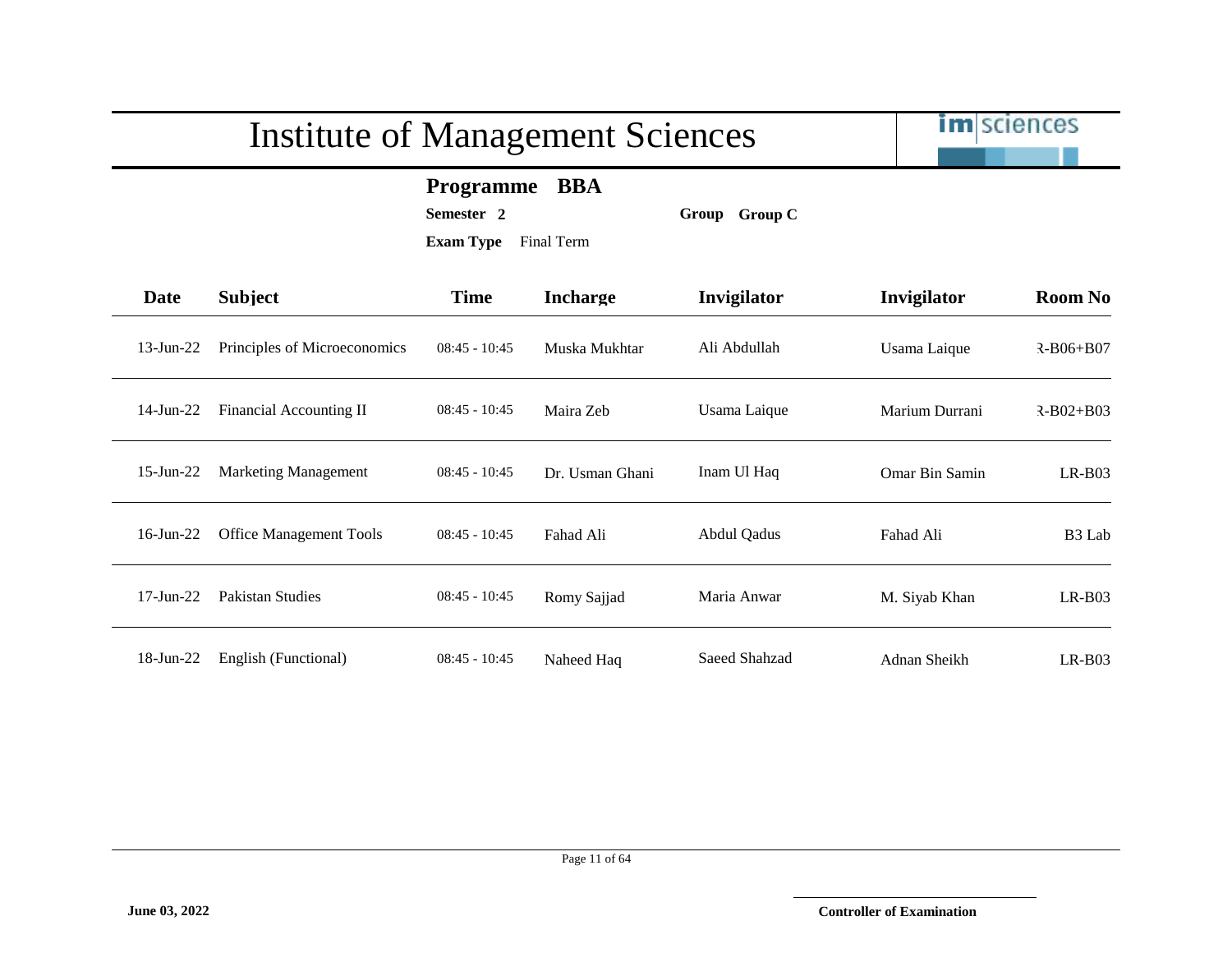im sciences

**Programme BBA**

**Semester 4 Group Group C**

**Exam Type** Final Term

| Date            | <b>Subject</b>                    | <b>Time</b>     | <b>Incharge</b>  | Invigilator         | Invigilator        | <b>Room No</b>  |
|-----------------|-----------------------------------|-----------------|------------------|---------------------|--------------------|-----------------|
| $13$ -Jun-22    | <b>Business Finance</b>           | $11:15 - 01:15$ | Ali Abdullah     | Dr. Bashir Hayat    | Awais Alam         | $R - B06 + B07$ |
| 14-Jun-22       | Organizational Behavior           | $02:00 - 04:00$ | Fayaz Ahmad      | Laila Taskin Qazi   | M. Siyab Khan      | $R - 012 + 013$ |
| $15$ -Jun-22    | <b>Business Law</b>               | $11:15 - 01:15$ | Ubaid Ur Rehman  | Dr. Shafi Ullah Jan | Shahzad Hanif      | $R - B08 + B09$ |
| $16$ -Jun-22    | <b>Descriptive Statistics</b>     | $11:15 - 01:15$ | Dr. Zafar Zaheer | Dr. Shafi Ullah Jan | M. Afraz Abdur Reh | $R - B05 + B06$ |
| $17$ -Jun- $22$ | <b>Fundamentals of Psychology</b> | $11:15 - 01:15$ | Maidah Waheed    | Ali Abdullah        | Maria Anwar        | $R - B06 + B07$ |
| 18-Jun-22       | Logic & Critical Thinging         | $08:45 - 10:45$ | Fazli Subhan     | M. Shahzad Khan     | Fazli Subhan       | $LR-B14$        |

20-Jun-22 Principles of Management 02:00 - 04:00 Sonia Ismat Sonia Ismat LR-201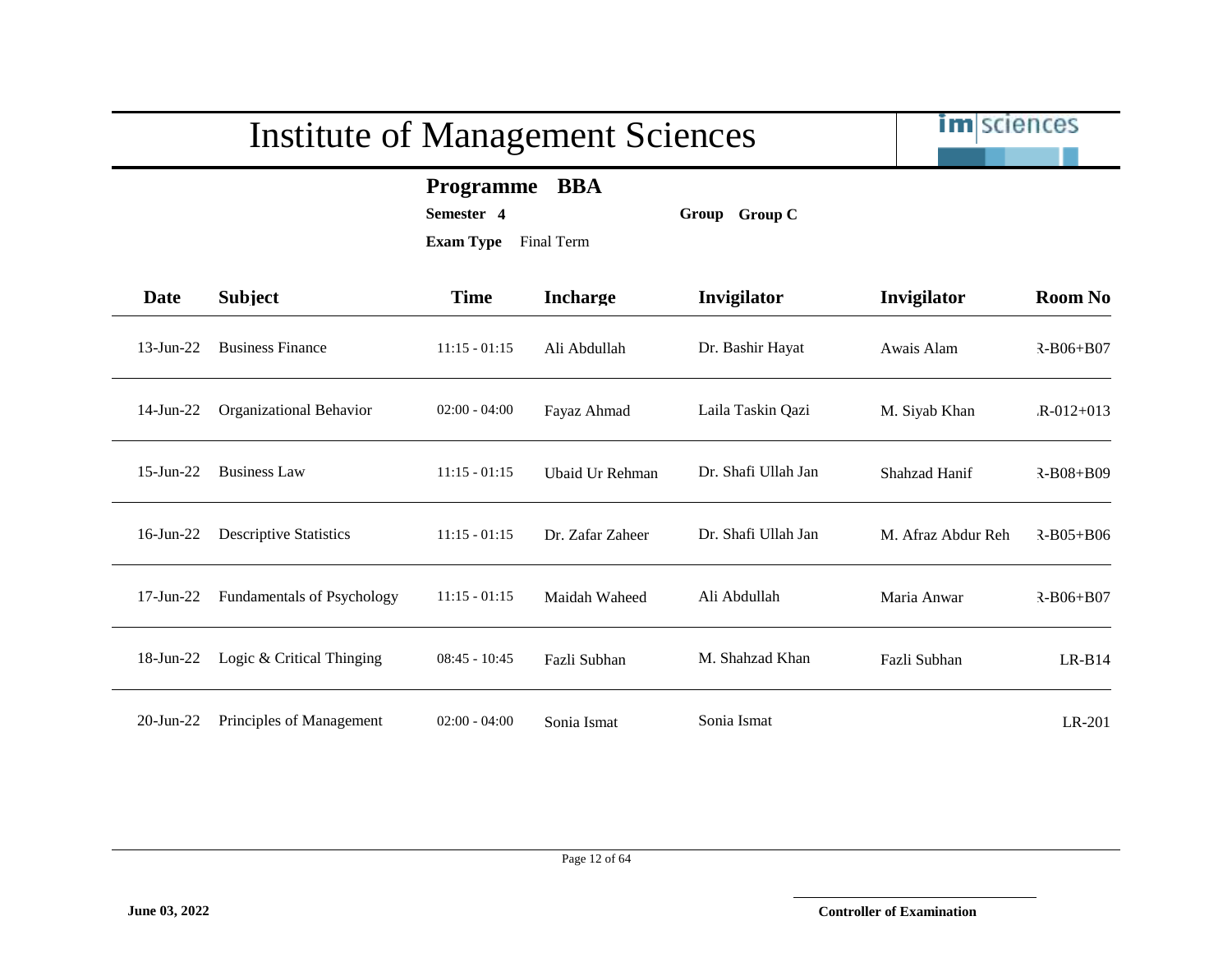|                                                                                | <b>Institute of Management Sciences</b> |                 | im sciences          |              |             |                 |
|--------------------------------------------------------------------------------|-----------------------------------------|-----------------|----------------------|--------------|-------------|-----------------|
| Programme BBA<br>Semester 6<br>Group Group C<br><b>Exam Type</b><br>Final Term |                                         |                 |                      |              |             |                 |
| <b>Date</b>                                                                    | <b>Subject</b>                          | <b>Time</b>     | <b>Incharge</b>      | Invigilator  | Invigilator | <b>Room No</b>  |
| $13$ -Jun-22                                                                   | Creativity and Innovation               | $02:00 - 04:00$ | Dr. Muhammad Noum    |              |             | $LR-B01$        |
| $13$ -Jun-22                                                                   | <b>Reward Management</b>                | $02:00 - 04:00$ | Syed Zulkifal        |              |             | $R - B02 + B03$ |
| $13$ -Jun-22                                                                   | Advertising and Promotional             | $02:00 - 04:00$ | M. Zeeshan Khattak   |              |             | $R-B12+B13$     |
| $13$ -Jun-22                                                                   | Financial Markets and                   | $02:00 - 04:00$ | Nadia Iftikhar       |              |             | $R-B08+B09$     |
| $13$ -Jun-22                                                                   | <b>Islamic Capital Markets</b>          | $02:00 - 04:00$ | Dr. Shafi Ullah Jan  |              |             | LR-010          |
| $14$ -Jun-22                                                                   | <b>Business Research Methods</b>        | $11:15 - 01:15$ | Dr. Sohail.M. Younis | Mansoor Khan | M. Ismail   | $R - 006 + 007$ |
| $15$ -Jun-22                                                                   | Oral Communication                      | $02:00 - 04:00$ | Shahzad Hanif        | M. Ismail    | Usman Ali   | $R-105+106$     |
| $16$ -Jun-22                                                                   | Project Management                      | $02:00 - 04:00$ | Dr. Saleem Gul       | Sonia Ismat  | Sattar Khan | $LR-B10$        |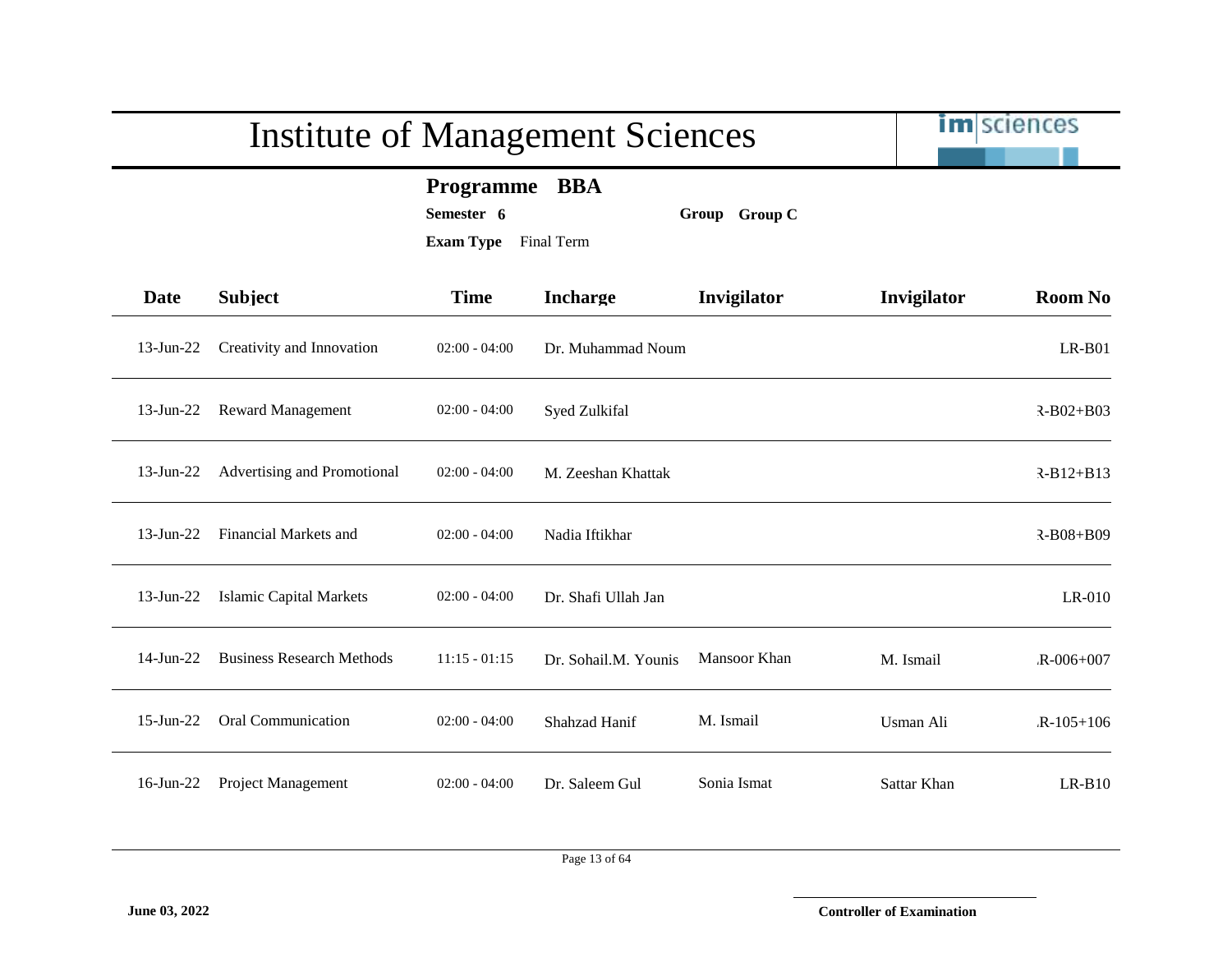|                        | Institute of Management Sciences |                                             |                   |                  |                | <b>im</b> sciences |  |
|------------------------|----------------------------------|---------------------------------------------|-------------------|------------------|----------------|--------------------|--|
|                        |                                  | Programme<br>Semester 6<br><b>Exam Type</b> | BBA<br>Final Term | Group Group C    |                |                    |  |
| $17 - \text{Jun} - 22$ | <b>International Relations</b>   | $02:00 - 04:00$                             | Zafar Habib       | Zafar Habib      | Muhammad Hamid | $LR-003$           |  |
| 18-Jun-22              | Quantitative Techniques for      | $11:15 - 01:15$                             | Usama Laique      | Hamood Ur Rehman | Rafiqullah Jan | $LR-010$           |  |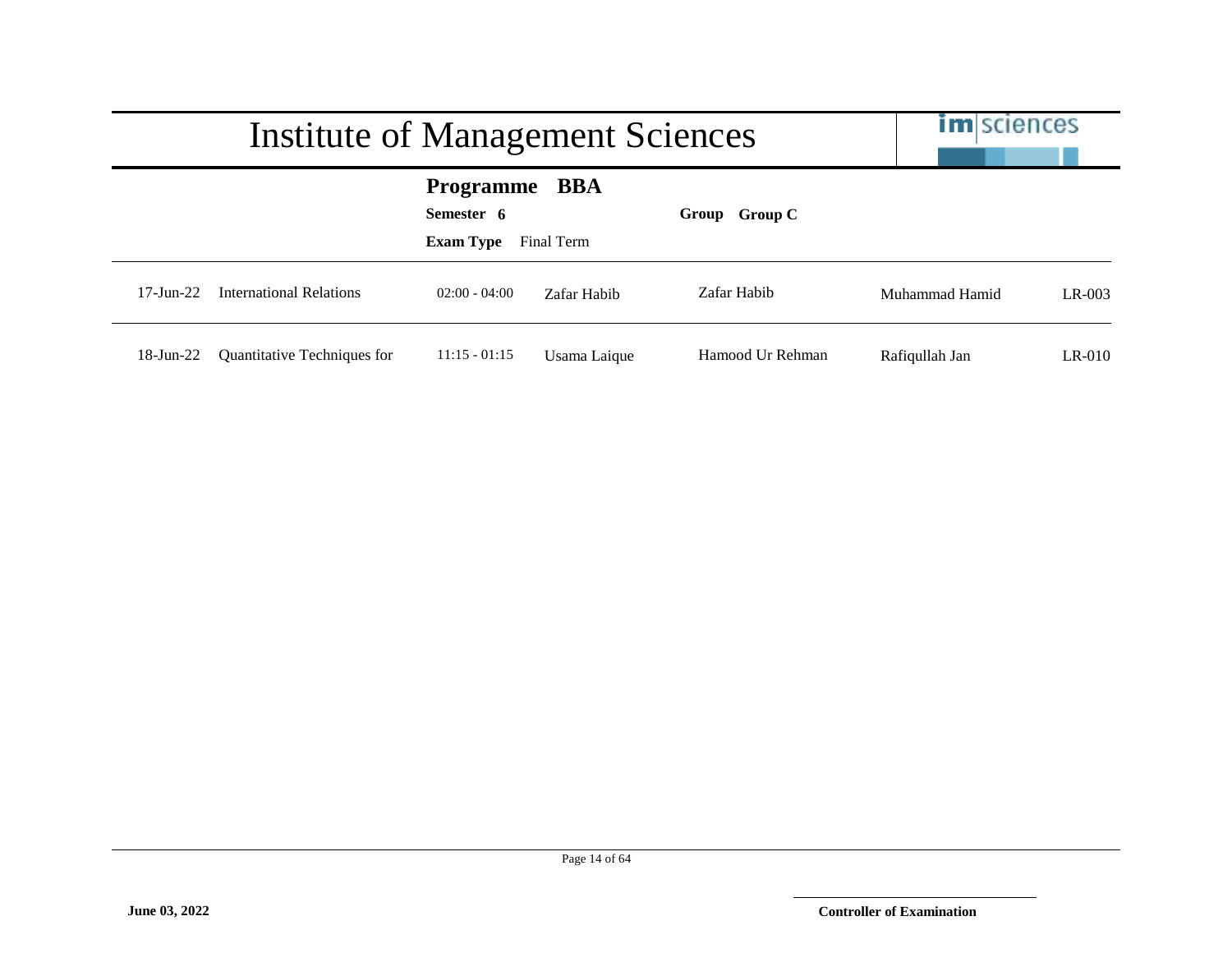|              | <b>Institute of Management Sciences</b> | im sciences                                                   |                     |               |                  |                    |
|--------------|-----------------------------------------|---------------------------------------------------------------|---------------------|---------------|------------------|--------------------|
|              |                                         | <b>Programme</b><br>Semester 8<br><b>Exam Type</b> Final Term | <b>BBA</b>          | Group Group C |                  |                    |
| <b>Date</b>  | <b>Subject</b>                          | <b>Time</b>                                                   | <b>Incharge</b>     | Invigilator   | Invigilator      | <b>Room No</b>     |
| $13$ -Jun-22 | Group Dynamics                          | $02:00 - 04:00$                                               | Dr. Afia Saleem     |               |                  | $LR-014$           |
| 13-Jun-22    | Islamic Microfinance                    | $02:00 - 04:00$                                               | Adnan Malik         |               |                  | LR-103             |
| $13$ -Jun-22 | Digital Entrepreneurship                | $02:00 - 04:00$                                               | Shawana Zeeshan     |               |                  | $LR-102$           |
| $13$ -Jun-22 | Computer Application in                 | $02:00 - 04:00$                                               | M. Afraz Abdur Rehm |               |                  | <b>General</b> Lab |
| $13$ -Jun-22 | <b>Brand Management</b>                 | $02:00 - 04:00$                                               | Abdul Qadus         |               |                  | $R - B06 + B07$    |
| $14$ -Jun-22 | <b>Strategic Management</b>             | $02:00 - 04:00$                                               | Awais Alam          | Awais Alam    | Hamood Ur Rehman | $LR-B05$           |
| $15$ -Jun-22 | <b>Managerial Economics</b>             | $02:00 - 04:00$                                               | Aisha Jabeen        | Sardar Daud   | Aisha Jabeen     | $LR-B09$           |
| 16-Jun-22    | Sustainable Development                 | $02:00 - 04:00$                                               | Dr. Salma Amir      |               |                  | LR-001             |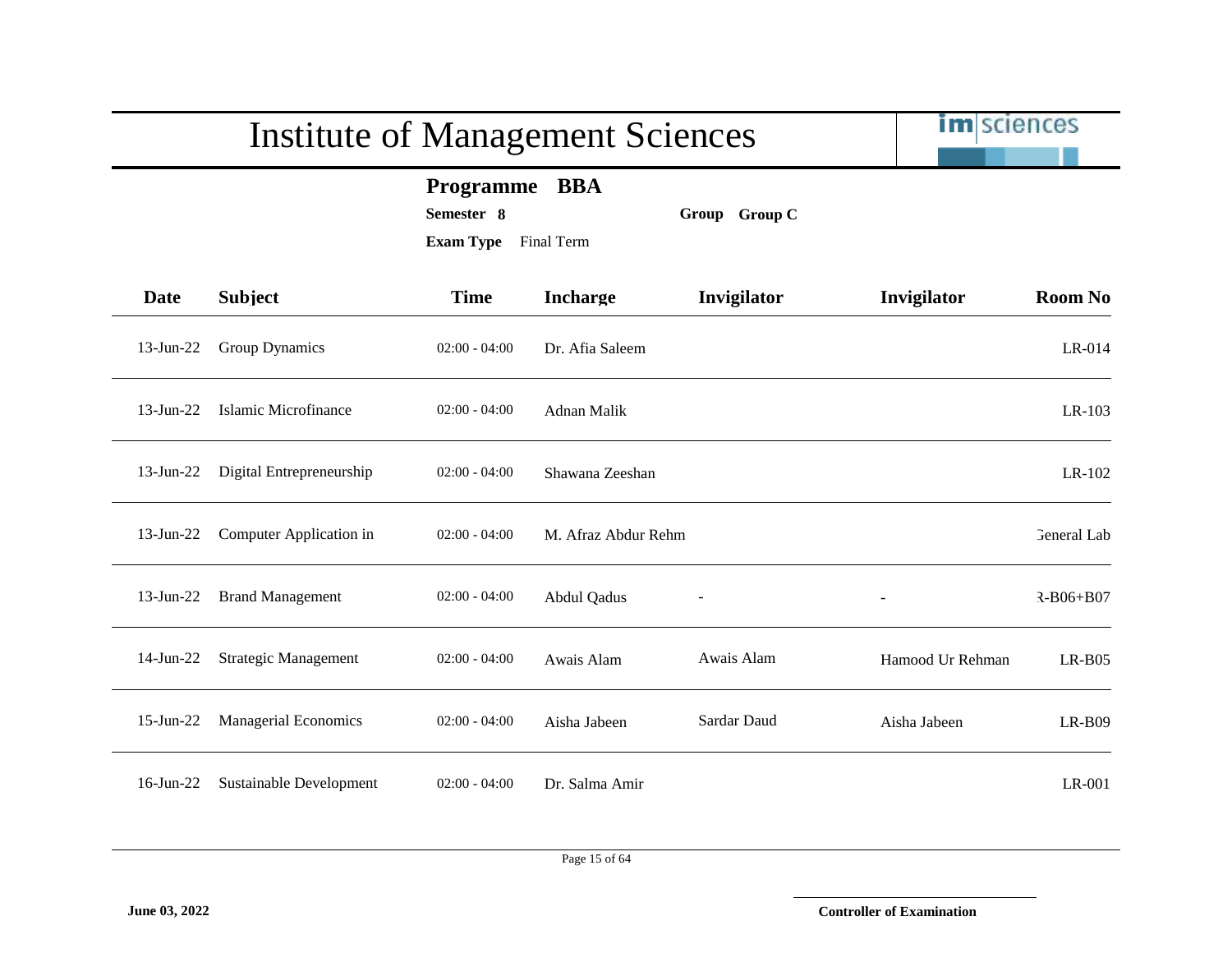im sciences

**Programme BBA**

**Semester 2 Group Group D**

| Date            | <b>Subject</b>                 | <b>Time</b>     | <b>Incharge</b>    | Invigilator        | Invigilator      | <b>Room No</b> |
|-----------------|--------------------------------|-----------------|--------------------|--------------------|------------------|----------------|
| $13$ -Jun-22    | Principles of Microeconomics   | $08:45 - 10:45$ | Mukhtar Ahmad      | Mukhtar Ahmad      | Ahsan Ashfaq     | $LR-B05$       |
| $14$ -Jun-22    | Financial Accounting II        | $08:45 - 10:45$ | Muhammad Arif      | Saad Rashad        | Ahsan Ashfaq     | $LR-B05$       |
| $15$ -Jun-22    | <b>Marketing Management</b>    | $08:45 - 10:45$ | M. Zeeshan Khattak | M. Zeeshan Khattak | Adnan Malik      | $LR-B05$       |
| $16$ -Jun-22    | <b>Office Management Tools</b> | $08:45 - 10:45$ | Ahsan Ashfaq       | Dr. Rehmat Ali     | Sardar Daud      | $LR-B05$       |
| $17$ -Jun- $22$ | Pakistan Studies               | $08:45 - 10:45$ | Mian Yasir Hayat   | Falak Naz Khan     | Mian Yasir Hayat | $LR-B05$       |
| 18-Jun-22       | English (Functional)           | $08:45 - 10:45$ | Sardar Daud        | Sardar Daud        | Zohaib Ali       | $LR-014$       |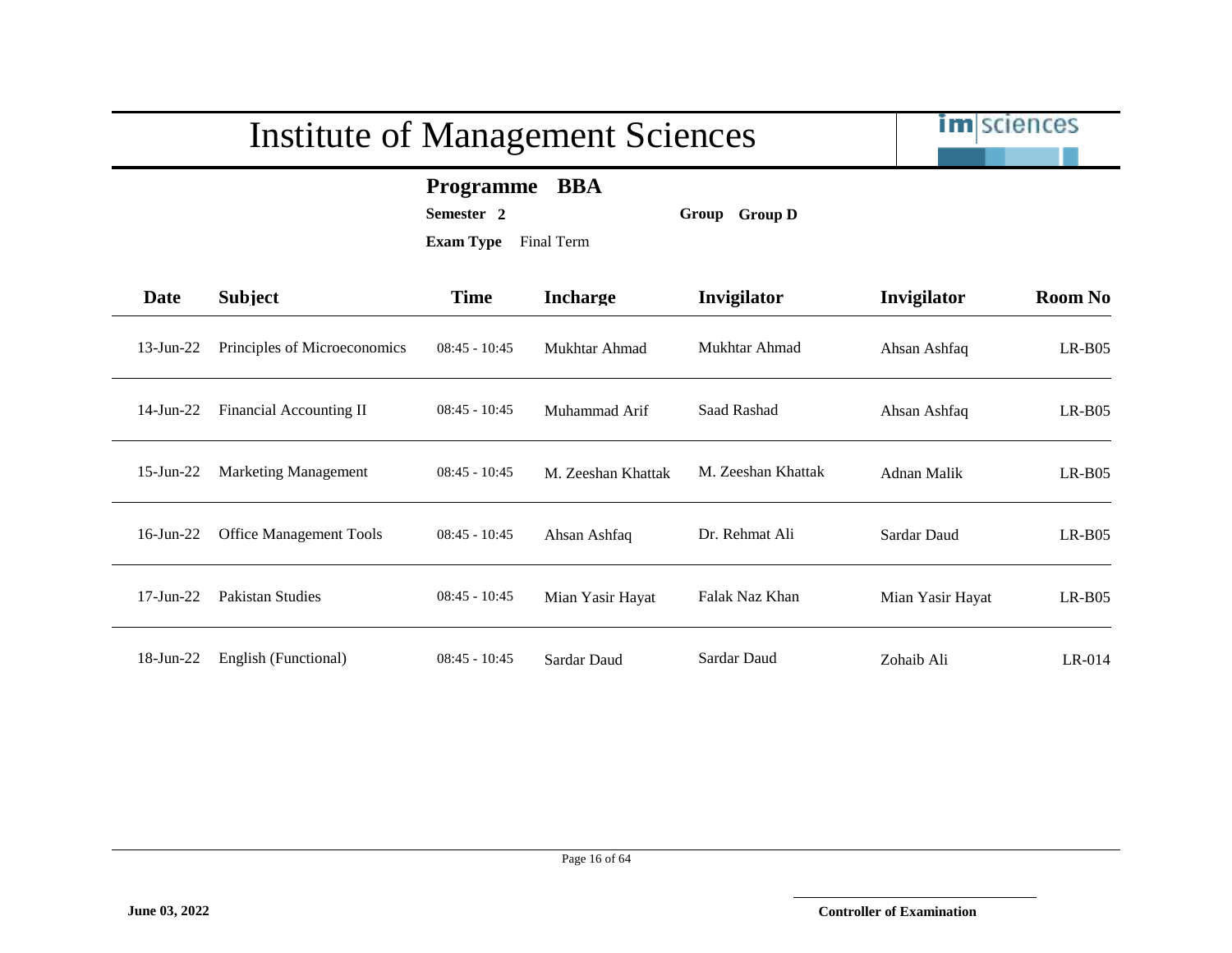im sciences

**Programme BBA**

**Semester 4 Group Group D**

| Date            | <b>Subject</b>                    | <b>Time</b>     | <b>Incharge</b>  | <b>Invigilator</b> | Invigilator       | <b>Room No</b> |
|-----------------|-----------------------------------|-----------------|------------------|--------------------|-------------------|----------------|
| $13$ -Jun-22    | <b>Business Finance</b>           | $11:15 - 01:15$ | Ali Abdullah     | Dr. Shahid Ali     | Zohaib Ali        | $LR-B05$       |
| $14$ -Jun-22    | Organizational Behavior           | $02:00 - 04:00$ | Fayaz Ahmad      | Dr. Awais Adnan    | Sikandar Tangi    | $LR-014$       |
| $15$ -Jun-22    | <b>Business Law</b>               | $11:15 - 01:15$ | Mudassar Salim   | Zafar Habib        | Mukhtar Ahmad     | $LR-B05$       |
| $16$ -Jun-22    | <b>Descriptive Statistics</b>     | $11:15 - 01:15$ | Dr. Zafar Zaheer | Fahad Ali          | Dr. Zahoor Khan   | $LR-B03$       |
| $17$ -Jun- $22$ | <b>Fundamentals of Psychology</b> | $11:15 - 01:15$ | Maidah Waheed    | Marium Durrani     | Dr. Shakeel Hayat | $LR-B05$       |
| $18$ -Jun-22    | Logic & Critical Thinging         | $08:45 - 10:45$ | Fazli Subhan     |                    | Inam Ul Haq       | $LR-B05$       |
| $20$ -Jun- $22$ | Principles of Management          | $02:00 - 04:00$ | Sonia Ismat      |                    |                   | LR-201         |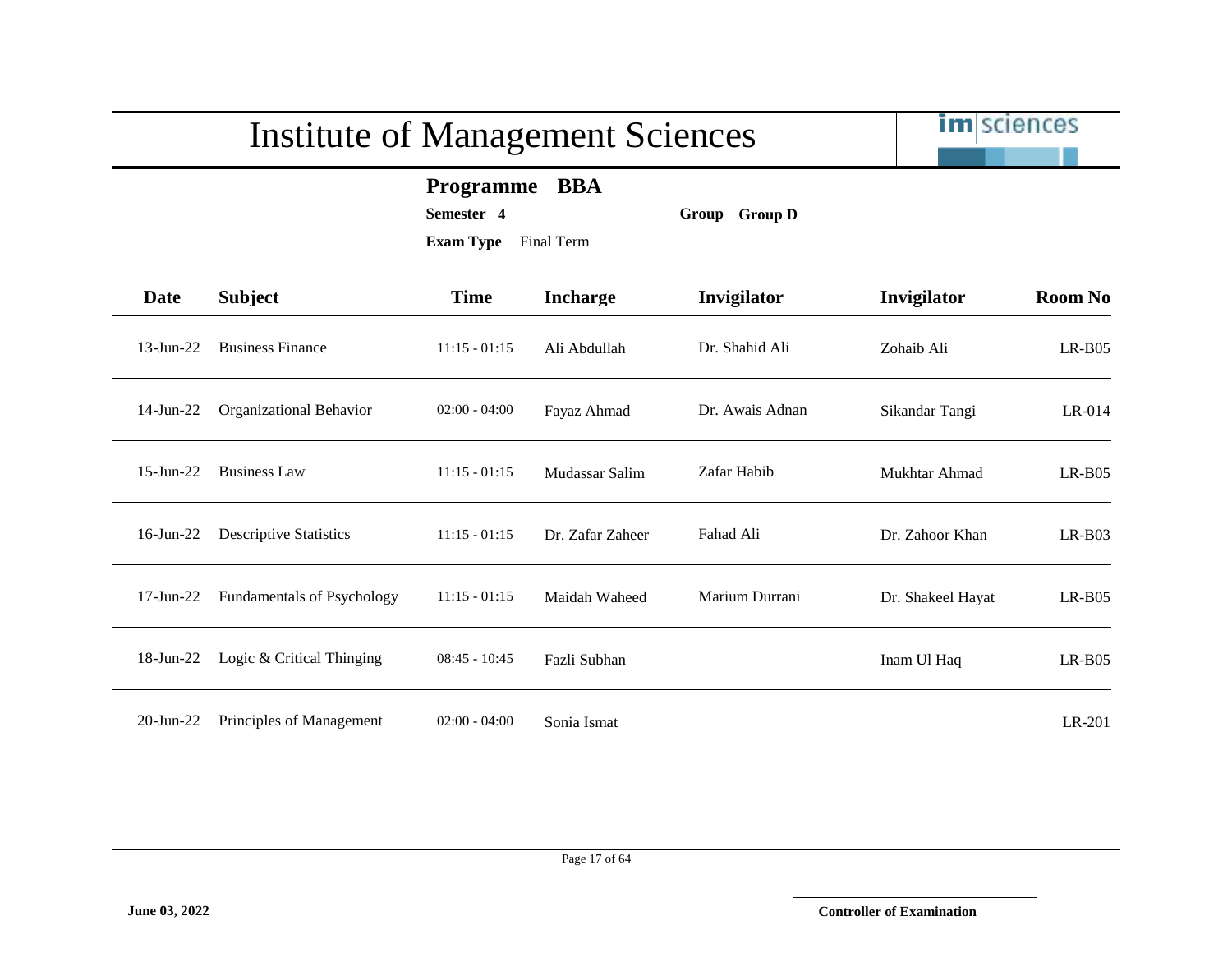|              | <b>Institute of Management Sciences</b> | im sciences                                     |                     |                   |             |                |
|--------------|-----------------------------------------|-------------------------------------------------|---------------------|-------------------|-------------|----------------|
|              |                                         | Programme BBA<br>Semester 6<br><b>Exam Type</b> | Final Term          | Group Group D     |             |                |
| Date         | <b>Subject</b>                          | <b>Time</b>                                     | <b>Incharge</b>     | Invigilator       | Invigilator | <b>Room No</b> |
| $13$ -Jun-22 | <b>Reward Management</b>                | $02:00 - 04:00$                                 | Syed Zulkifal       |                   |             | $R-B02+B03$    |
| $13$ -Jun-22 | <b>Islamic Capital Markets</b>          | $02:00 - 04:00$                                 | Dr. Shafi Ullah Jan |                   |             | $LR-010$       |
| $13$ -Jun-22 | Advertising and Promotional             | $02:00 - 04:00$                                 | M. Zeeshan Khattak  |                   |             | $R-B12+B13$    |
| $13$ -Jun-22 | Creativity and Innovation               | $02:00 - 04:00$                                 | Dr. Muhammad Noum   |                   |             | $LR-B01$       |
| $13$ -Jun-22 | Financial Markets and                   | $02:00 - 04:00$                                 | Nadia Iftikhar      |                   |             | R-B08+B09      |
| $14$ -Jun-22 | <b>Business Research Methods</b>        | $11:15 - 01:15$                                 | Dr. Afia Saleem     | Qurat ul Ain      | Sonia Ismat | $LR-B05$       |
| $15$ -Jun-22 | Oral Communication                      | $02:00 - 04:00$                                 | Shahzad Hanif       | Mansoor Khan      | Dr. M. Atiq | LR-107         |
| $16$ -Jun-22 | Project Management                      | $11:15 - 01:15$                                 | Sonia Ismat         | Dr. Shakeel Hayat | Sattar Khan | LR-007         |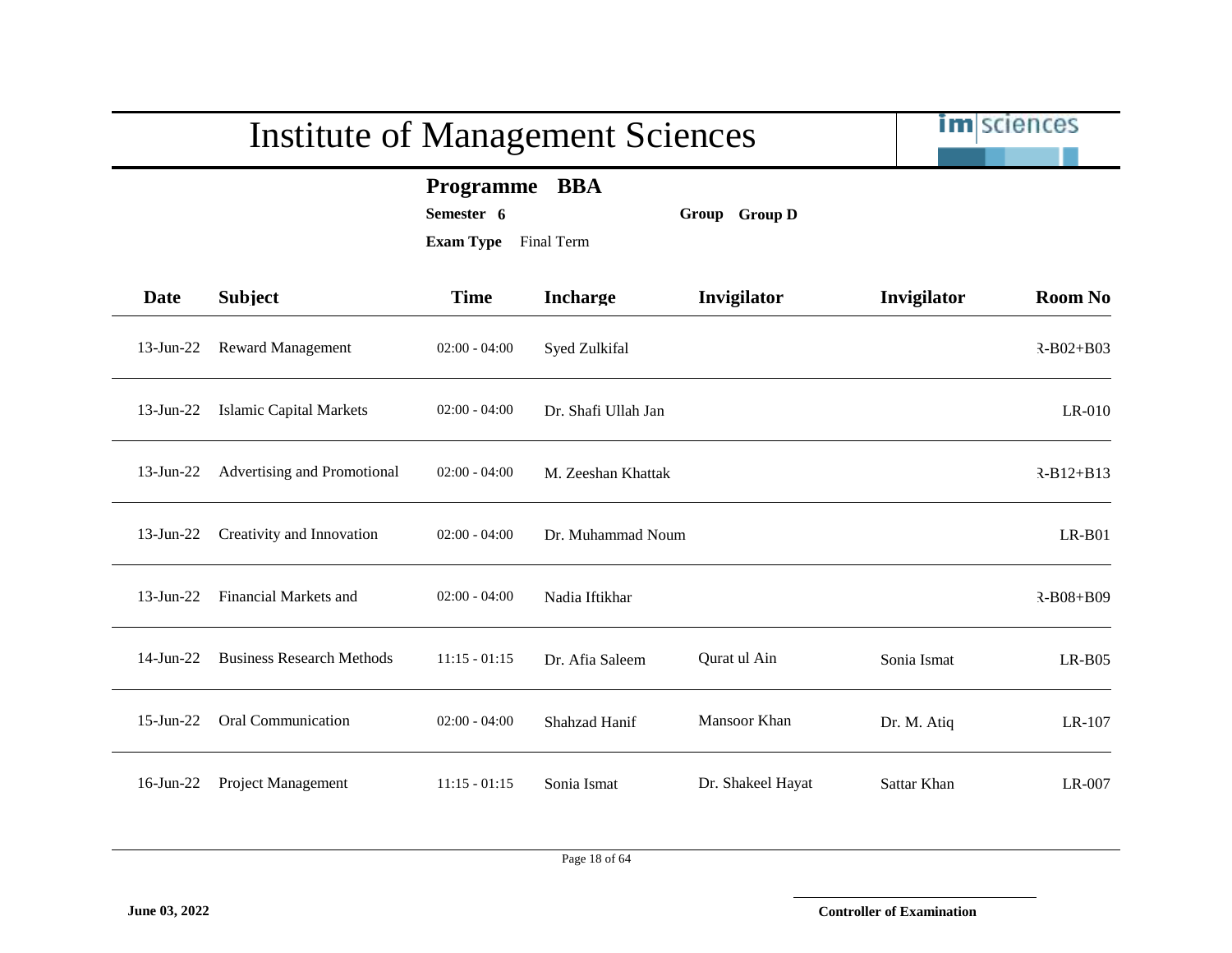|                        | Institute of Management Sciences |                                                    |                   |               |                 | <b>im</b> sciences |  |
|------------------------|----------------------------------|----------------------------------------------------|-------------------|---------------|-----------------|--------------------|--|
|                        |                                  | <b>Programme</b><br>Semester 6<br><b>Exam Type</b> | BBA<br>Final Term | Group Group D |                 |                    |  |
| $17 - \text{Jun} - 22$ | International Relations          | $02:00 - 04:00$                                    | Jawad Ur Rahman   | Saad Rashad   | Jawad Ur Rahman | $LR-BO5$           |  |
| $18$ -Jun-22           | Quantitative Techniques for      | $11:15 - 01:15$                                    | Usama Laique      | Sardar Daud   | Muhammad Zubair | $R - 003 + 005$    |  |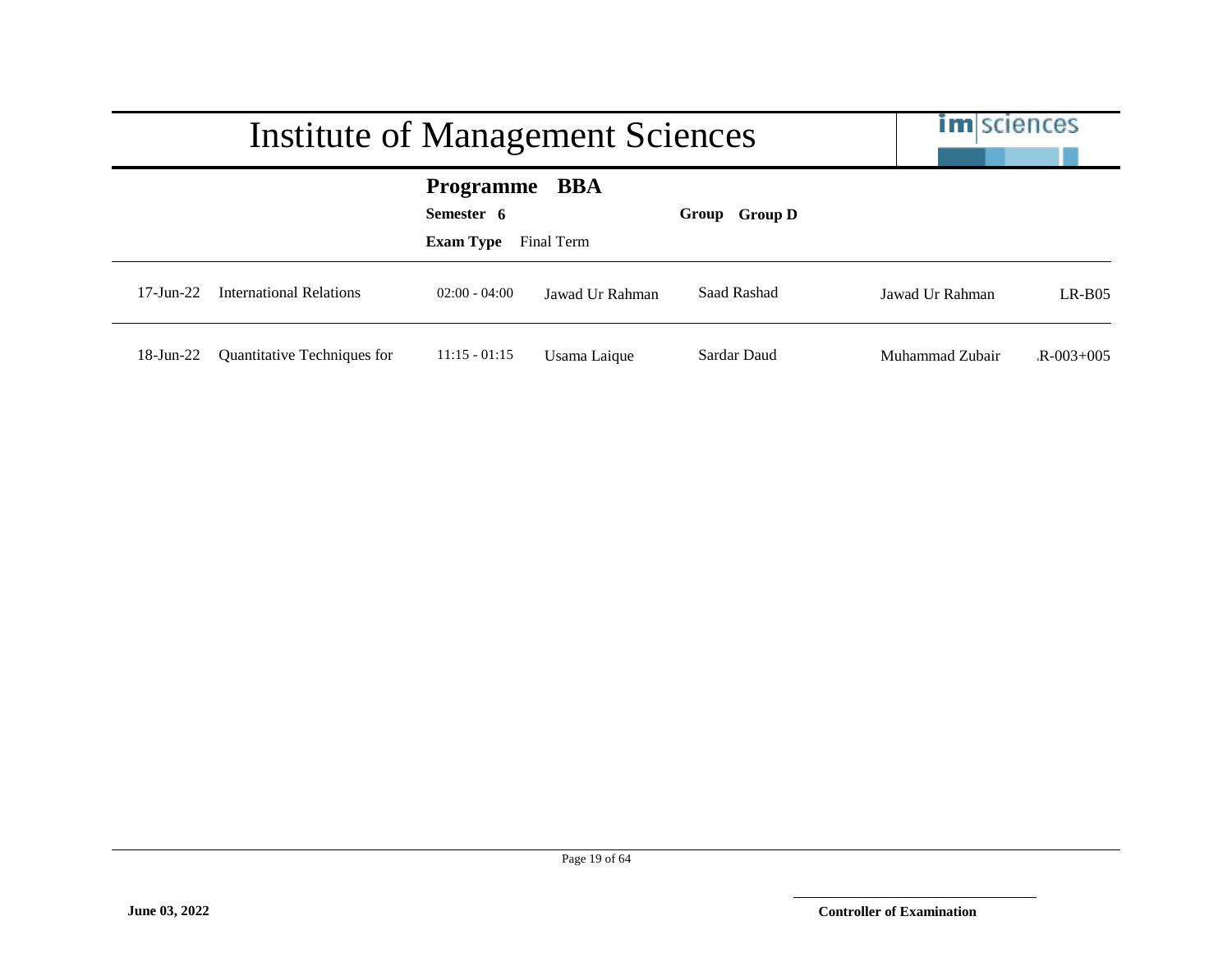|              | <b>Institute of Management Sciences</b> | im sciences                                        |                          |                  |               |                    |
|--------------|-----------------------------------------|----------------------------------------------------|--------------------------|------------------|---------------|--------------------|
|              |                                         | <b>Programme</b><br>Semester 8<br><b>Exam Type</b> | <b>BBA</b><br>Final Term | Group Group D    |               |                    |
| <b>Date</b>  | <b>Subject</b>                          | <b>Time</b>                                        | <b>Incharge</b>          | Invigilator      | Invigilator   | <b>Room No</b>     |
| $13$ -Jun-22 | Computer Application in                 | $02:00 - 04:00$                                    | M. Afraz Abdur Rehm      |                  |               | <b>General Lab</b> |
| $13$ -Jun-22 | Digital Entrepreneurship                | $02:00 - 04:00$                                    | Shawana Zeeshan          |                  |               | LR-102             |
| $13$ -Jun-22 | <b>Group Dynamics</b>                   | $02:00 - 04:00$                                    | Dr. Afia Saleem          |                  |               | LR-014             |
| $13$ -Jun-22 | Islamic Microfinance                    | $02:00 - 04:00$                                    | Adnan Malik              |                  |               | LR-103             |
| $13$ -Jun-22 | <b>Brand Management</b>                 | $02:00 - 04:00$                                    | Abdul Qadus              |                  |               | $R - B06 + B07$    |
| $14$ -Jun-22 | <b>Strategic Management</b>             | $02:00 - 04:00$                                    | Awais Alam               | Dr. Zafar Zaheer | Dr. M. Atiq   | $LR-B03$           |
| $15$ -Jun-22 | <b>Managerial Economics</b>             | $02:00 - 04:00$                                    | Aisha Jabeen             | Adnan Amin       | Muhammad Arif | $LR-B10$           |
| $16$ -Jun-22 | Sustainable Development                 | $02:00 - 04:00$                                    | Dr. Salma Amir           |                  |               | LR-001             |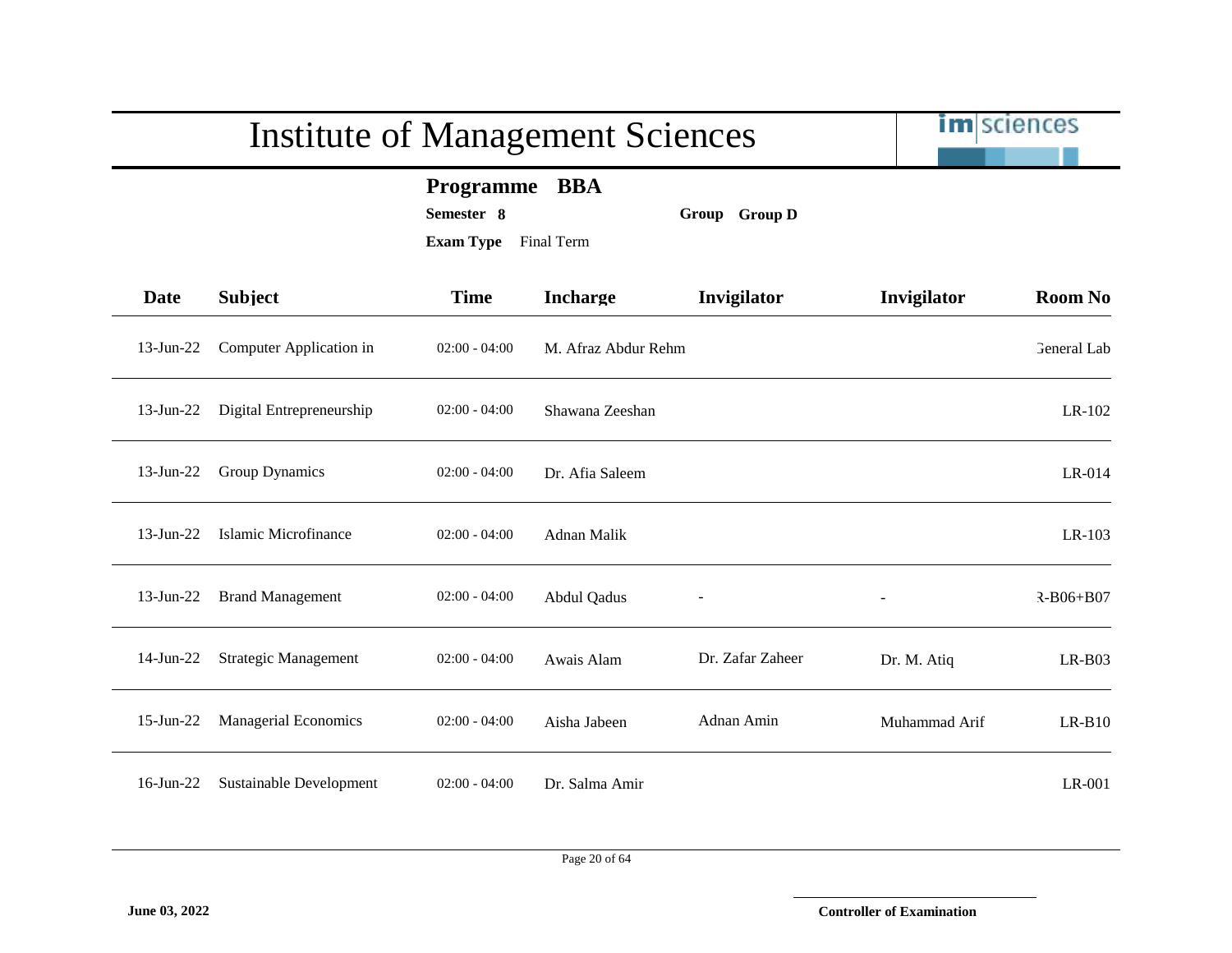# im sciences Institute of Management Sciences **Programme BBA Semester 2 Group Group E Exam Type** Final Term **Date Subject Time Incharge Invigilator Invigilator Room No** 13-Jun-22 Principles of Microeconomics 08:45 - 10:45 Mukhtar Ahmad Muhammad Ehtesham Qurat ul Ain LR-B03 14-Jun-22 Financial Accounting II 08:45 - 10:45 Muhammad Arif Basit Ali Dr. Gohar Saleem LR-B06 15-Jun-22 Marketing Management 08:45 - 10:45 M. Zeeshan Khattak Dr. Gohar Saleem Ali Abdullah LR-B06 16-Jun-22 Office Management Tools 08:45 - 10:45 Ahsan Ashfaq Mian Yasir Hayat Ahsan Ashfaq LR-B06

17-Jun-22 Pakistan Studies 08:45 - 10:45 Mian Yasir Hayat Dr. Bashir Hayat Sabeen LR-B06

18-Jun-22 English (Functional) 08:45 - 10:45 Sardar Daud Sattar Khan Adnan Malik LR-013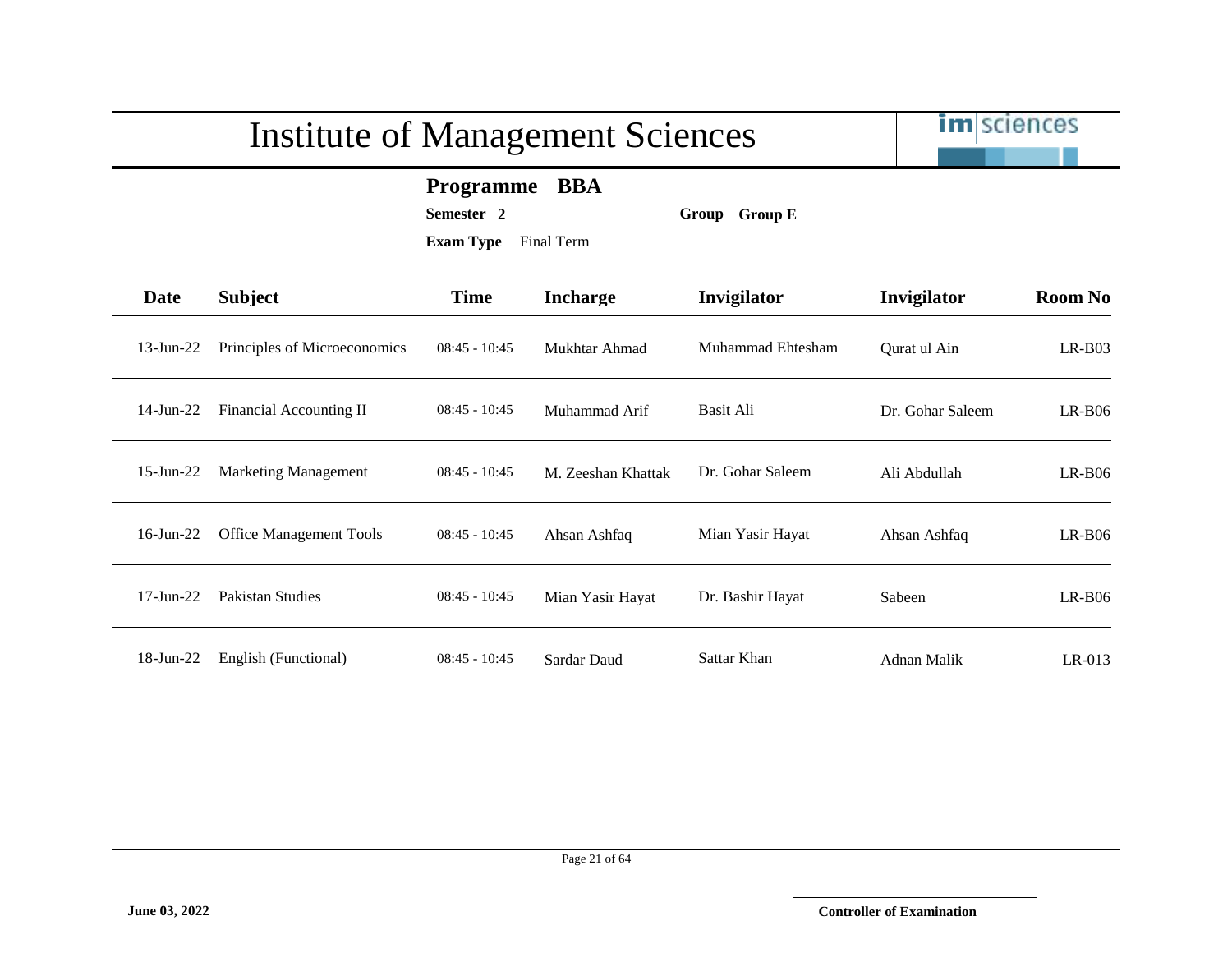|              | <b>Institute of Management Sciences</b> | im sciences                                                   |                     |                 |             |                 |
|--------------|-----------------------------------------|---------------------------------------------------------------|---------------------|-----------------|-------------|-----------------|
|              |                                         | <b>Programme</b><br>Semester 6<br><b>Exam Type</b> Final Term | <b>BBA</b>          | Group Group E   |             |                 |
| Date         | <b>Subject</b>                          | <b>Time</b>                                                   | <b>Incharge</b>     | Invigilator     | Invigilator | <b>Room No</b>  |
| $13$ -Jun-22 | Advertising and Promotional             | $02:00 - 04:00$                                               | M. Zeeshan Khattak  |                 |             | $R-B12+B13$     |
| $13$ -Jun-22 | <b>Reward Management</b>                | $02:00 - 04:00$                                               | Syed Zulkifal       |                 |             | $R - B02 + B03$ |
| $13$ -Jun-22 | Financial Markets and                   | $02:00 - 04:00$                                               | Nadia Iftikhar      |                 |             | $R-B08+B09$     |
| $13$ -Jun-22 | <b>Islamic Capital Markets</b>          | $02:00 - 04:00$                                               | Dr. Shafi Ullah Jan |                 |             | LR-010          |
| $13$ -Jun-22 | Creativity and Innovation               | $02:00 - 04:00$                                               | Dr. Muhammad Noum   |                 |             | $LR-B01$        |
| 14-Jun-22    | <b>Business Research Methods</b>        | $11:15 - 01:15$                                               | Dr. Afia Saleem     | M. Shahzad Khan | Sardar Daud | $R - B06 + B07$ |
| $15$ -Jun-22 | <b>Oral Communication</b>               | $02:00 - 04:00$                                               | Shahzad Hanif       | Omar Bin Samin  | Zohaib Ali  | $R-102+103$     |
| $16$ -Jun-22 | Project Management                      | $11:15 - 01:15$                                               | Sonia Ismat         | M. Siyab Khan   | Dr. Atiq    | $R - 008 + 009$ |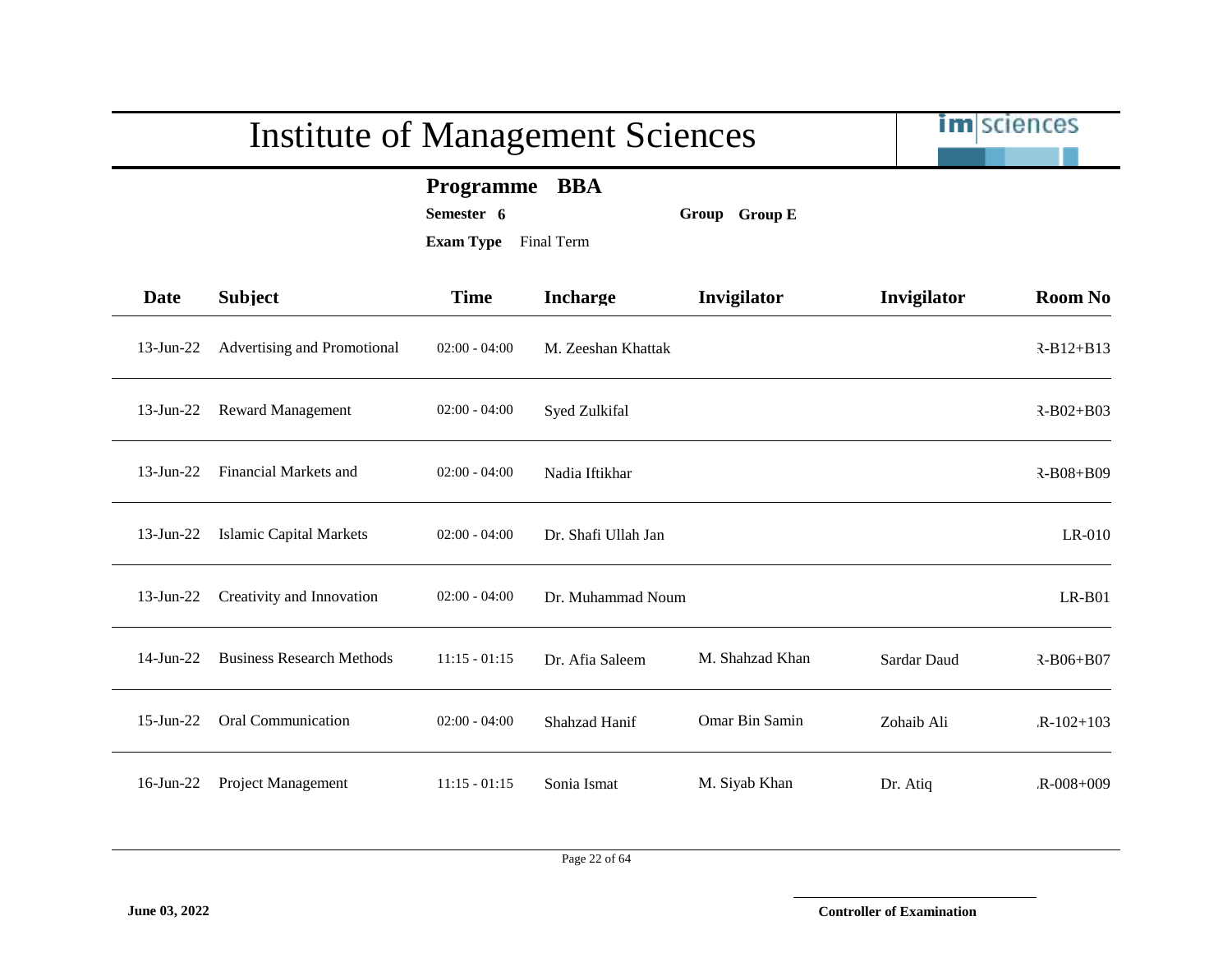|                        | Institute of Management Sciences |                                                    | <b>im</b> sciences       |                   |             |                 |
|------------------------|----------------------------------|----------------------------------------------------|--------------------------|-------------------|-------------|-----------------|
|                        |                                  | <b>Programme</b><br>Semester 6<br><b>Exam Type</b> | <b>BBA</b><br>Final Term | Group Group E     |             |                 |
| $17 - \text{Jun} - 22$ | International Relations          | $02:00 - 04:00$                                    | Jawad Ur Rahman          | Muhammad Ehtesham | Basit Ali   | $R - B06 + B07$ |
| $18$ -Jun-22           | Quantitative Techniques for      | $11:15 - 01:15$                                    | Usama Laique             | M. Ismail         | Adnan Malik | $R - 006 + 007$ |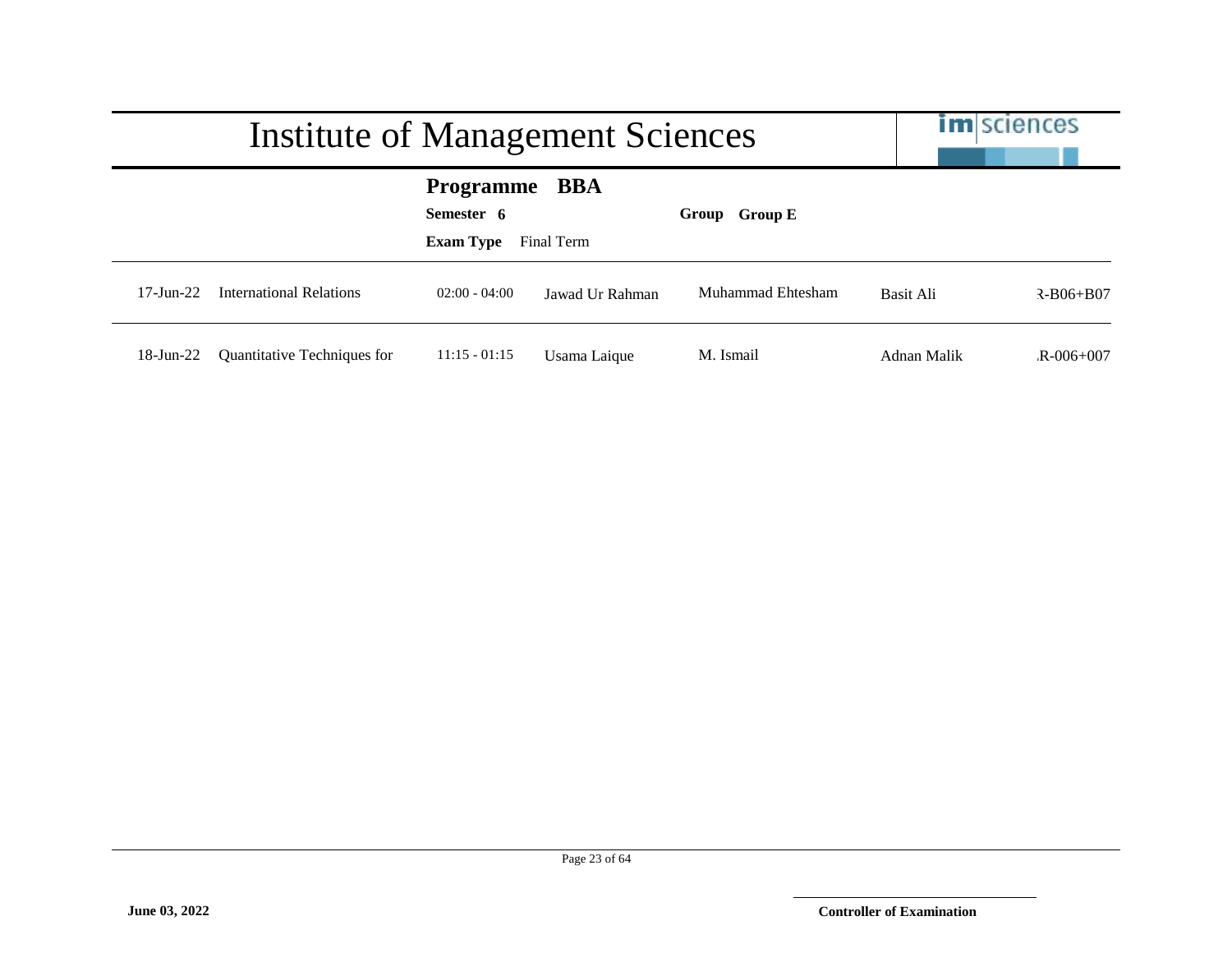im sciences

**Programme BCS**

**Semester 2 Group Group A**

| Date            | <b>Subject</b>                                 | <b>Time</b>     | <b>Incharge</b>     | Invigilator       | Invigilator     | <b>Room No</b>  |
|-----------------|------------------------------------------------|-----------------|---------------------|-------------------|-----------------|-----------------|
| $13$ -Jun-22    | <b>Discrete Structures</b>                     | $08:45 - 10:45$ | Dr. M. Nawaz        | Tahir Nawaz       | Naheed Haq      | $R - 012 + 013$ |
| $14$ -Jun-22    | Principles of Marketing                        | $08:45 - 10:45$ | Shawana Zeeshan     | M. Shahzad Khan   | Usman Ali       | $R - 012 + 013$ |
| $15$ -Jun-22    | Linear Algebra                                 | $08:45 - 10:45$ | Rehmat ullah        | Muhammad Ehtesham | Sabeen          | $R - 001 + 002$ |
| $16$ -Jun-22    | <b>Object Oriented Programming</b>             | $08:45 - 10:45$ | Dr. Naveed Abbas    | Ali Abdullah      | M. Shahzad Khan | $R - 013 + 014$ |
| $17$ -Jun- $22$ | Fundamentals of Pakistan Studies 08:45 - 10:45 |                 | Dr. M. Tauqir Alam  | Sohail Khalil     | M. Ismail       | $R - 012 + 013$ |
| $18$ -Jun-22    | English (Functional)                           | $08:45 - 10:45$ | Muhammad Hamid      | Tahir Nawaz       | Dr. Zahid ullah | $R - 006 + 007$ |
| $20$ -Jun-22    | Fundamentals of Mathematics-II                 | $02:00 - 04:00$ | Dr. Muhammad Zubair |                   |                 | LR-201          |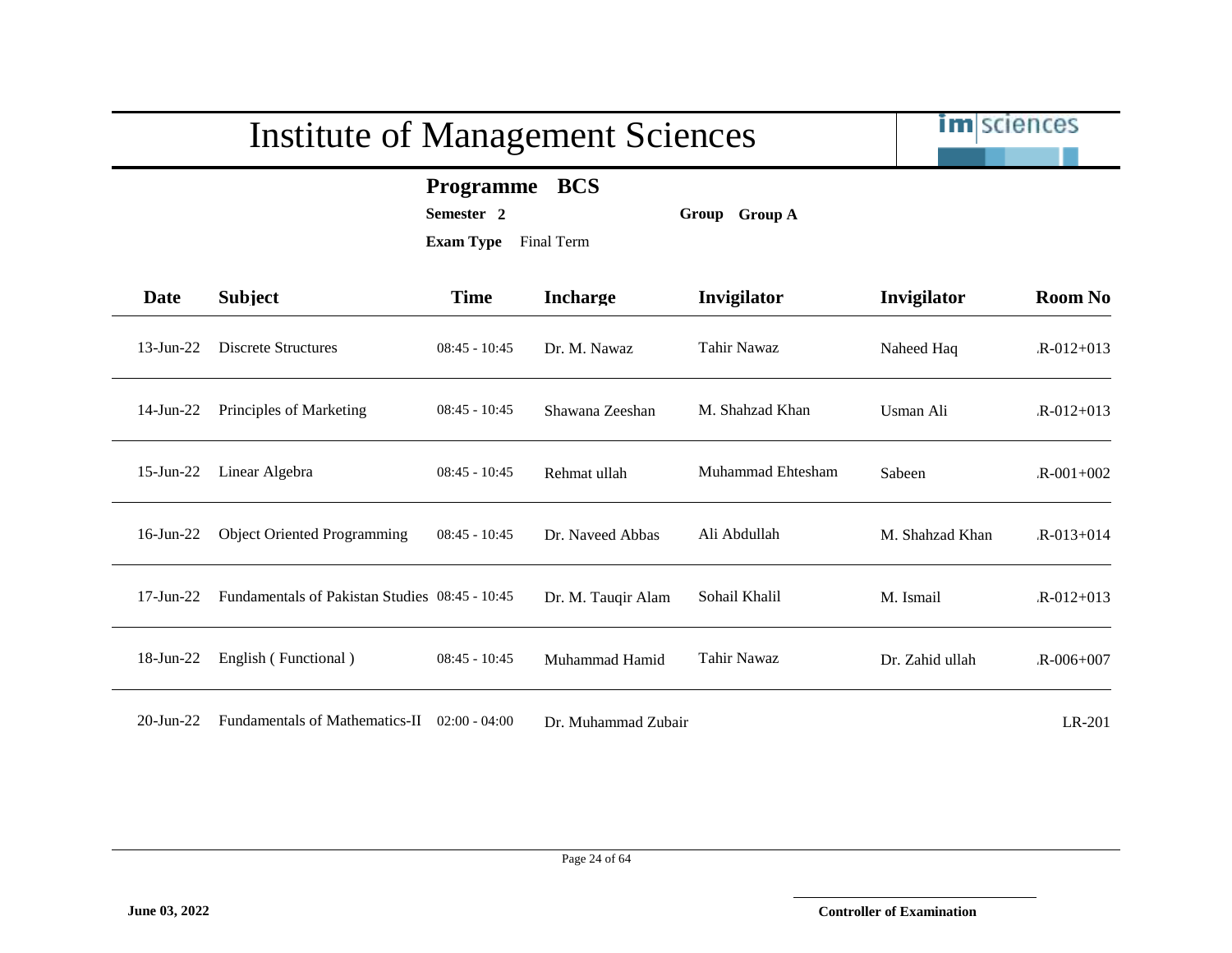# im sciences Institute of Management Sciences **Programme BCS Semester 4 Group Group A Exam Type** Final Term **Date Subject Time Incharge Invigilator Invigilator Room No** 13-Jun-22 Computer Organization & Assem 11:15 - 01:15 Omar Bin Samin Dr. Awais Adnan Marium Durrani LR-003 14-Jun-22 Principles of Marketing 08:45 - 10:45 Shawana Zeeshan Dr. Muhammad Nouman Shawana Zeeshan LR-001 15-Jun-22 Operating Systems 11:15 - 01:15 Duri Shahwar Dr. Atta ur Rehman Sabeen LR-003 16-Jun-22 Database Systems 11:15 - 01:15 Dr. Khalid Haseeb Naheed Haq M.Imran Wazir LR-003 17-Jun-22 Intro to software Engineering 11:15 - 01:15 Saeed Shahzad Romy Sajjad Qurat ul Ain LR-003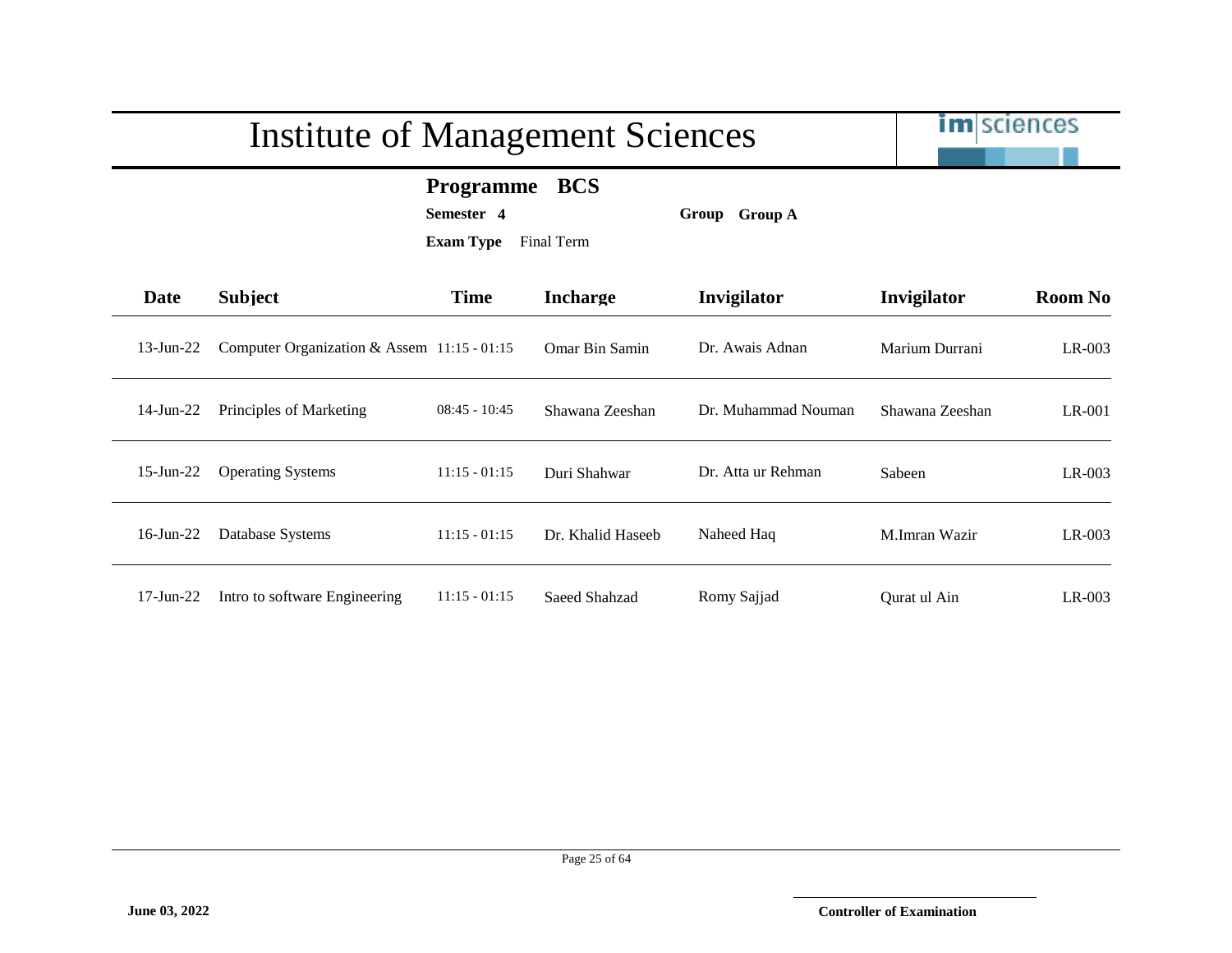# im sciences Institute of Management Sciences **Programme BCS Semester 6 Group Group A Exam Type** Final Term **Date Subject Time Incharge Invigilator Invigilator Room No** 13-Jun-22 Compiler Construction 02:00 - 04:00 Afsheen Khalid Afsheen Khalid Dr. Maryam Jabeen LR-008 14-Jun-22 Information Security 02:00 - 04:00 Dr. Tamleek Ali Tanve Shabana Gul Mukamil Shah LR-B06 15-Jun-22 Differential Equations 02:00 - 04:00 Dr. Sheeraz Ahmed Muhammad Hamid Dr. Zohra Jabeen LR-008 16-Jun-22 Data Science 02:00 - 04:00 Adnan Amin Dr. Ismail Wali Dr. Zahid ullah LR-008 17-Jun-22 Design & Analysis of Algorithms 02:00 - 04:00 Dr. Bashir Hayat Dr. Bashir Hayat Dr. Zafar Zaheer LR-008 18-Jun-22 Internet of Things 11:15 - 01:15 Omar Bin Samin Adnan Sheikh Fazli Subhan LR-B12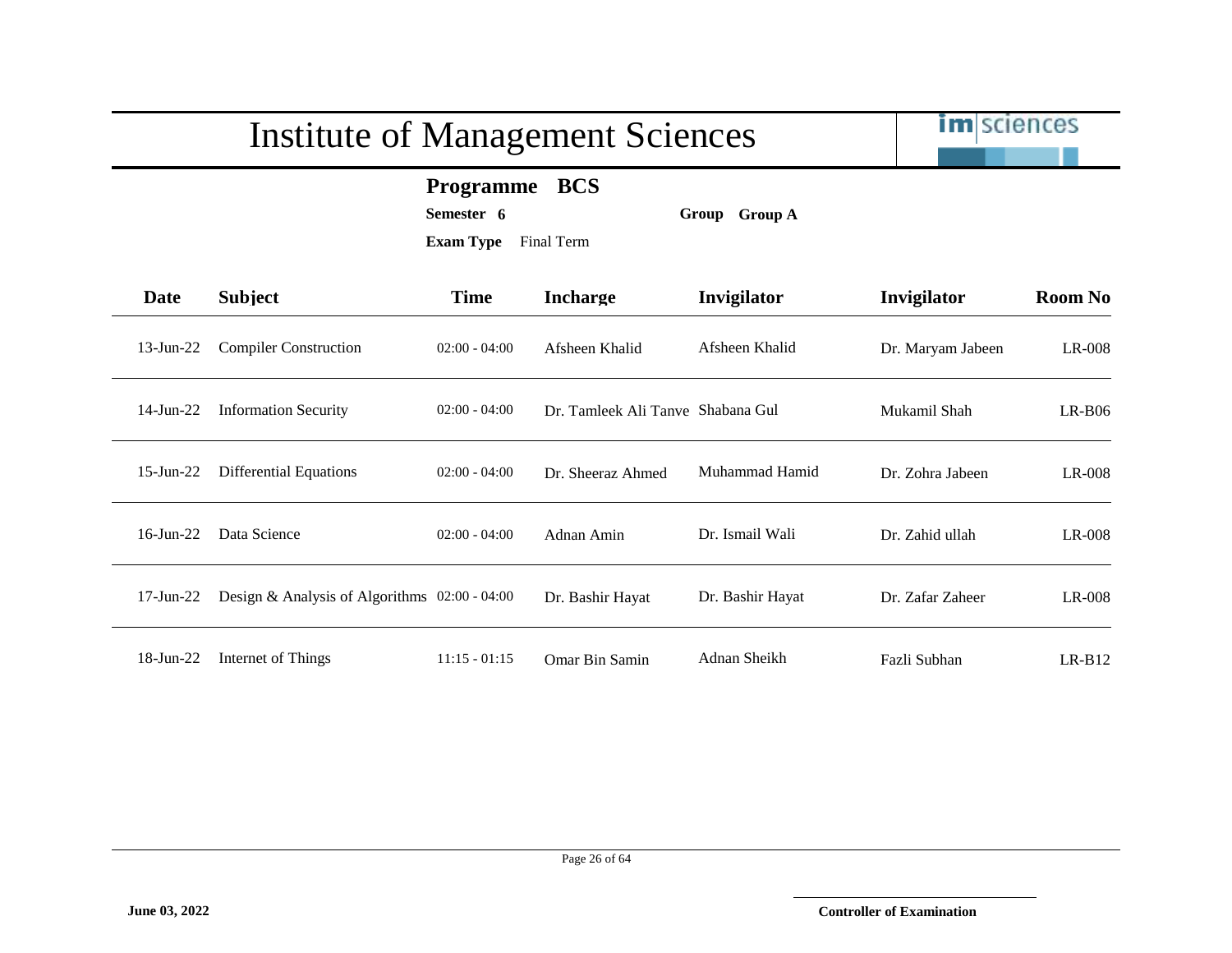im sciences

#### **Programme BCS**

**Semester 8 Group Group A**

| Date          | <b>Subject</b>                | <b>Time</b>     | <b>Incharge</b>   | Invigilator        | Invigilator       | <b>Room No</b> |
|---------------|-------------------------------|-----------------|-------------------|--------------------|-------------------|----------------|
| $13 - Jun-22$ | <b>Professional Practices</b> | $02:00 - 04:00$ | Hamood Ur Rehman  | Dr. Sajid Anwar    | Dr. Zahid Ullah   | $LR-B14$       |
| 14-Jun-22     | Cloud Computing               | $02:00 - 04:00$ | Dr. Amaad Khalil  | M. Zeeshan Khattak | Dr. Amaad Khalil  | $LR-B14$       |
| $15$ -Jun-22  | <b>Numerical Computing</b>    | $11:15 - 01:15$ | Dr. Sheeraz Ahmed | Dr. Sheeraz Ahmed  | Laila Taskin Qazi | LR-009         |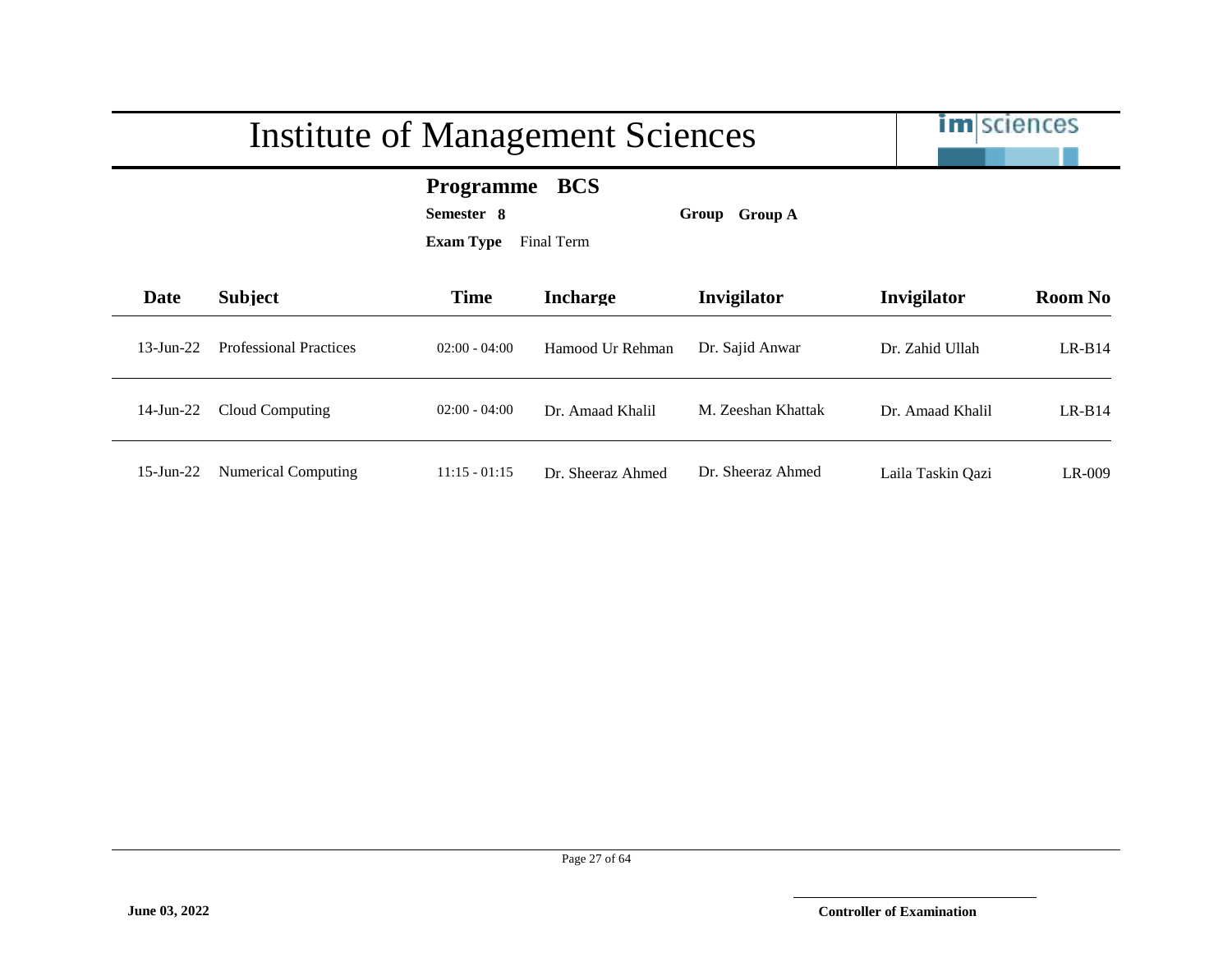im sciences

#### **Programme BCS**

**Semester 2 Group Group B**

| Date            | <b>Subject</b>                                 | <b>Time</b>     | <b>Incharge</b>    | Invigilator        | Invigilator      | <b>Room No</b> |
|-----------------|------------------------------------------------|-----------------|--------------------|--------------------|------------------|----------------|
| $13$ -Jun-22    | Discrete Structures                            | $08:45 - 10:45$ | Dr. M. Nawaz       | Dr. Gohar Saleem   | M. Ismail        | $LR-014$       |
| $14$ -Jun-22    | Principles of Marketing                        | $08:45 - 10:45$ | Shawana Zeeshan    | Qurat ul Ain       | Sattar Khan      | $LR-014$       |
| $15$ -Jun-22    | Linear Algebra                                 | $08:45 - 10:45$ | Rehmat ullah       | Mukhtar Ahmad      | Shawana Zeeshan  | $LR-003$       |
| $16$ -Jun-22    | <b>Object Oriented Programming</b>             | $08:45 - 10:45$ | Dr. Naveed Abbas   | Dr. Naveed Abbas   | Muhammad Ehtesha | $LR-002$       |
| $17$ -Jun- $22$ | Fundamentals of Pakistan Studies 08:45 - 10:45 |                 | Dr. M. Tauqir Alam | Dr. M. Tauqir Alam | Basit Ali        | LR-014         |
| 18-Jun-22       | English (Functional)                           | $08:45 - 10:45$ | Muhammad Hamid     | Mukhtar Ahmad      | Muhammad Hamid   | LR-002         |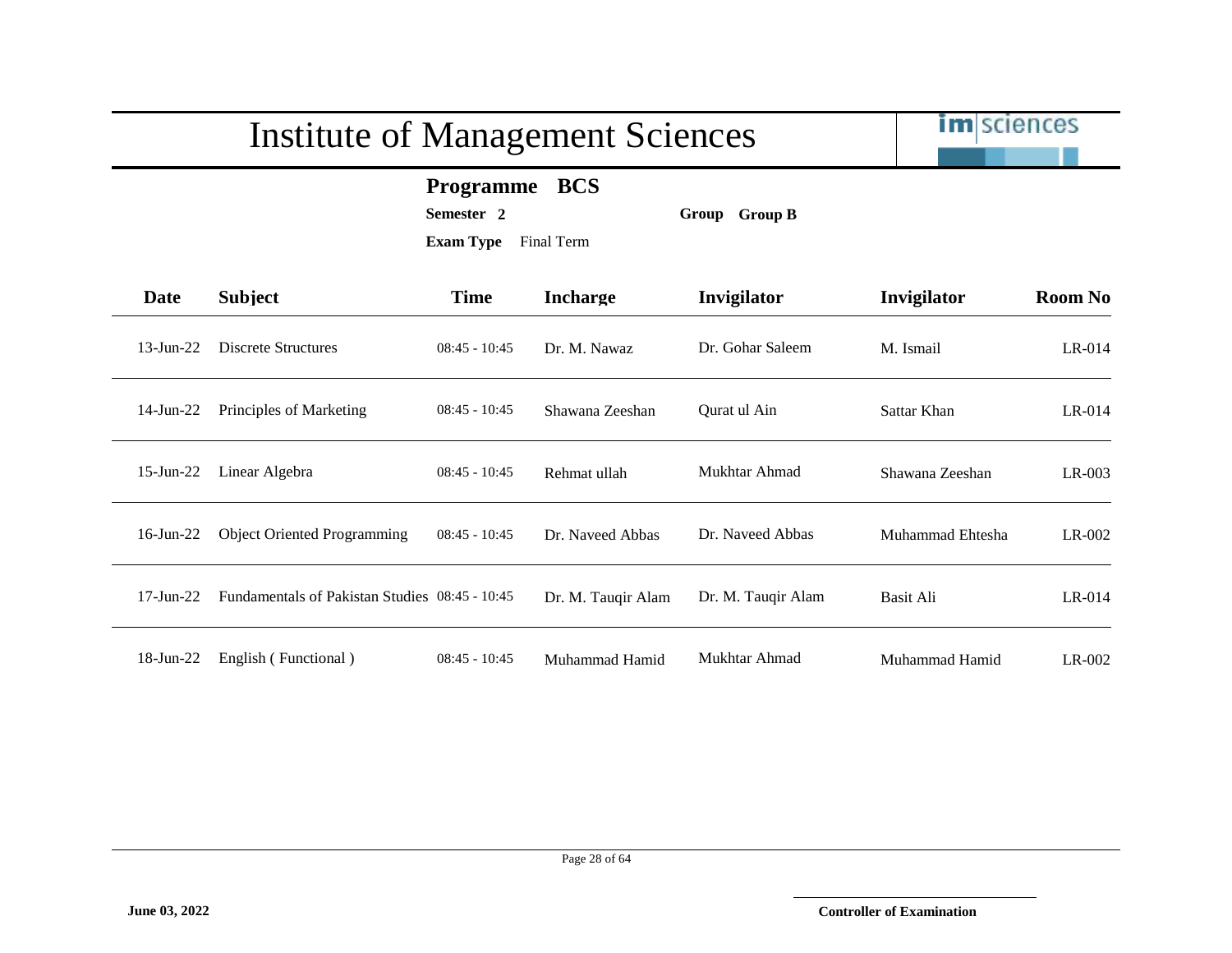# im sciences Institute of Management Sciences **Programme BCS Semester 4 Group Group B Exam Type** Final Term **Date Subject Time Incharge Invigilator Invigilator Room No** 13-Jun-22 Computer Organization & Assem 11:15 - 01:15 Omar Bin Samin Hamood Ur Rehman Omar Bin Samin LR-005 14-Jun-22 Principles of Marketing 08:45 - 10:45 Abdul Qadus Zohaib Ali Abdul Qadus LR-002 15-Jun-22 Operating Systems 11:15 - 01:15 Duri Shahwar Dr. Shahid Ali Basit Ali LR-005 16-Jun-22 Database Systems 11:15 - 01:15 Dr. Khalid Haseeb Syed Waqar Hussain Romy Sajjad LR-005

17-Jun-22 Intro to software Engineering 11:15 - 01:15 Saeed Shahzad Saeed Shahzad Dr. Zohra Jabeen LR-005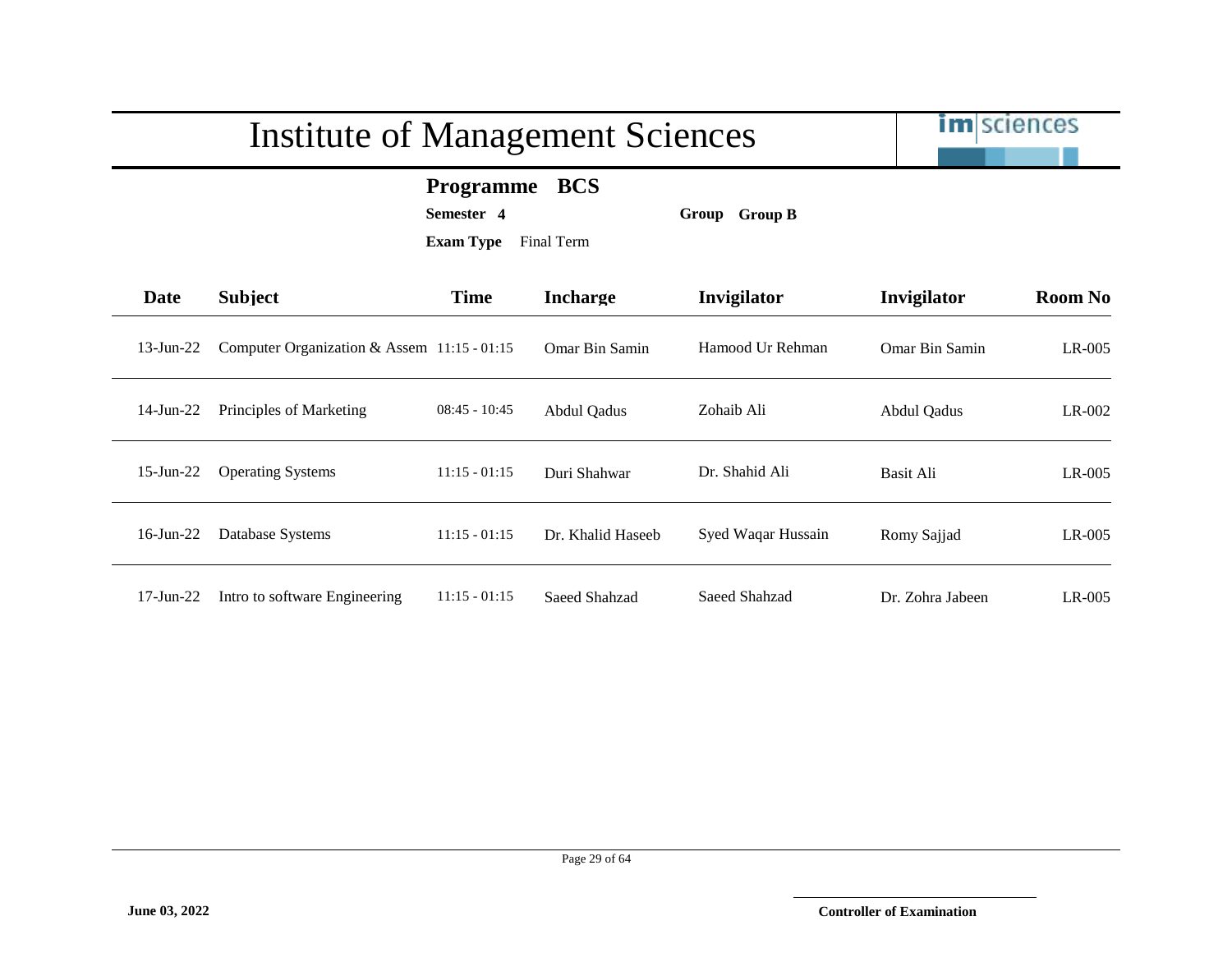|              | <b>Institute of Management Sciences</b>         |                                                    |                                      |                   |                     | <b>im</b> sciences |  |
|--------------|-------------------------------------------------|----------------------------------------------------|--------------------------------------|-------------------|---------------------|--------------------|--|
|              |                                                 | <b>Programme</b><br>Semester 6<br><b>Exam Type</b> | <b>BCS</b><br>Final Term             | Group Group B     |                     |                    |  |
| Date         | <b>Subject</b>                                  | <b>Time</b>                                        | <b>Incharge</b>                      | Invigilator       | Invigilator         | <b>Room No</b>     |  |
| $13$ -Jun-22 | <b>Compiler Construction</b>                    | $02:00 - 04:00$                                    | Afsheen Khalid                       | Dr. Zafar Zaheer  | Dr. Tamleek Ali Tan | LR-009             |  |
| $14$ -Jun-22 | <b>Information Security</b>                     | $02:00 - 04:00$                                    | Dr. Tamleek Ali Tanye Dr. Rehmat Ali |                   | M. Ismail           | $LR-B07$           |  |
| $15$ -Jun-22 | <b>Differential Equations</b>                   | $02:00 - 04:00$                                    | Dr. Sheeraz Ahmed                    | Dr. Sheeraz Ahmed | Hassan Mustafa      | LR-009             |  |
| $16$ -Jun-22 | Data Science                                    | $02:00 - 04:00$                                    | Adnan Amin                           | Dr. Maryam Jabeen | Sabeen              | LR-009             |  |
| $17$ -Jun-22 | Design & Analysis of Algorithms $02:00 - 04:00$ |                                                    | Dr. Bashir Hayat                     | Dr. M Rafiq       | Dr. Zahid Ullah     | LR-009             |  |
| $18$ -Jun-22 | Internet of Things                              | $11:15 - 01:15$                                    | Omar Bin Samin                       | M. Nauman Khan    | Omar Bin Samin      | $LR-B13$           |  |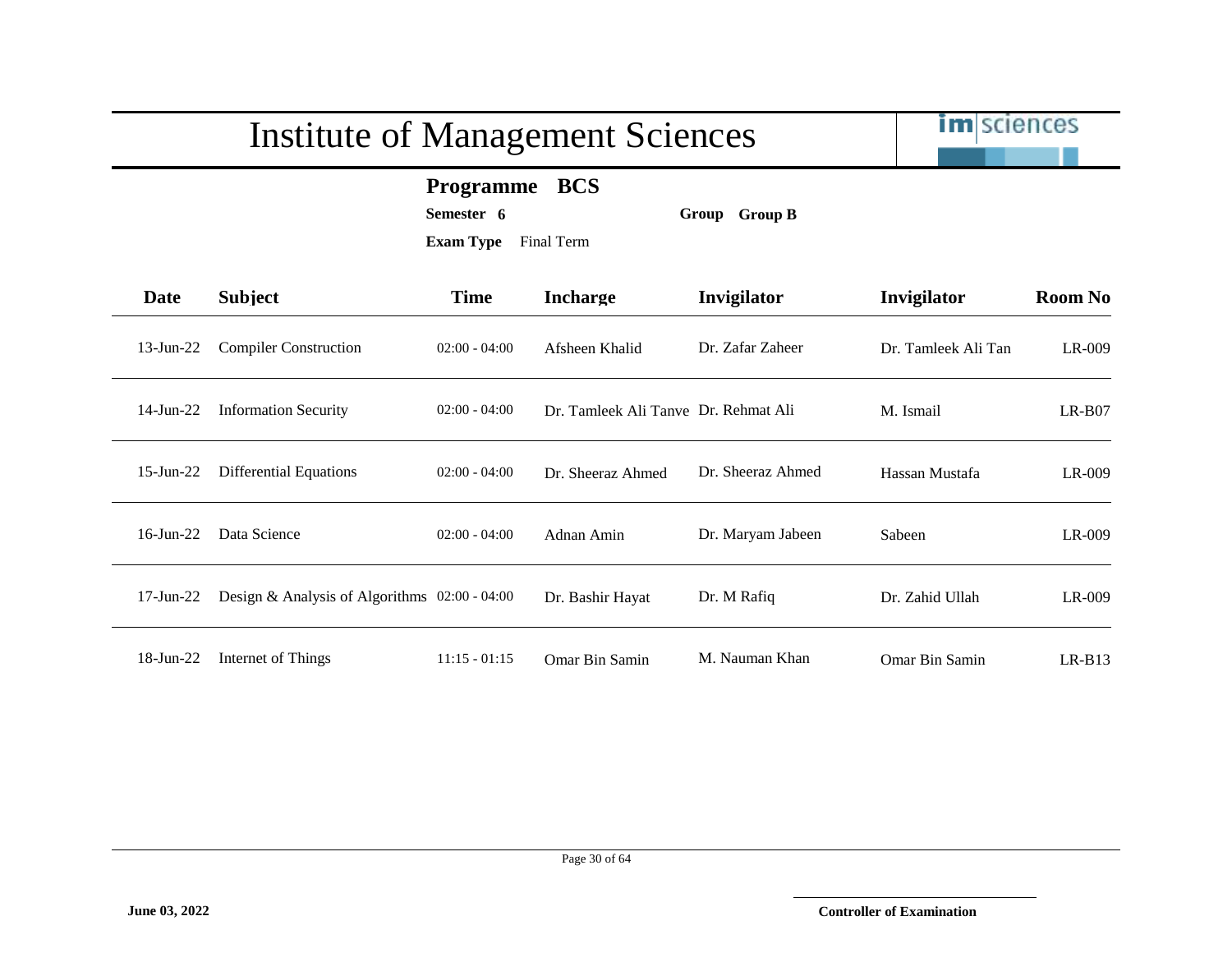

#### **Programme BS Data Science**

**Semester 2 Group Group A**

**Exam Type** Final Term

| <b>Date</b>   | <b>Subject</b>                         | <b>Time</b>     | <b>Incharge</b>    | Invigilator    | Invigilator        | <b>Room No</b>  |
|---------------|----------------------------------------|-----------------|--------------------|----------------|--------------------|-----------------|
| $13$ -Jun-22  | <b>Fundamentals of Data Science</b>    | $08:45 - 10:45$ | Mian Ibad Ali Shah | Fazli Subhan   | Mian Ibad Ali Shah | $R - 006 + 007$ |
| $14$ -Jun-22  | Linear Algebra                         | $08:45 - 10:45$ | Afsheen Khalid     | Sardar Daud    | Omar Bin Samin     | $R - 006 + 007$ |
| $15 - Jun-22$ | <b>Fundamentals of Islamic Studies</b> | $08:45 - 10:45$ | Ghulam Mujtaba     | Ghulam Mujtaba | Usama Laique       | $R - 006 + 007$ |
| $16$ -Jun-22  | Object oriented Programming            | $08:45 - 10:45$ | Adnan Amin         | Dr. Saleem Gul | Sohail Khalil      | $R - 006 + 007$ |
| $17$ -Jun-22  | English (Functional)                   | $08:45 - 10:45$ | Muhammad Hamid     | Muhammad Hamid | Ahsan Ashfaq       | $R - 006 + 007$ |

20-Jun-22 Fundamentals of Mathematics- II 02:00 - 04:00 Dr. Muhammad Zubair LR-201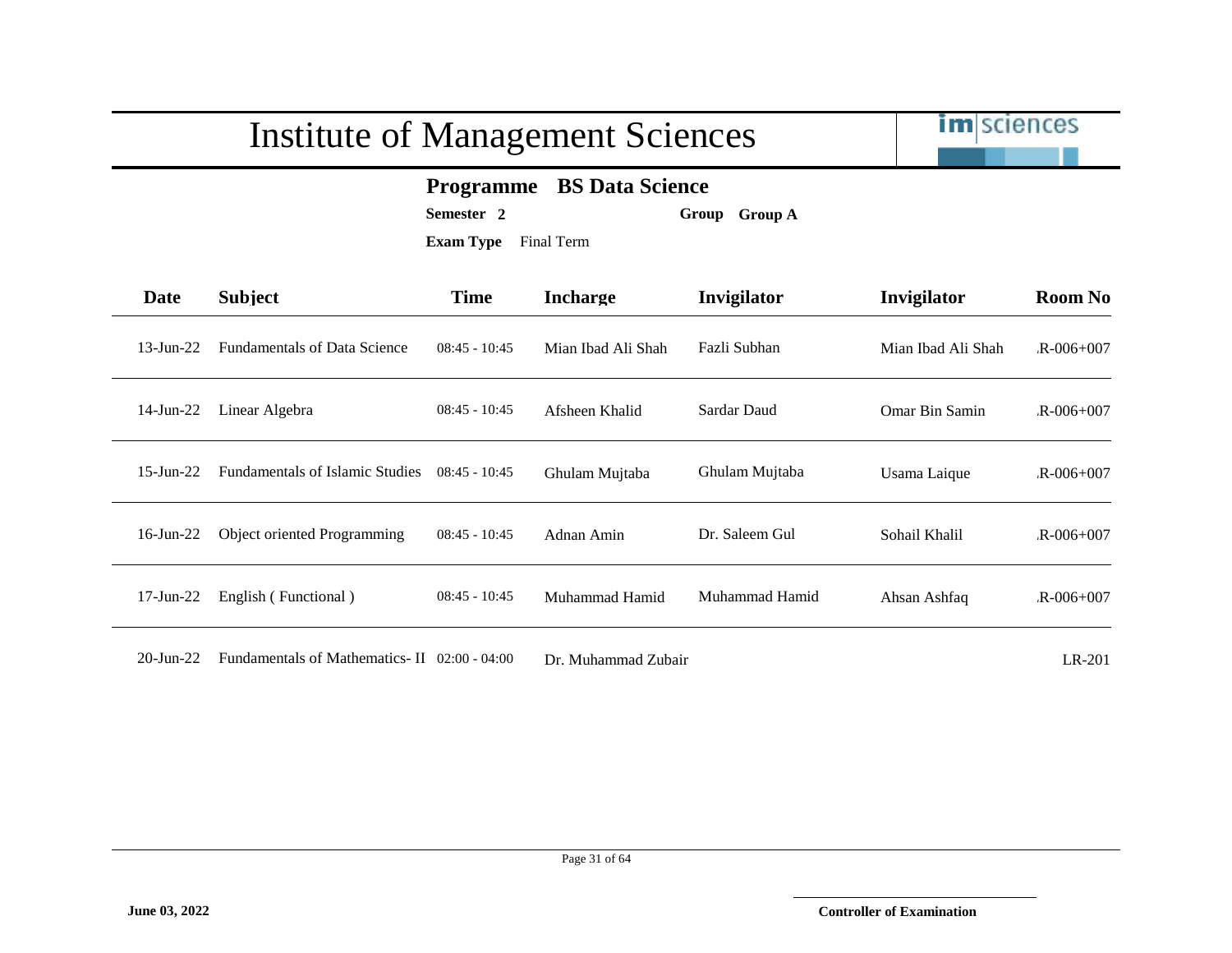

#### **Programme BS Data Science**

**Semester 4 Group Group A**

| <b>Date</b>     | <b>Subject</b>                | <b>Time</b>     | <b>Incharge</b>   | Invigilator      | Invigilator        | <b>Room No</b> |
|-----------------|-------------------------------|-----------------|-------------------|------------------|--------------------|----------------|
| $13$ -Jun-22    | Intro to Software Engineering | $11:15 - 01:15$ | Dr. Naveed Abbas  | Dr. Naveed Abbas | Sattar Khan        | $LR-008$       |
| $14$ -Jun- $22$ | Introduction to Business      | $08:45 - 10:45$ | Adnan Malik       | Adnan Amin       | M. Afraz Abdur Reh | $LR-B14$       |
| $15$ -Jun-22    | <b>Operating Systems</b>      | $11:15 - 01:15$ | Duri Shahwar      | Romy Sajjad      | M. Afraz Abdur Reh | LR-008         |
| $16$ -Jun-22    | Database Systems              | $11:15 - 01:15$ | Dr. Khalid Haseeb | Shawana Zeeshan  | Dr. Ismail Wali    | LR-006         |
| $17$ -Jun- $22$ | English (Academic)            | $11:15 - 01:15$ | Dr. Ismail Wali   | Dr. Ismail Wali  | Fazli Subhan       | $LR-008$       |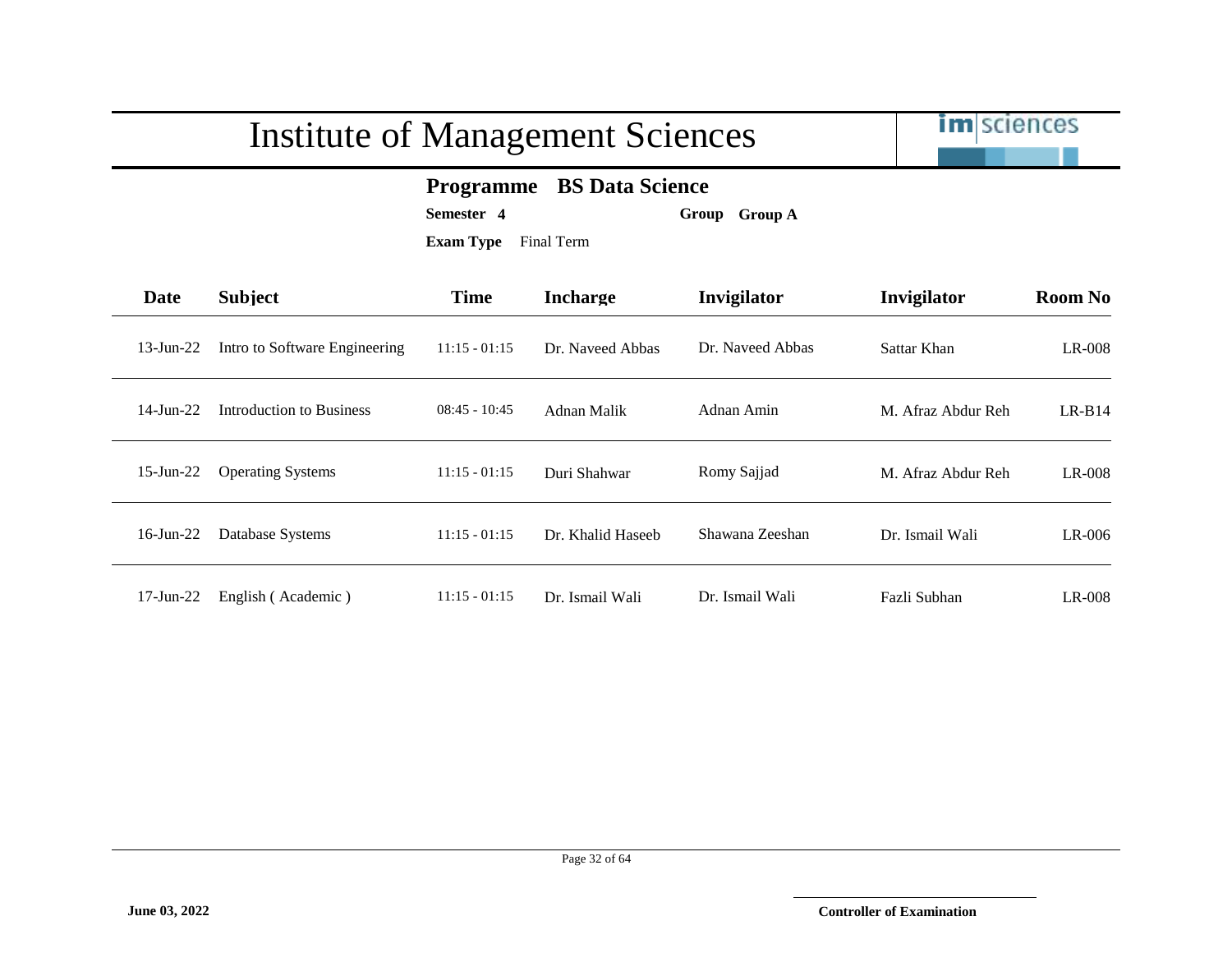

#### **Programme BS Data Science**

**Semester 6 Group Group A**

| <b>Date</b>  | <b>Subject</b>                                   | <b>Time</b>     | <b>Incharge</b>  | <b>Invigilator</b>   | Invigilator     | <b>Room No</b> |
|--------------|--------------------------------------------------|-----------------|------------------|----------------------|-----------------|----------------|
| $13$ -Jun-22 | <b>Big Data Mining</b>                           | $02:00 - 04:00$ | Adnan Amin       | Adnan Amin           | Usman Ali       | LR-006         |
| 14-Jun-22    | Parallel and Distributed Computi 02:00 - 04:00   |                 | Dr. Bashir Hayat | Dr. Bashir Hayat     | Dr. Owais Mufti | LR-006         |
| $15$ -Jun-22 | Image Processing & Analysis                      | $02:00 - 04:00$ | Dr. Awais Adnan  | Dr. Sohail.M. Younis | Basit Ali       | $LR-005$       |
| $16$ -Jun-22 | Data Security & Encryption                       | $11:15 - 01:15$ | Dr. Zahid ullah  | Dr. Zahid ullah      | Abdul Qadus     | $LR-B14$       |
| 18-Jun-22    | Selected Topic in Internet of Thin 11:15 - 01:15 |                 | Omar Bin Samin   | Wasiq ullah          | Ahsan Ashfaq    | $LR-B14$       |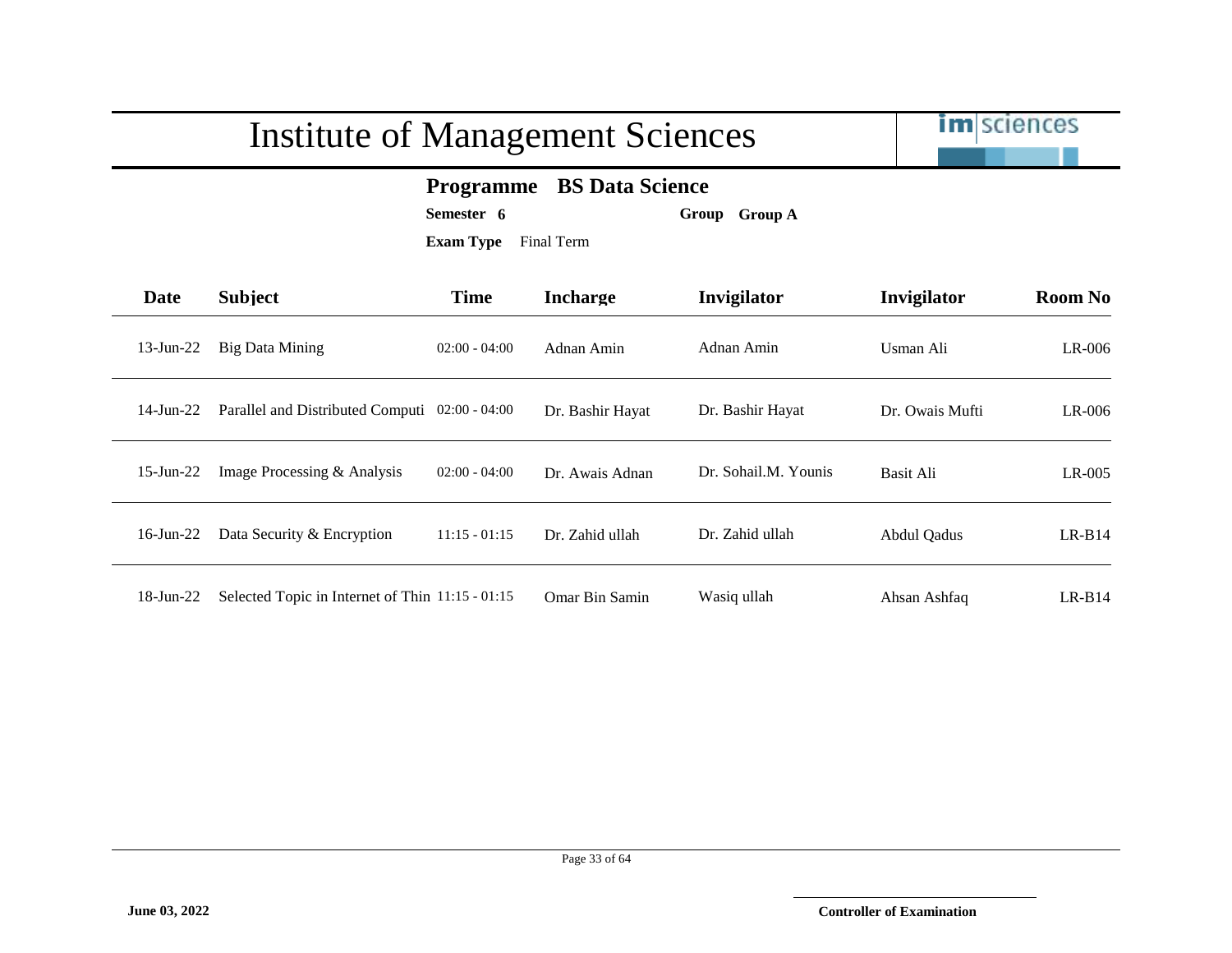|                 |                                                                                                                     | <b>Institute of Management Sciences</b> |                    |                    | <b>im</b> sciences |                |  |  |
|-----------------|---------------------------------------------------------------------------------------------------------------------|-----------------------------------------|--------------------|--------------------|--------------------|----------------|--|--|
|                 | <b>BS</b> Economics<br><b>Programme</b><br>Semester <sub>2</sub><br>Group Group A<br><b>Exam Type</b><br>Final Term |                                         |                    |                    |                    |                |  |  |
| <b>Date</b>     | <b>Subject</b>                                                                                                      | <b>Time</b>                             | <b>Incharge</b>    | Invigilator        | Invigilator        | <b>Room No</b> |  |  |
| $13$ -Jun-22    | <b>Fundamentals of Sociology</b>                                                                                    | $08:45 - 10:45$                         | Marium Durrani     | Marium Durrani     | Mansoor Khan       | $LR-010$       |  |  |
| 14-Jun-22       | Principles of Macroeconomics                                                                                        | $08:45 - 10:45$                         | Dr. Zahoor Khan    | Dr. Zahoor Khan    | M. Ismail          | $LR-010$       |  |  |
| $15$ -Jun-22    | <b>Fundamentals of Accounting</b>                                                                                   | $08:45 - 10:45$                         | Dr. Fahad Abdullah | Dr. Fahad Abdullah | Muhammad Hamid     | $LR-005$       |  |  |
| $16$ -Jun- $22$ | Fundamentals of Pakistan Studies 08:45 - 10:45                                                                      |                                         | Sikandar Tangi     | Tahir Nawaz        | Sikandar Tangi     | $LR-010$       |  |  |
| $17$ -Jun- $22$ | <b>Office Management Tools</b>                                                                                      | $08:45 - 10:45$                         | Dr. Awais Adnan    | Mukamil Shah       | Dr. Awais Adnan    | $LR-010$       |  |  |
| $18$ -Jun-22    | English (Functional)                                                                                                | $08:45 - 10:45$                         | Rafiqullah Jan     | Rafiqullah Jan     |                    | $LR-001$       |  |  |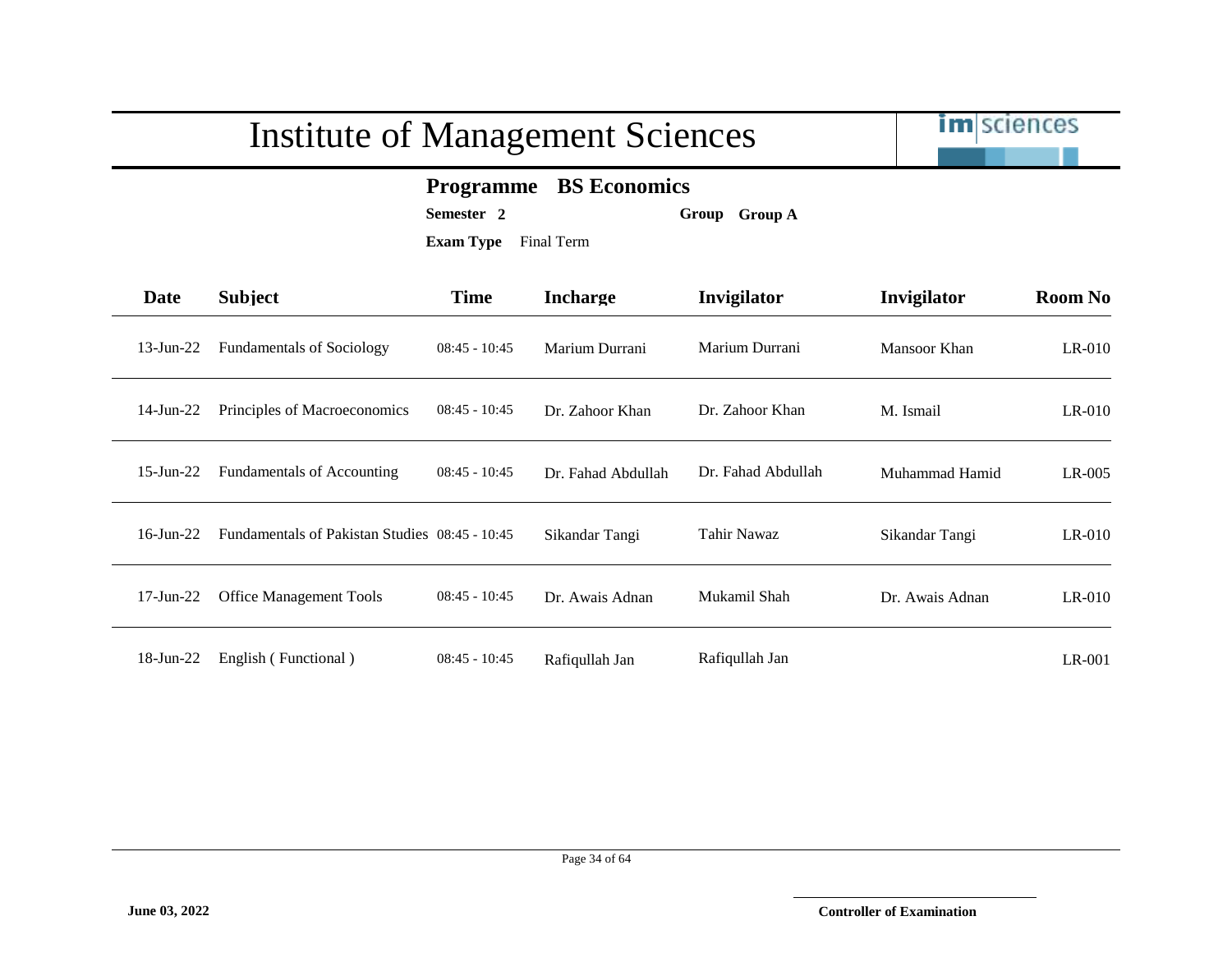|                 | <b>Institute of Management Sciences</b> |                                                                                                | <b>im</b> sciences  |                 |                      |                |
|-----------------|-----------------------------------------|------------------------------------------------------------------------------------------------|---------------------|-----------------|----------------------|----------------|
|                 |                                         | <b>Programme</b> BS Economics<br>Semester 4<br>Group Group A<br><b>Exam Type</b><br>Final Term |                     |                 |                      |                |
| Date            | <b>Subject</b>                          | <b>Time</b>                                                                                    | <b>Incharge</b>     | Invigilator     | Invigilator          | <b>Room No</b> |
| $13 - Jun - 22$ | Intermediate Microeconomics             | $11:15 - 01:15$                                                                                | Muska Mukhtar       | Muska Mukhtar   |                      | LR-006         |
| 14-Jun-22       | <b>Inferential Statistics</b>           | $11:15 - 01:15$                                                                                | Mukamil Shah        | Mukamil Shah    | Dr. M. Atiq          | $LR-B14$       |
| $15$ -Jun-22    | Macroeconomics Analysis                 | $11:15 - 01:15$                                                                                | Dr. Rehmat Ali      | Dr. Rehmat Ali  | Dr. Sohail.M. Younis | $LR-006$       |
| $16$ -Jun-22    | <b>Issues in Pakistan Economy</b>       | $11:15 - 01:15$                                                                                | Said Zamin Shah     | Said Zamin Shah | Syed Zulkifal        | $LR-002$       |
| $17$ -Jun- $22$ | Chinese Language                        | $02:00 - 04:00$                                                                                | M. Siyab Khan       | Javed Iqbal     | M. Siyab Khan        | LR-007         |
| $18$ -Jun-22    | Intro to Philosophy                     | $08:45 - 10:45$                                                                                | Syed Jawad Ali Shah |                 | Hamood Ur Rehman     | $LR-010$       |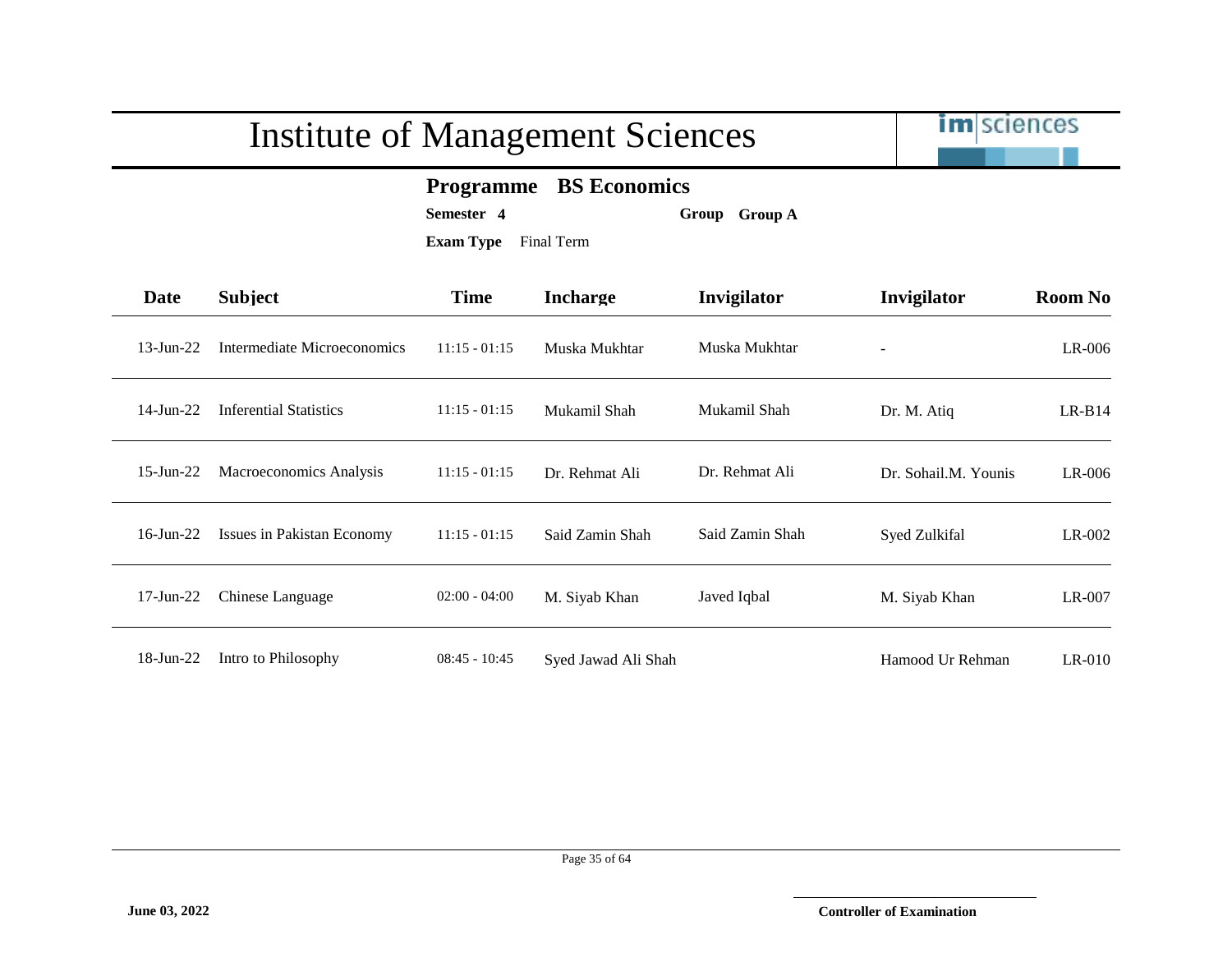

#### **Programme BS Economics**

**Semester 6 Group Group A**

| Date            | <b>Subject</b>            | <b>Time</b>     | <b>Incharge</b>    | <b>Invigilator</b> | Invigilator        | <b>Room No</b> |
|-----------------|---------------------------|-----------------|--------------------|--------------------|--------------------|----------------|
| $13$ -Jun-22    | <b>Monetary Economics</b> | $02:00 - 04:00$ | Mukamil Shah       | Mukamil Shah       | Saad Rashad        | $LR-003$       |
| 14-Jun-22       | Econometrics II           | $02:00 - 04:00$ | Dr. Atta ur Rehman | Dr. Atta ur Rehman | Dr. Maryam Jabeen  | $LR-003$       |
| $15$ -Jun-22    | Research Methods          | $02:00 - 04:00$ | Dr. M Rafiq        | Dr. M Rafiq        | Usama Laique       | LR-003         |
| $16$ -Jun- $22$ | International Economics   | $02:00 - 04:00$ | Syed Waqar Hussain | Fazli Subhan       | Qazi Waheed uz Zam | $LR-003$       |
| 17-Jun-22       | Labour Economics          | $11:15 - 01:15$ | Dr. Rehmat Ali     | Dr. Zahoor Khan    | Dr. Rehmat Ali     | $LR-B12$       |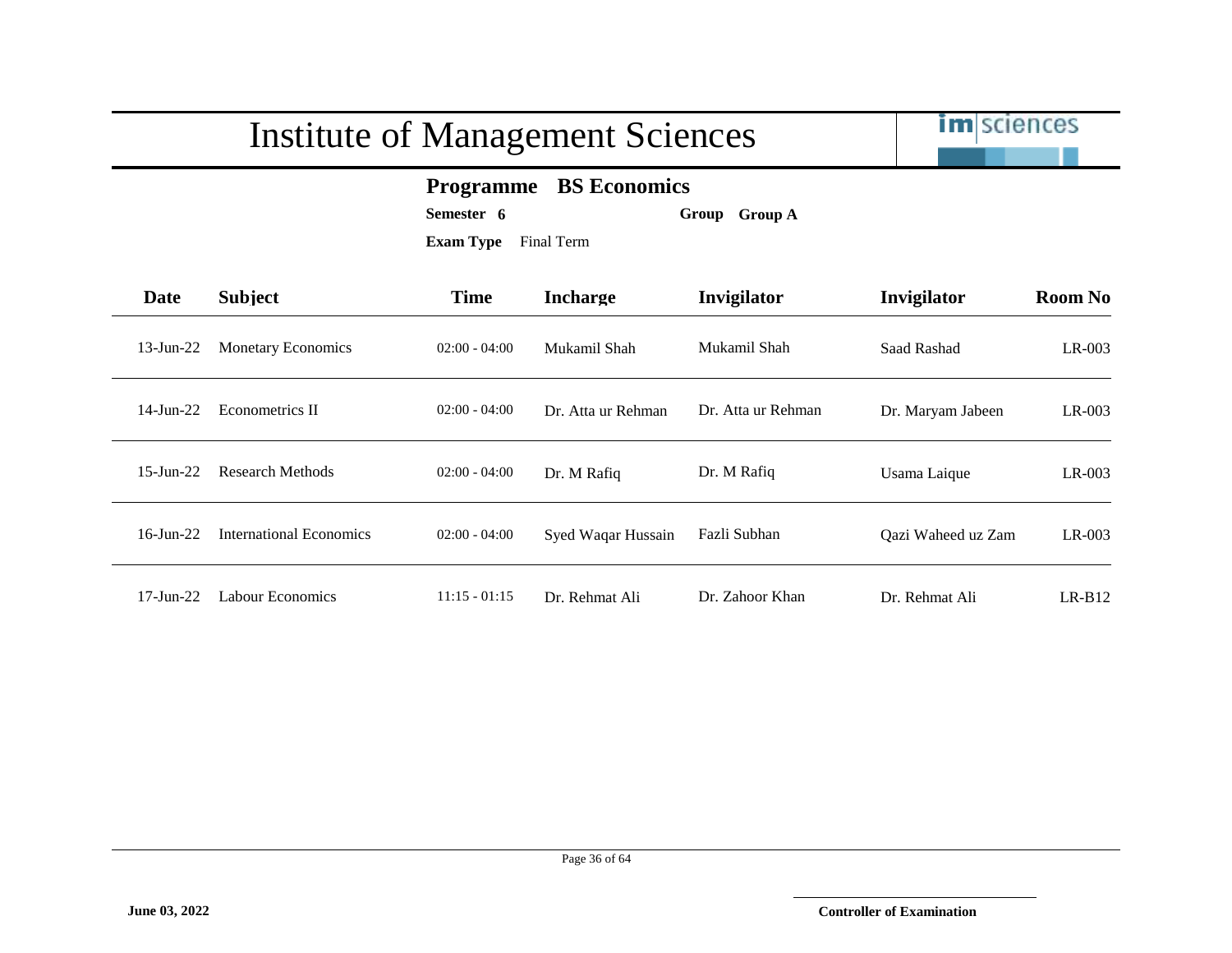

#### **Programme BS Economics**

**Semester 8 Group Group A**

| Date            | <b>Subject</b>          | <b>Time</b>     | <b>Incharge</b> | Invigilator    | Invigilator | <b>Room No</b> |
|-----------------|-------------------------|-----------------|-----------------|----------------|-------------|----------------|
| $15$ -Jun-22    | <b>Game Theory</b>      | $02:00 - 04:00$ | Dr. Rehmat Ali  | Dr. Rehmat Ali |             | $LR-014$       |
| $16$ -Jun-22    | Health Economics        | $02:00 - 04:00$ | Mukhtar Ahmad   | Mukhtar Ahmad  | Javed Iqbal | $LR-014$       |
| $17$ -Jun- $22$ | International Relations | $02:00 - 04:00$ | Sikandar Tangi  | Maira Zeb      | Usman Ali   | $LR-B14$       |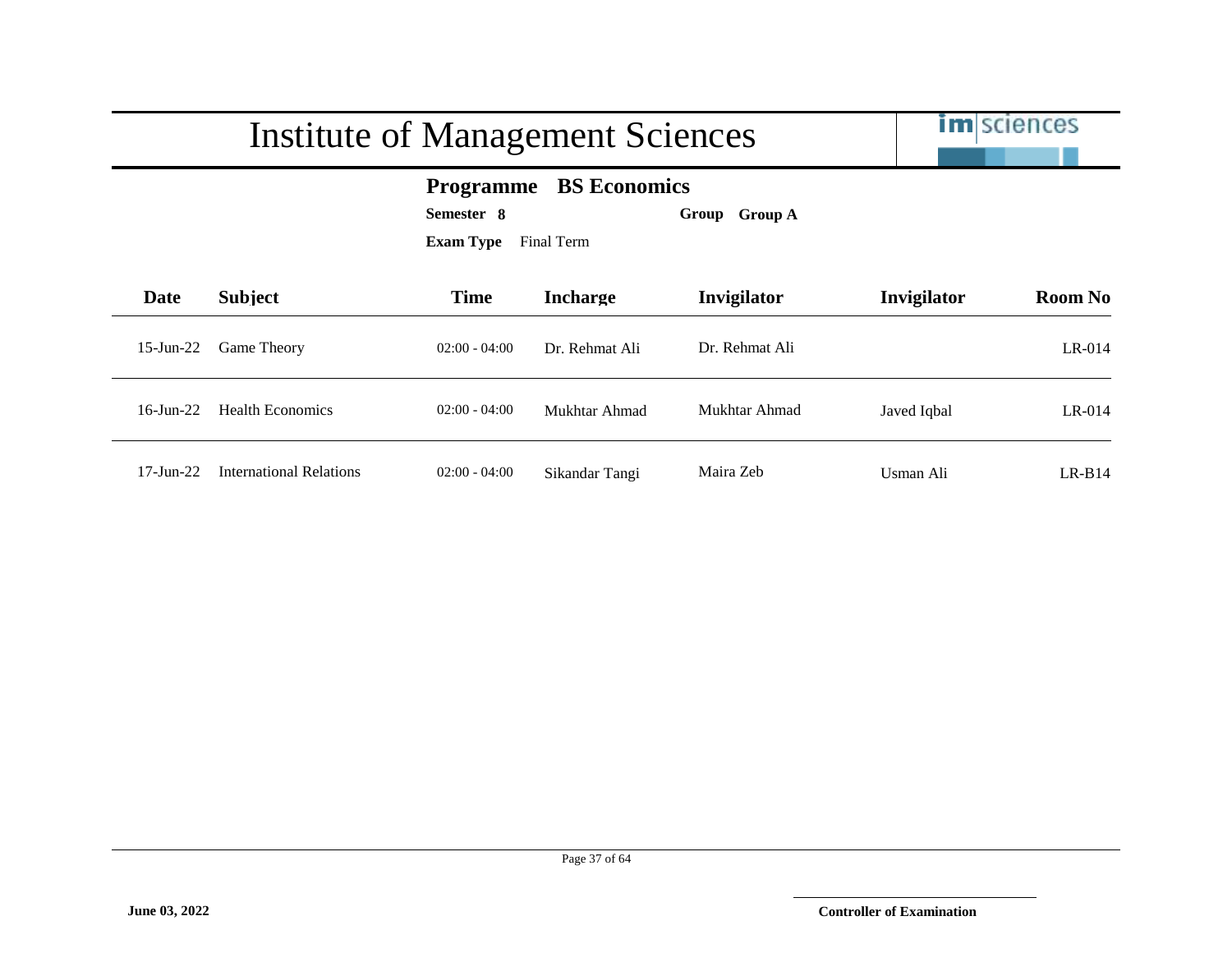

#### **Programme BS English**

**Semester 2 Group Group A**

| <b>Date</b>     | <b>Subject</b>                 | <b>Time</b>     | <b>Incharge</b> | Invigilator        | Invigilator        | <b>Room No</b> |
|-----------------|--------------------------------|-----------------|-----------------|--------------------|--------------------|----------------|
| $13$ -Jun-22    | Principles of Management       | $08:45 - 10:45$ | Maria Ishtiaq   | Muhammad Zubair    | Maria Ishtiaq      | $LR-B10$       |
| $14$ -Jun-22    | <b>Phonetics and Phonology</b> | $08:45 - 10:45$ | Sabeen          | Sabeen             | Naheed Haq         | $LR-B10$       |
| $15$ -Jun-22    | <b>Mathematics</b>             | $08:45 - 10:45$ | Qurat ul Ain    | Maria Ishtiaq      | Qurat ul Ain       | $LR-B10$       |
| $16$ -Jun-22    | History of English Literature  | $08:45 - 10:45$ | Mubashir Ahmad  | Mubashir Ahmad     | Syed Waqar Hussain | $LR-B10$       |
| $17$ -Jun- $22$ | English Poetry - I             | $08:45 - 10:45$ | Rafiqullah Jan  | <b>Tahir Nawaz</b> | Rafiqullah Jan     | $LR-B10$       |
| 18-Jun-22       | English (Functional)           | $08:45 - 10:45$ | Wasiq ullah     | Usman Ali          | Wasiq ullah        | $LR-B10$       |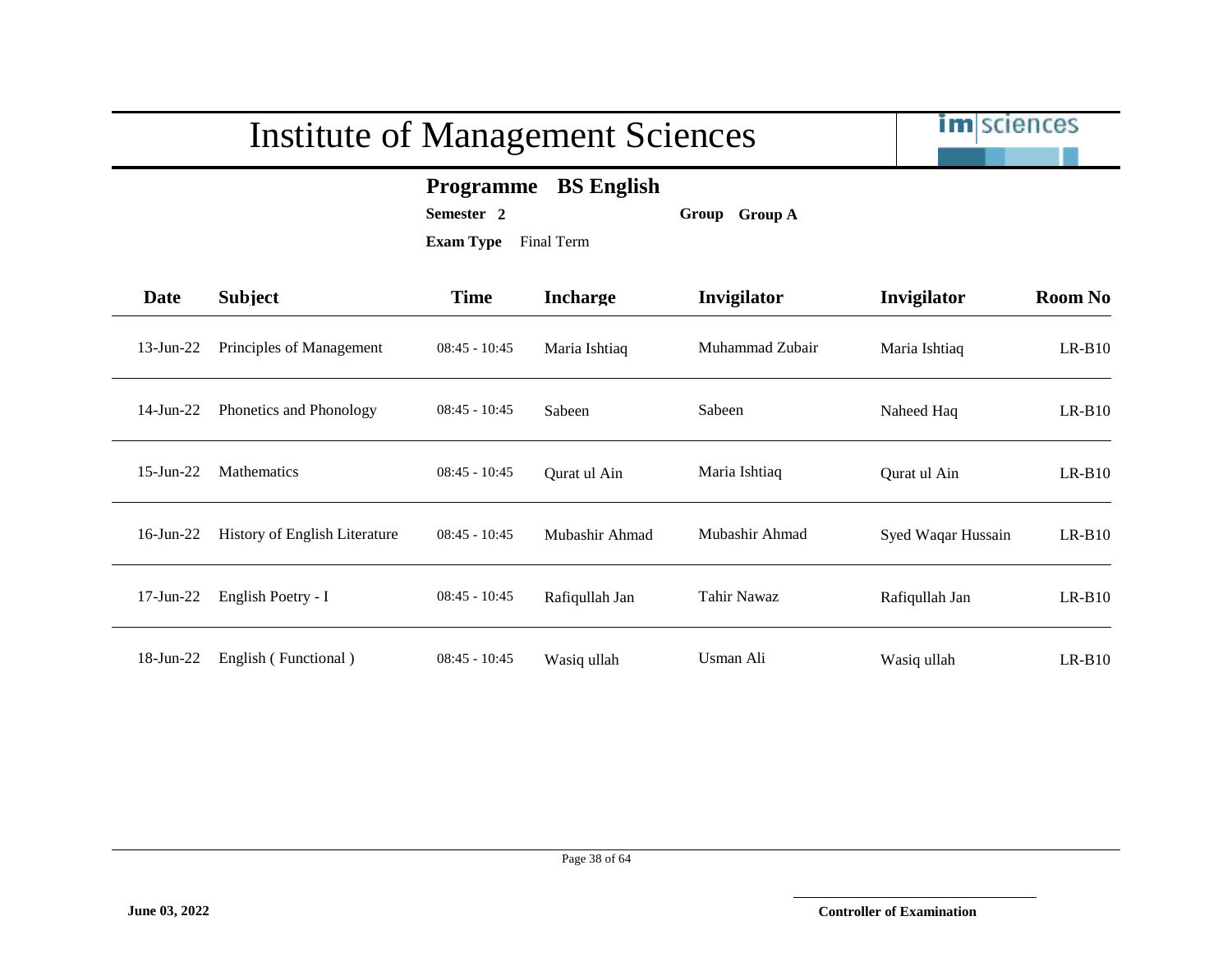

#### **Programme BS English**

**Semester 4 Group Group A**

| <b>Date</b>     | <b>Subject</b>               | <b>Time</b>     | <b>Incharge</b>    | Invigilator   | Invigilator    | <b>Room No</b>  |
|-----------------|------------------------------|-----------------|--------------------|---------------|----------------|-----------------|
| $13$ -Jun- $22$ | Principles of Economics      | $11:15 - 01:15$ | Syed Waqar Hussain | Ahsan Ashfaq  | Fazli Subhan   | $R - 009 + 010$ |
| $14$ -Jun-22    | English Poetry -III          | $11:15 - 01:15$ | Muhammad Ehtesham  | Muska Mukhtar | Naheed Haq     | $R - 010 + 012$ |
| $15$ -Jun-22    | English Prose -I             | $11:15 - 01:15$ | Rafiqullah Jan     | M. Siyab Khan | Sardar Daud    | $R - 010 + 012$ |
| $16$ -Jun-22    | <b>Literary Appreciation</b> | $11:15 - 01:15$ | Yamima Edwin       | Yamima Edwin  | Marium Durrani | $R - 010 + 012$ |
| $17$ -Jun- $22$ | <b>Critical Theories</b>     | $11:15 - 01:15$ | Dr. Ismail Wali    | Fahad Ali     | Sabeen         | $R - 010 + 012$ |
| 18-Jun-22       | English Drama-I              | $11:15 - 01:15$ | Naheed Haq         | Saeed Shahzad | Tahir Nawaz    | $R - B05 + B06$ |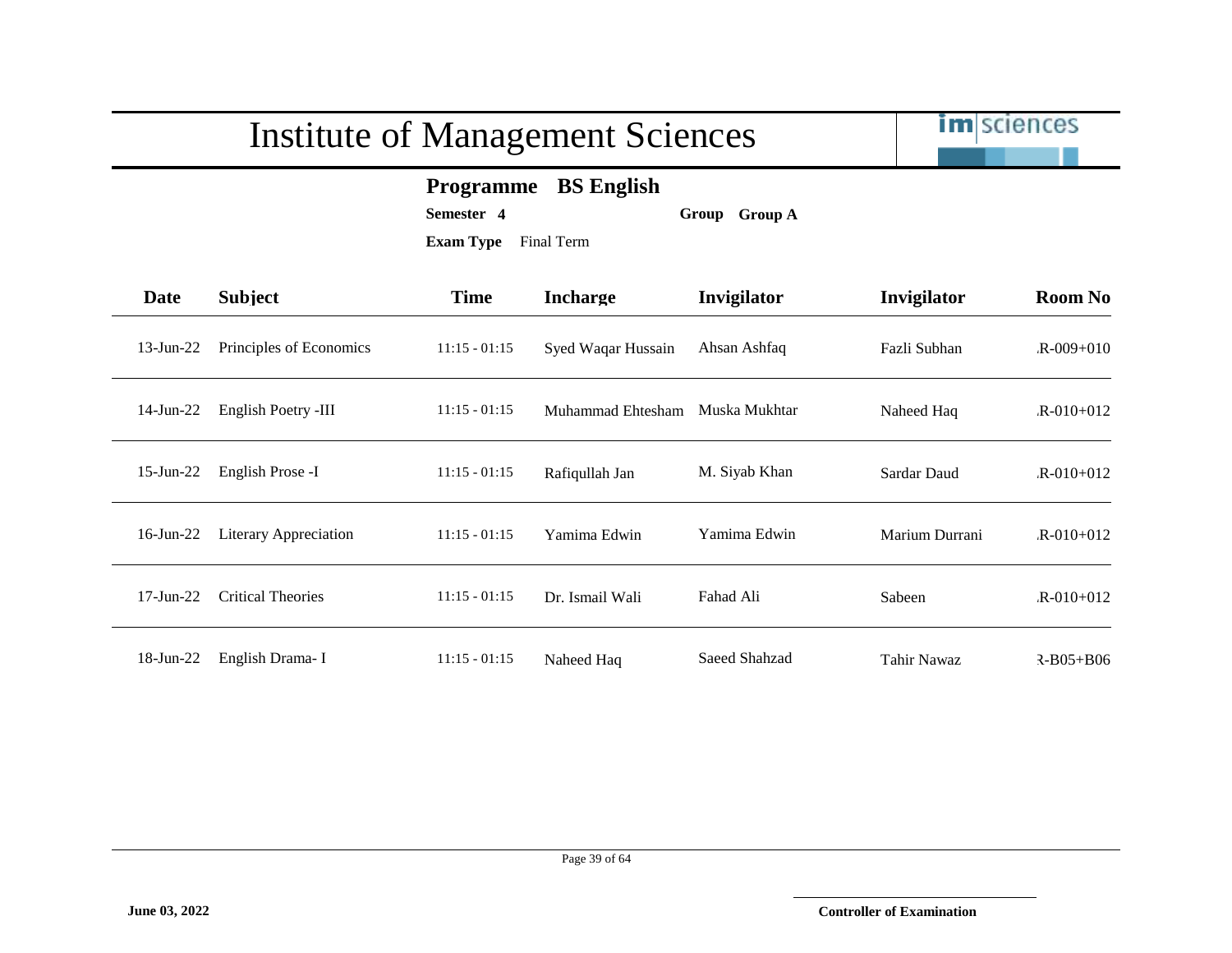

#### **Programme BS English**

**Semester 6 Group Group A**

| Date         | <b>Subject</b>              | <b>Time</b>     | <b>Incharge</b> | Invigilator     | Invigilator     | <b>Room No</b> |
|--------------|-----------------------------|-----------------|-----------------|-----------------|-----------------|----------------|
| $13$ -Jun-22 | psychinguistics             | $02:00 - 04:00$ | Sabeen          | Sabeen          | M. Ismail       | LR-001         |
| $14$ -Jun-22 | English Drama -II           | $02:00 - 04:00$ | Anila Amir      | Anila Amir      | M. Nauman Khan  | $LR-001$       |
| $15$ -Jun-22 | English Novel -II           | $02:00 - 04:00$ | Falak Naz Khan  | Falak Naz Khan  | Maira Zeb       | $LR-001$       |
| $16$ -Jun-22 | <b>Research Methodology</b> | $11:15 - 01:15$ | Dr. Aamer Taj   | Dr. Aamer Taj   | Saad Rashad     | LR-001         |
| $17$ -Jun-22 | English Prose - II          | $02:00 - 04:00$ | Dr. Ismail Wali | Dr. Ismail Wali | M. Shahzad Khan | $LR-001$       |
| 18-Jun-22    | Logic & Critical Thinking   | $08:45 - 10:45$ | Fazli Subhan    | Fazli Subhan    | M. Nauman Khan  | $LR-B06$       |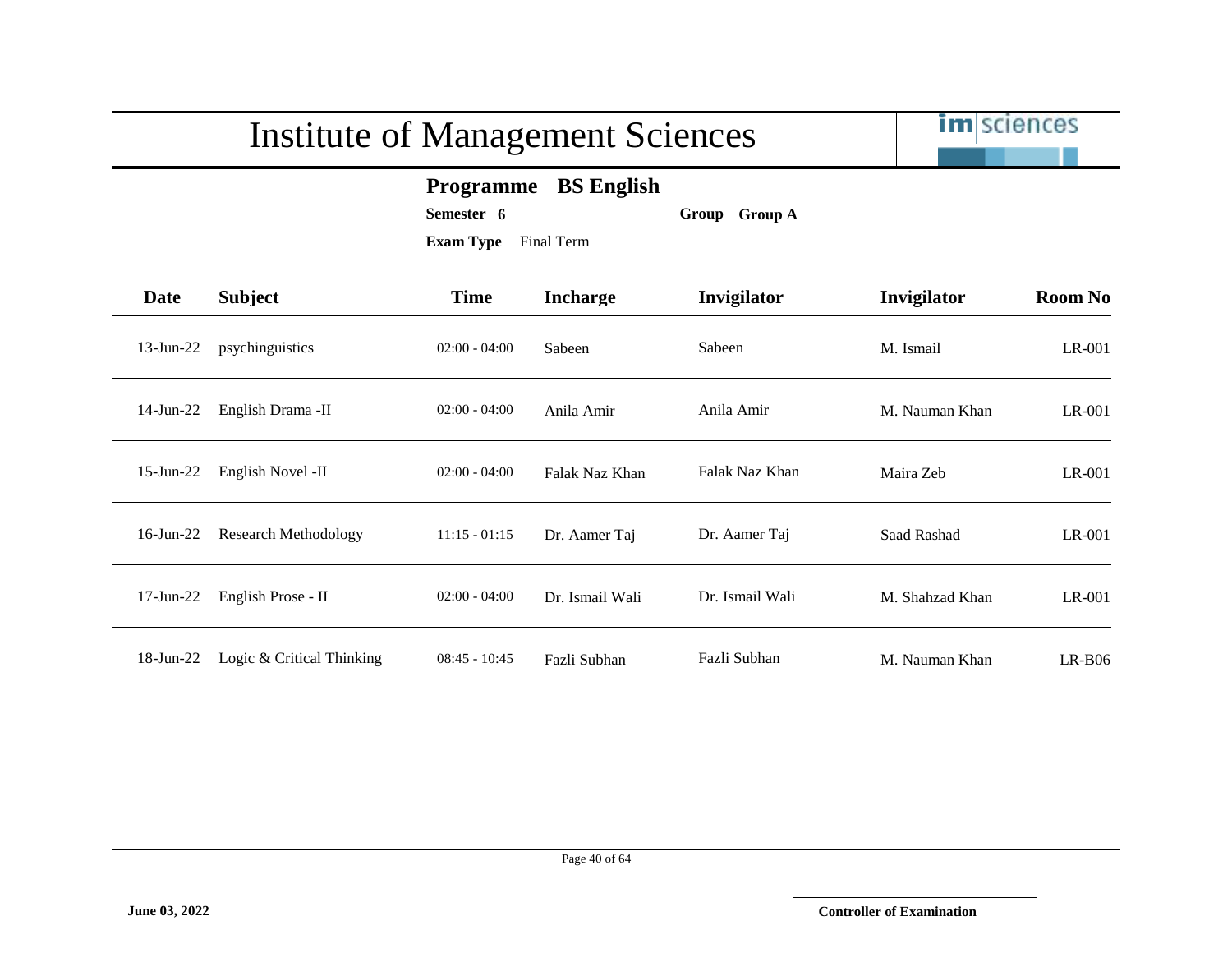

#### **Programme BS English**

**Semester 2 Group Group B**

| Date         | <b>Subject</b>                | <b>Time</b>     | <b>Incharge</b>   | Invigilator        | Invigilator        | <b>Room No</b> |
|--------------|-------------------------------|-----------------|-------------------|--------------------|--------------------|----------------|
| $13$ -Jun-22 | Principles of Management      | $08:45 - 10:45$ | Maria Ishtiaq     | Dr. Zahid ullah    | M. Zeeshan Khattak | $LR-B09$       |
| $14$ -Jun-22 | Phonetics and Phonology       | $08:45 - 10:45$ | Sabeen            | Syed Waqar Hussain | M. Zeeshan Khattak | $LR-B09$       |
| $15$ -Jun-22 | <b>Mathematics</b>            | $08:45 - 10:45$ | Qurat ul Ain      | Mukamil Shah       | <b>Basit Ali</b>   | $LR-B09$       |
| $16$ -Jun-22 | History of English Literature | $08:45 - 10:45$ | Muhammad Zubair   | Mansoor Khan       | M. Zeeshan Khattak | $LR-B09$       |
| $17$ -Jun-22 | English Poetry - I            | $08:45 - 10:45$ | Muhammad Ehtesham | Muhammad Ehtesham  | Sattar Khan        | $LR-B09$       |
| 18-Jun-22    | English (Functional)          | $08:45 - 10:45$ | Wasiq ullah       | Mian Yasir Hayat   | Usama Laique       | $LR-B09$       |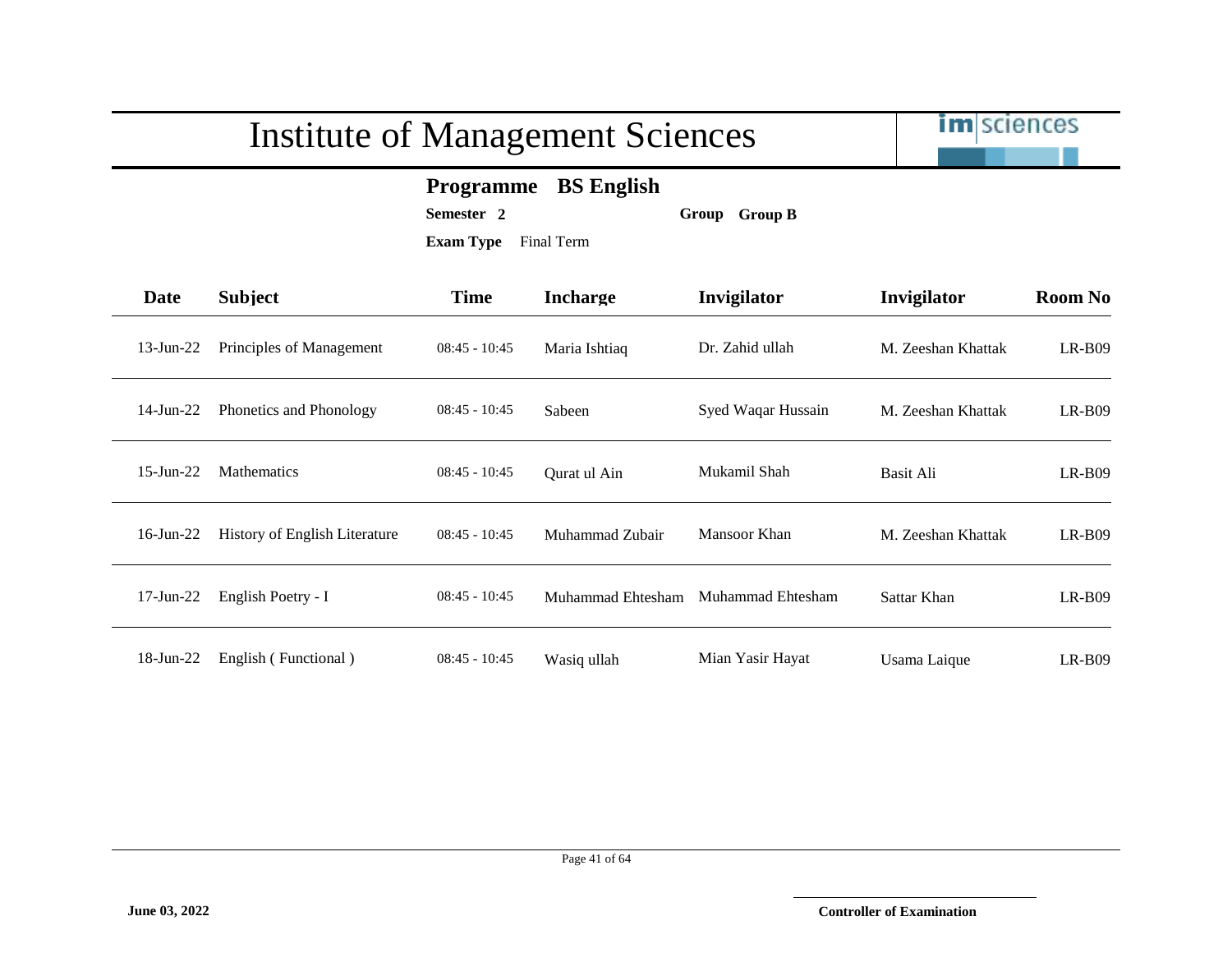

#### **Programme BS English**

**Semester 4 Group Group B**

| <b>Date</b>  | <b>Subject</b>               | <b>Time</b>     | <b>Incharge</b>    | Invigilator       | Invigilator         | <b>Room No</b>  |
|--------------|------------------------------|-----------------|--------------------|-------------------|---------------------|-----------------|
| $13$ -Jun-22 | Principles of Economics      | $11:15 - 01:15$ | Syed Waqar Hussain | M. Siyab Khan     | Maria Ishtiaq       | $R - 013 + 014$ |
| $14$ -Jun-22 | English Poetry -III          | $11:15 - 01:15$ | Muhammad Ehtesham  | Muhammad Ehtesham | Dr. Shafi Ullah Jan | $R - 013 + 014$ |
| $15$ -Jun-22 | English Prose -I             | $11:15 - 01:15$ | Rafiqullah Jan     | Abdul Qadus       | M. Ismail           | $R - 013 + 014$ |
| $16$ -Jun-22 | <b>Literary Appreciation</b> | $11:15 - 01:15$ | Yamima Edwin       | Usama Laique      | Aisha Jabeen        | $R - 013 + 014$ |
| $17$ -Jun-22 | <b>Critical Theories</b>     | $11:15 - 01:15$ | Dr. Ismail Wali    | Dr. Awais Adnan   | Naheed Haq          | $R - 013 + 014$ |
| 18-Jun-22    | English Drama-I              | $11:15 - 01:15$ | Naheed Haq         | Mukhtar Ahmad     | Inam Ul Haq         | $R - B02 + B03$ |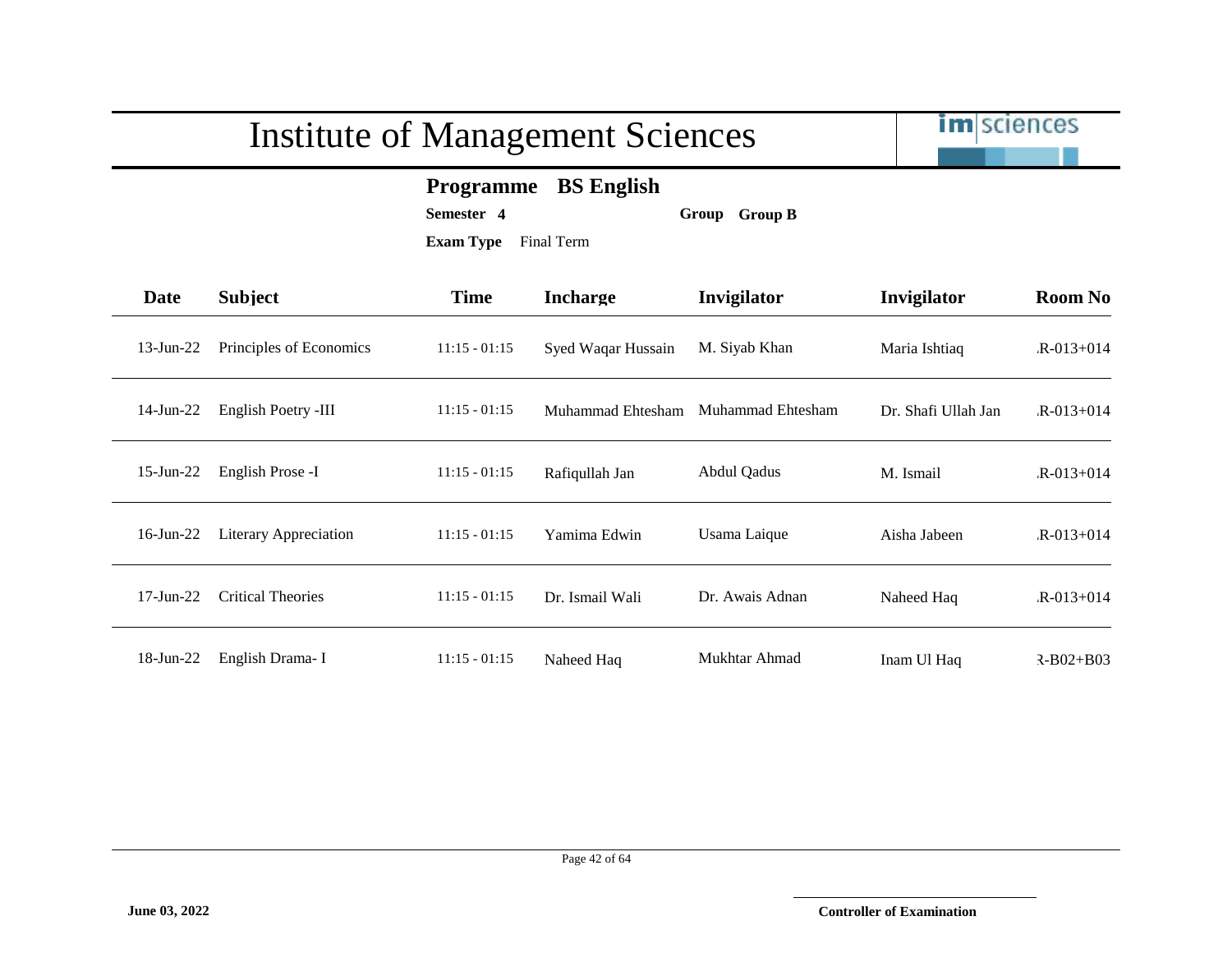|              | <b>Institute of Management Sciences</b> |                                                                                                        |                     |                 |                     | <b>im</b> sciences |  |
|--------------|-----------------------------------------|--------------------------------------------------------------------------------------------------------|---------------------|-----------------|---------------------|--------------------|--|
|              |                                         | <b>BS</b> English<br><b>Programme</b><br>Semester 6<br>Group Group B<br><b>Exam Type</b><br>Final Term |                     |                 |                     |                    |  |
| <b>Date</b>  | <b>Subject</b>                          | <b>Time</b>                                                                                            | <b>Incharge</b>     | Invigilator     | Invigilator         | <b>Room No</b>     |  |
| $13$ -Jun-22 | psychinguistics                         | $02:00 - 04:00$                                                                                        | Sabeen              | M. Nauman Khan  | Saeed Shahzad       | LR-002             |  |
| 14-Jun-22    | English Drama -II                       | $02:00 - 04:00$                                                                                        | Muhammad Ehtesham   | Muska Mukhtar   | Muhammad Ehtesha    | LR-002             |  |
| $15$ -Jun-22 | English Novel -II                       | $02:00 - 04:00$                                                                                        | Falak Naz Khan      | Dr. Zahid ullah | Maidah Waheed       | $LR-002$           |  |
| $16$ -Jun-22 | <b>Research Methodology</b>             | $02:00 - 04:00$                                                                                        | Dr. Shandana Shoaib | Dr. Owais Mufti | Dr. Shandana Shoaib | $LR-B05$           |  |
| $17$ -Jun-22 | English Prose - II                      | $02:00 - 04:00$                                                                                        | Dr. Ismail Wali     | Saeed Shahzad   | Adnan Amin          | $LR-002$           |  |
| $18$ -Jun-22 | Logic & Critical Thinking               | $08:45 - 10:45$                                                                                        | Fazli Subhan        | Mudassar Salim  | Aisha Jabeen        | $LR-B07$           |  |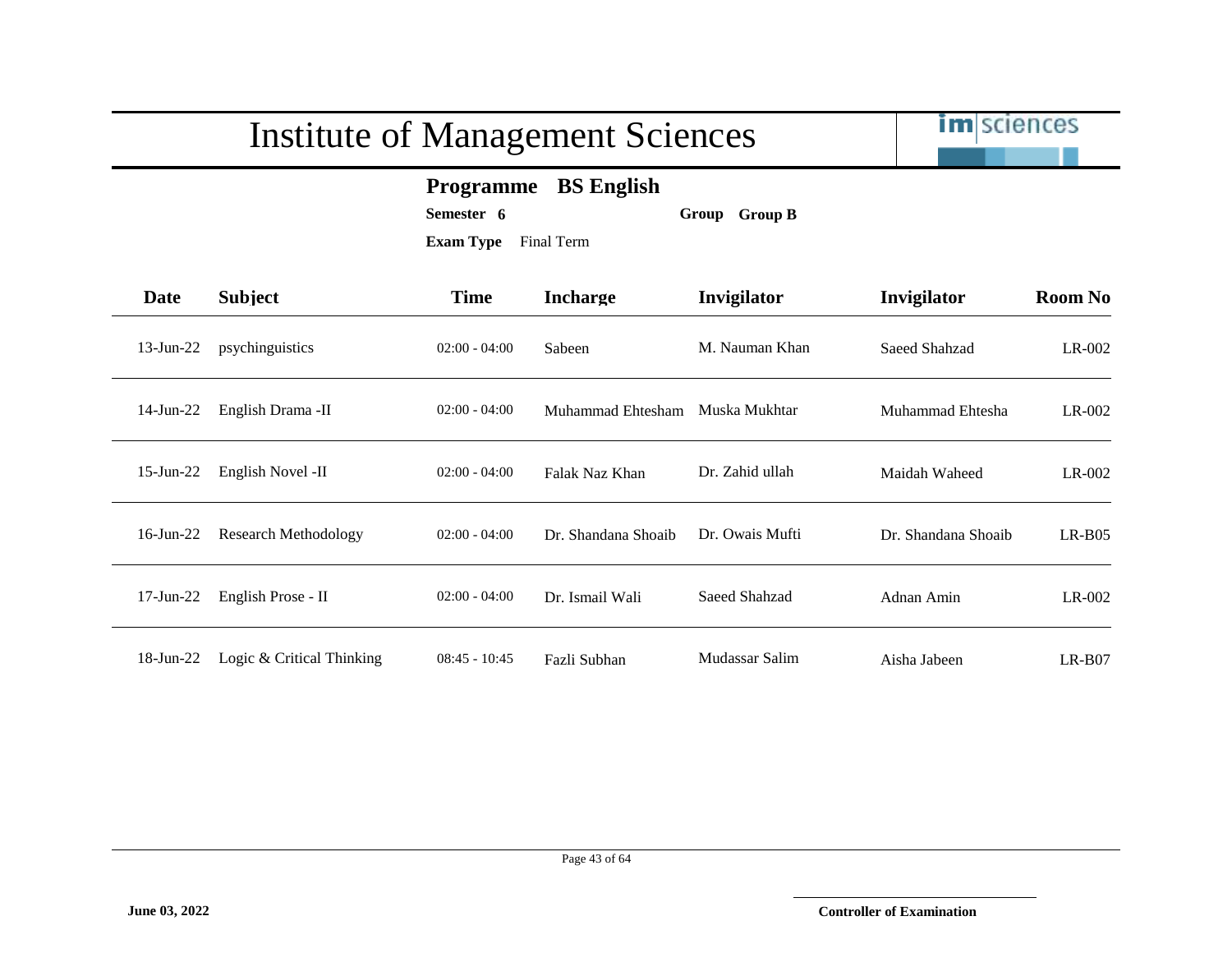

**Programme BS English**

**Semester 2 Group Group C**

| <b>Date</b>     | <b>Subject</b>                 | <b>Time</b>     | <b>Incharge</b> | Invigilator        | Invigilator        | <b>Room No</b> |
|-----------------|--------------------------------|-----------------|-----------------|--------------------|--------------------|----------------|
| $13$ -Jun-22    | Principles of Management       | $08:45 - 10:45$ | Maria Ishtiaq   | Sabeen             | Fahad Ali          | $LR-B08$       |
| $14$ -Jun-22    | <b>Phonetics and Phonology</b> | $08:45 - 10:45$ | Sabeen          | Mian Yasir Hayat   | Maria Anwar        | $LR-B08$       |
| $15$ -Jun-22    | <b>Mathematics</b>             | $08:45 - 10:45$ | Qurat ul Ain    | Fazli Subhan       | Afsheen Khalid     | $LR-B08$       |
| $16$ -Jun-22    | History of English Literature  | $08:45 - 10:45$ | Muhammad Zubair | Muhammad Zubair    | Dr. Shakeel Hayat  | $LR-B08$       |
| $17$ -Jun- $22$ | English Poetry - I             | $08:45 - 10:45$ | Rafiqullah Jan  | Syed Waqar Hussain | <b>Adnan Malik</b> | $LR-B08$       |
| 18-Jun-22       | English (Functional)           | $08:45 - 10:45$ | Wasiq ullah     | Sohail Khalil      | M. Siyab Khan      | $LR-B08$       |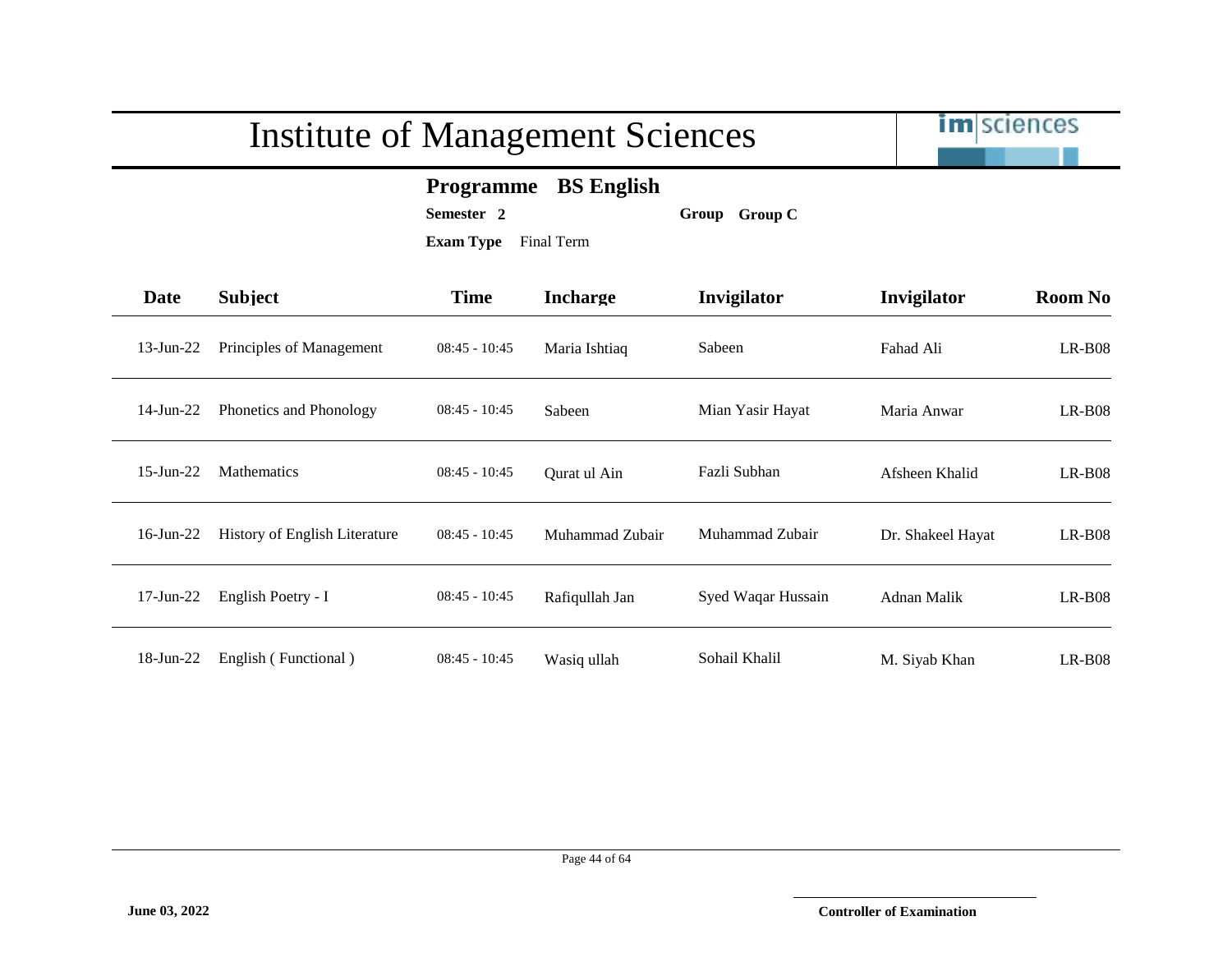

#### **Programme BS Social Scienc**

**Semester 2 Group Group A**

| Date         | <b>Subject</b>                   | <b>Time</b>     | <b>Incharge</b> | Invigilator           | Invigilator        | <b>Room No</b>  |
|--------------|----------------------------------|-----------------|-----------------|-----------------------|--------------------|-----------------|
| $13$ -Jun-22 | <b>Fundamentals of Sociology</b> | $08:45 - 10:45$ | Marium Durrani  | Dr. Afia Saleem       | M. Siyab Khan      | $R - 008 + 009$ |
| 14-Jun-22    | Principles of Macroeconomics     | $08:45 - 10:45$ | Muska Mukhtar   | Tahir Nawaz           | Dr. Saleem Gul     | $R - 008 + 009$ |
| $15$ -Jun-22 | Mathematics                      | $08:45 - 10:45$ | Qurat ul Ain    | Dr. Afia Saleem       | Dr. Romana Bangash | $R - 008 + 009$ |
| $16$ -Jun-22 | English (Functional)             | $08:45 - 10:45$ | Maria Anwar     | M. Afraz Abdur Rehman | Marium Durrani     | $R - 008 + 009$ |
| 17-Jun-22    | <b>Office Management Tools</b>   | $08:45 - 10:45$ | Dr. Awais Adnan | Saad Rashad           | Inam Ul Haq        | $R - 008 + 009$ |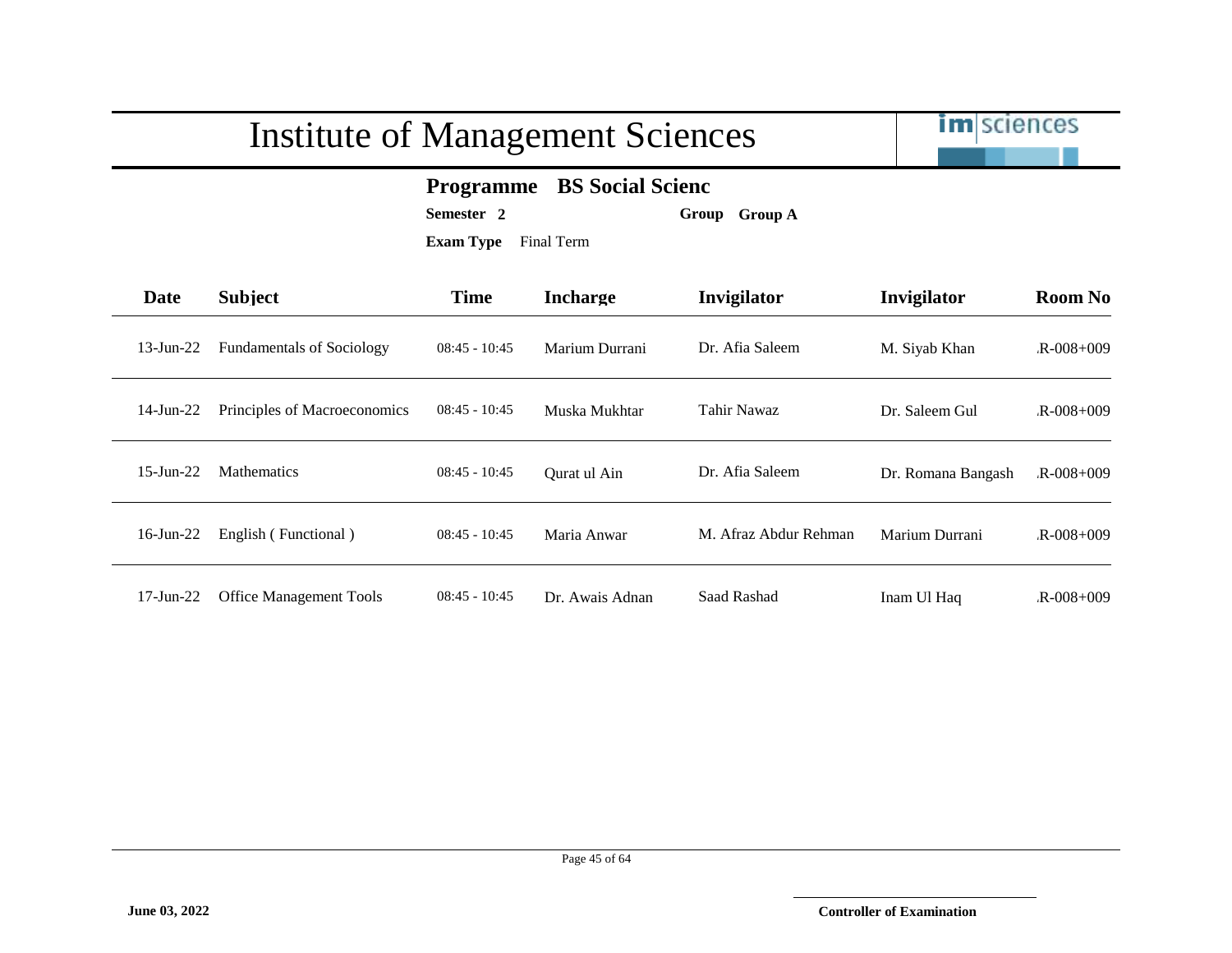

#### **Programme BS Social Scienc**

**Semester 4 Group Group A**

| Date         | <b>Subject</b>                                  | <b>Time</b>     | <b>Incharge</b>     | Invigilator      | Invigilator         | <b>Room No</b>  |
|--------------|-------------------------------------------------|-----------------|---------------------|------------------|---------------------|-----------------|
| 13-Jun-22    | Principles of Public Administrati 11:15 - 01:15 |                 | Dr. Aamer Taj       | Dr. Owais Mufti  | Mansoor Khan        | $R - B12 + B13$ |
| 14-Jun-22    | Fundamentals of Development St 11:15 - 01:15    |                 | Dr. Amin ullah      | Saad Rashad      | Hamood Ur Rehman    | $R - B02 + B03$ |
| $15$ -Jun-22 | Intro to Anthropology                           | $08:45 - 10:45$ | Javed Iqbal         | Mian Yasir Hayat | M. Afraz Abdur Reh  | $R - 010 + 012$ |
| $16$ -Jun-22 | <b>Fundamentals of Accounting</b>               | $08:45 - 10:45$ | Dr. Shahwali Khan   | Shawana Zeeshan  | Sabeen              | $LR-012$        |
| $17$ -Jun-22 | Introduction to Quran And Hadit 08:45 - 10:45   |                 | Muhammad Aslam Kh   | Omar Bin Samin   | Muhammad Aslam K    | $LR-001$        |
| 18-Jun-22    | Introduction to Philosophy                      | $08:45 - 10:45$ | Syed Jawad Ali Shah | Basit Ali        | Syed Jawad Ali Shah | LR-009          |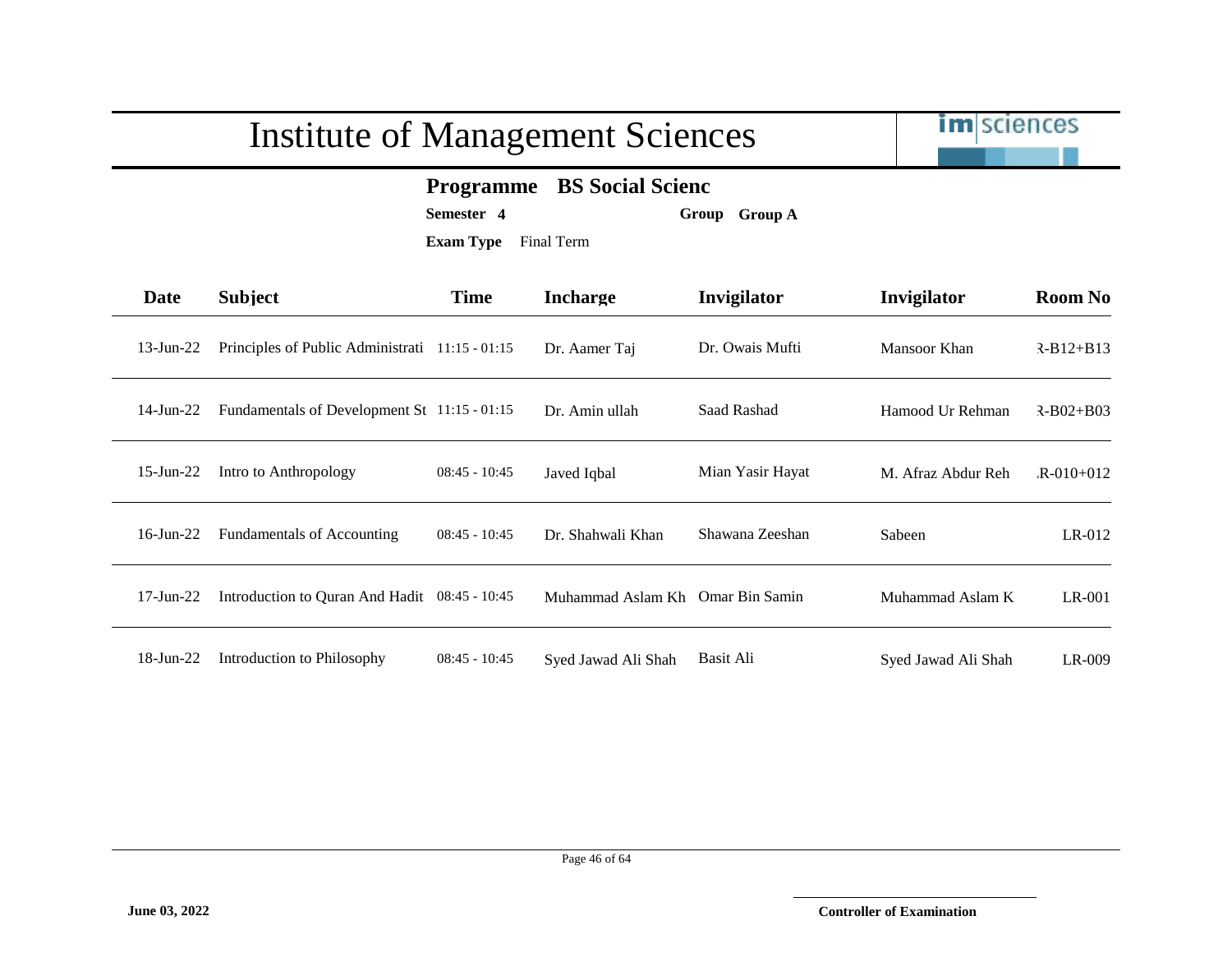|                 | <b>Institute of Management Sciences</b>       | <b>im</b> sciences                                                                                           |                     |                                          |                   |                 |
|-----------------|-----------------------------------------------|--------------------------------------------------------------------------------------------------------------|---------------------|------------------------------------------|-------------------|-----------------|
|                 |                                               | <b>BS</b> Social Scienc<br><b>Programme</b><br>Semester 6<br>Group Group A<br><b>Exam Type</b><br>Final Term |                     |                                          |                   |                 |
| Date            | <b>Subject</b>                                | <b>Time</b>                                                                                                  | <b>Incharge</b>     | Invigilator                              | Invigilator       | <b>Room No</b>  |
| $13$ -Jun-22    | SMS & Enterpreneurship                        | $02:00 - 04:00$                                                                                              |                     | Qazi Waheed uz Zama Qazi Waheed uz Zaman | Usama Laique      | $LR-005$        |
| $14$ -Jun-22    | Environment & Sustainable                     | $11:15 - 01:15$                                                                                              | Dr. Shakeel Hayat   | Shahzad Hanif                            | <b>Basit Ali</b>  | $LR-B01$        |
| $15$ -Jun-22    | Civil Society & Social Movement 11:15 - 01:15 |                                                                                                              | Dr. Shakeel Hayat   | Dr. Shakeel Hayat                        | Dr. Saleem Gul    | $LR-001$        |
| $16$ -Jun-22    | Research Methodology - 1                      | $02:00 - 04:00$                                                                                              | Dr. Shandana Shoaib | Ali Abdullah                             | Maria Ishtiaq     | $R - B06 + B07$ |
| $17$ -Jun- $22$ | <b>International Relations</b>                | $02:00 - 04:00$                                                                                              | Zafar Habib         | Hassan Mustafa                           | Laila Taskin Qazi | $LR-005$        |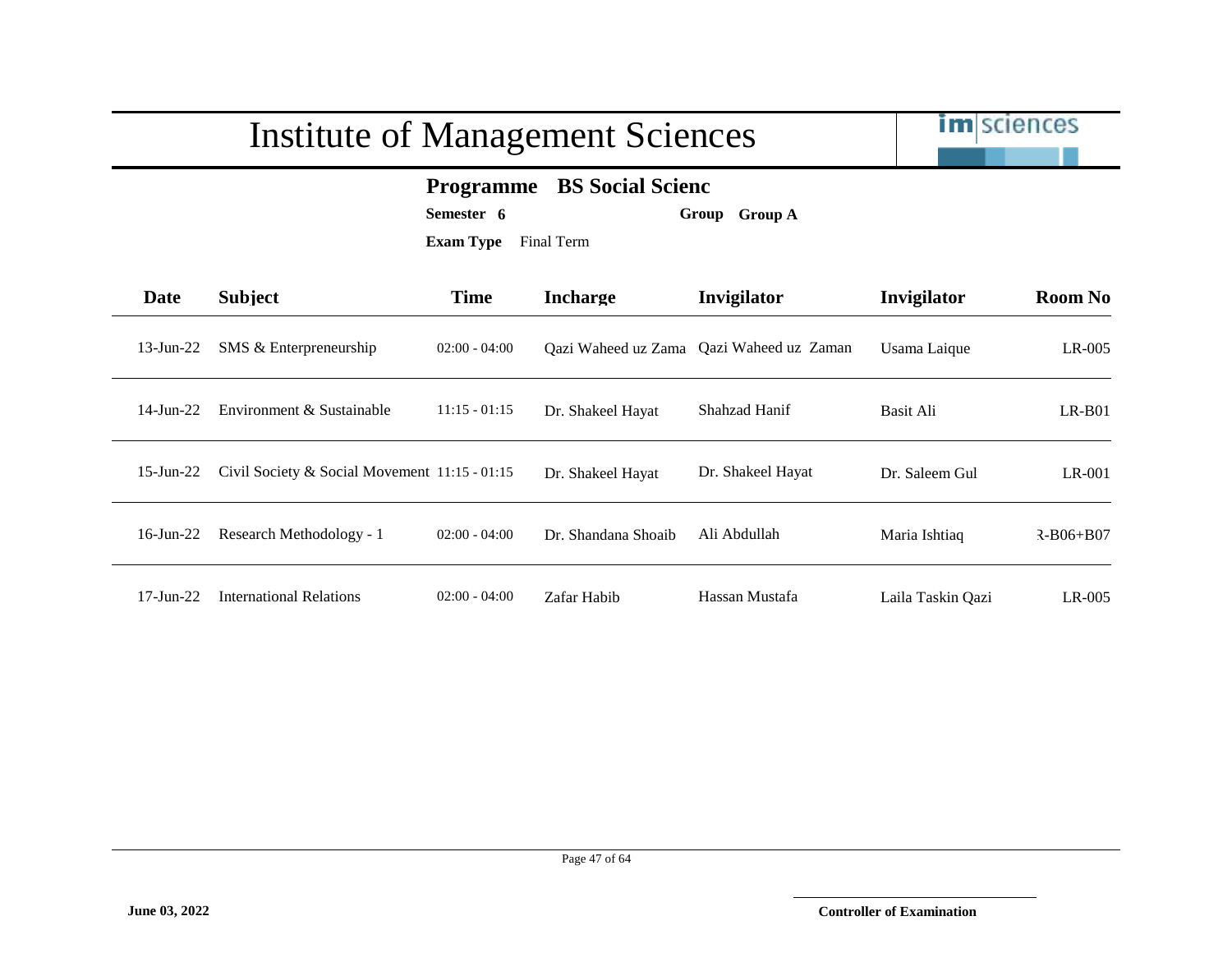

#### **Programme BS Social Scienc**

**Semester 8 Group Group A**

| Date            | <b>Subject</b>                   | <b>Time</b>     | <b>Incharge</b> | <b>Invigilator</b> | Invigilator     | <b>Room No</b> |
|-----------------|----------------------------------|-----------------|-----------------|--------------------|-----------------|----------------|
| $13$ -Jun-22    | Governance & Reforms             | $02:00 - 04:00$ | Hassan Mustafa  | Hassan Mustafa     | Shabana Gul     | LR-007         |
| $14$ -Jun- $22$ | Gender Studies and               | $02:00 - 04:00$ | Dr. Salma Amir  | Mansoor Khan       | Dr. Salma Amir  | $LR-007$       |
| $15$ -Jun-22    | Political Economy of             | $02:00 - 04:00$ | Zafar Habib     | Fayaz Ahmad        | Shawana Zeeshan | $LR-010$       |
| $16$ -Jun-22    | <b>Western Political Thought</b> | $11:15 - 01:15$ | Sikandar Tangi  | Adnan Malik        | Sikandar Tangi  | $LR-B07$       |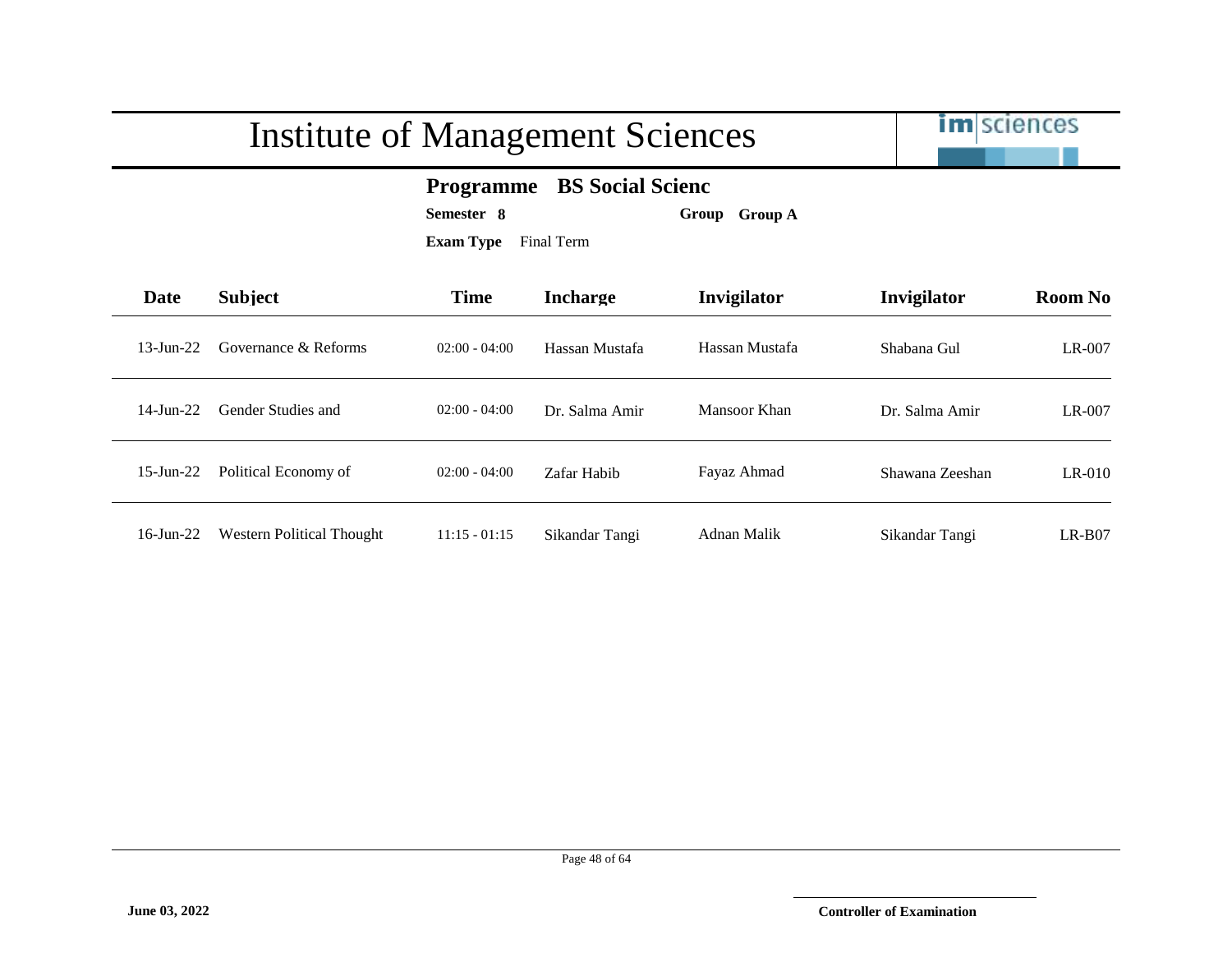

#### **Programme BS. (A&Finance)**

**Semester 2 Group Group A**

| Date            | <b>Subject</b>                | <b>Time</b>     | <b>Incharge</b>     | Invigilator     | Invigilator       | <b>Room No</b> |
|-----------------|-------------------------------|-----------------|---------------------|-----------------|-------------------|----------------|
| $13$ -Jun- $22$ | Principles of Macro Economics | $08:45 - 10:45$ | Aisha Jabeen        | Aisha Jabeen    | Sattar Khan       | $LR-001$       |
| $14$ -Jun-22    | <b>Financial Accounting</b>   | $08:45 - 10:45$ | Dr. Shahwali Khan   | Nadia Iftikhar  | Mansoor Khan      | $LR-B12$       |
| $15$ -Jun-22    | Principles of Management      | $08:45 - 10:45$ | Qazi Waheed uz Zama | Dr. Saleem Gul  | Dr. Shakeel Hayat | $LR-B12$       |
| $16$ -Jun- $22$ | Introduction to Statistics    | $08:45 - 10:45$ | Dr. Zia Obaid       | Shahzad Hanif   | Dr. Bashir Hayat  | $LR-B12$       |
| $17$ -Jun- $22$ | Pakistan Studies              | $08:45 - 10:45$ | Mian Yasir Hayat    | Shawana Zeeshan | Muhammad Arif     | $LR-B12$       |
| 18-Jun-22       | <b>Business English II</b>    | $08:45 - 10:45$ | Sardar Daud         | Maria Anwar     | M. Ismail         | $LR-008$       |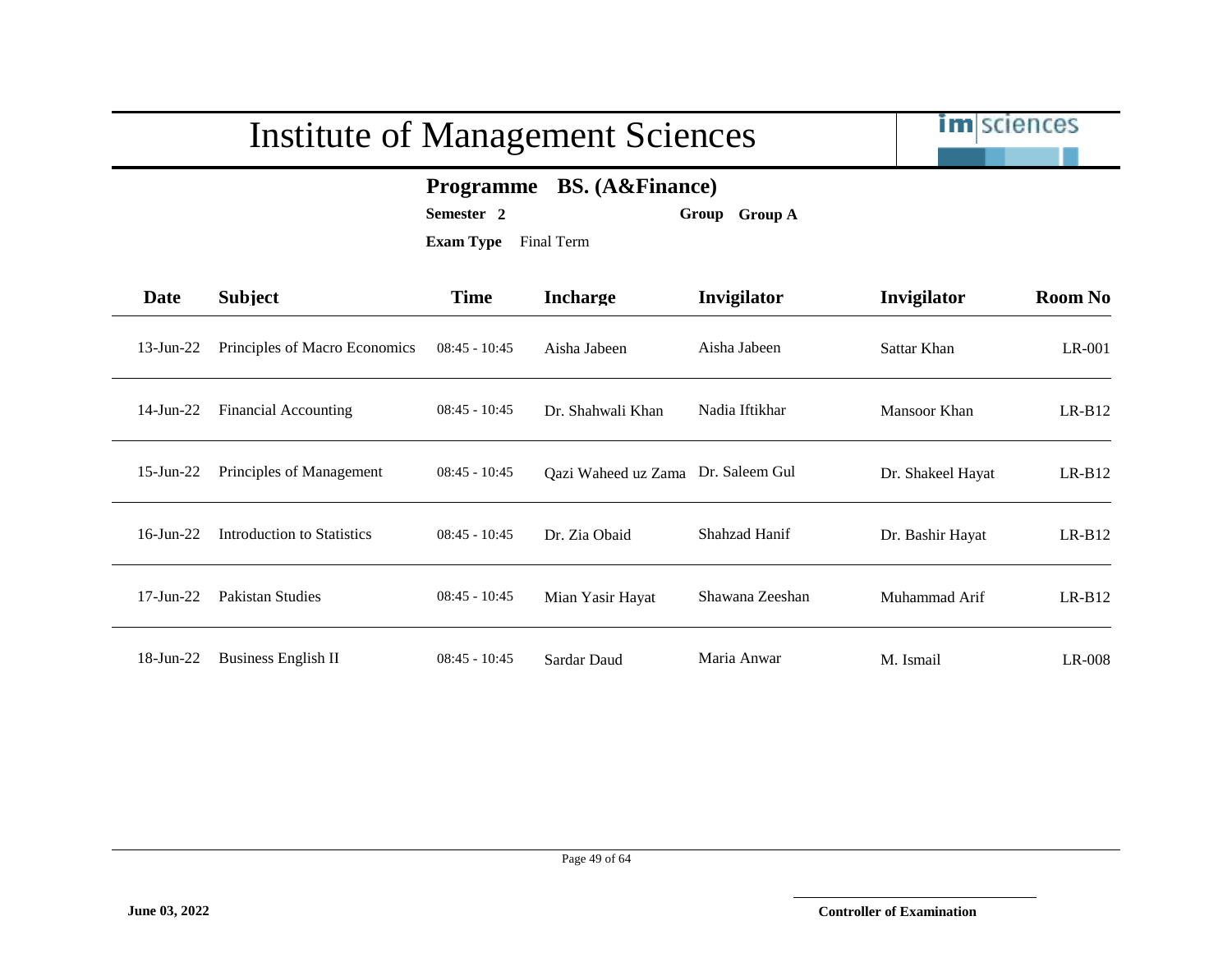

#### **Programme BS. (A&Finance)**

**Semester 4 Group Group A**

| Date         | <b>Subject</b>                                  | <b>Time</b>     | <b>Incharge</b>   | Invigilator       | Invigilator       | <b>Room No</b> |
|--------------|-------------------------------------------------|-----------------|-------------------|-------------------|-------------------|----------------|
| 13-Jun-22    | <b>Advanced Financial Accounting</b>            | $11:15 - 01:15$ | Adnan Sheikh      | Adnan Amin        | Mukhtar Ahmad     | $LR-B10$       |
| 14-Jun-22    | Central Commercial and Corporat 11:15 - 01:15   |                 | Ali Abdullah      | Adnan Sheikh      | Ahsan Ashfaq      | $LR-B10$       |
| $15$ -Jun-22 | <b>Financial Management</b>                     | $02:00 - 04:00$ | Dr. Maryam Jabeen | Sonia Ismat       | Dr. Maryam Jabeen | $LR-B12$       |
| $16$ -Jun-22 | Financial Markets and Institution 11:15 - 01:15 |                 | Laila Taskin Qazi | Laila Taskin Qazi | Hassan Mustafa    | $LR-B10$       |
| 17-Jun-22    | Islamic Studies                                 | $11:15 - 01:15$ | M. Shahzad Khan   | Muhammad Zubair   | Dr. Zafar Zaheer  | $LR-B10$       |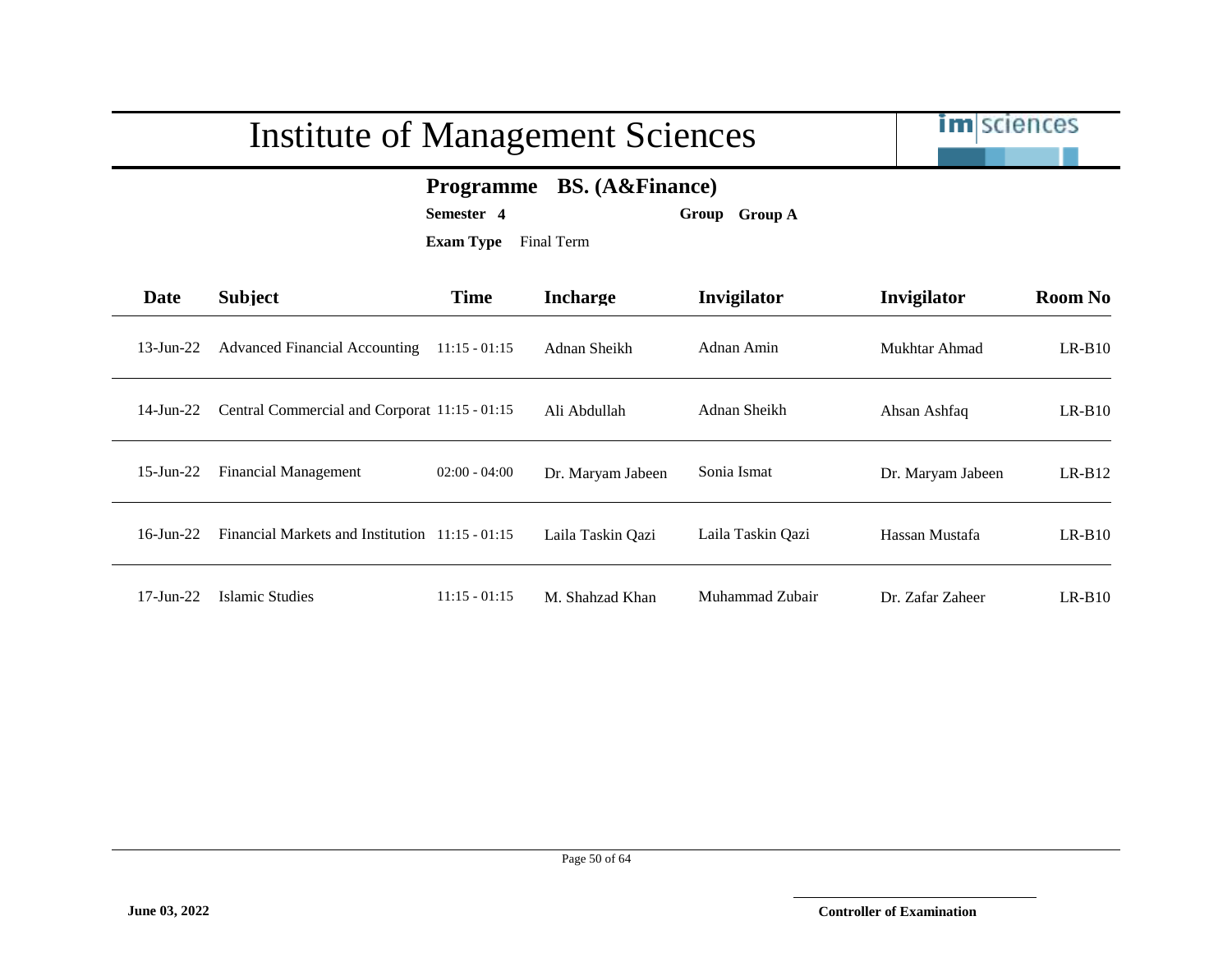

#### **Programme BS. (A&Finance)**

**Semester 6 Group Group A**

| Date          | <b>Subject</b>                                 | <b>Time</b>     | <b>Incharge</b>     | Invigilator      | Invigilator      | <b>Room No</b> |
|---------------|------------------------------------------------|-----------------|---------------------|------------------|------------------|----------------|
| 13-Jun-22     | Investment Analysis & portfolio                | $08:45 - 10:45$ | M. Afraz Abdur Rehm | Muhammad Hamid   | Mian Yasir Hayat | $LR-B12$       |
| 14-Jun-22     | <b>Accounting Information System</b>           | $02:00 - 04:00$ | M. Hamza Zeb        | Dr. Aamer Taj    | Ali Abdullah     | General Lab    |
| $15$ -Jun-22  | Small Business Mgt $&$ Entrepren 11:15 - 01:15 |                 | Hassan Mustafa      | Shawana Zeeshan  | Hassan Mustafa   | $LR-B12$       |
| 16-Jun-22     | Advnced Managerial Accounting 02:00 - 04:00    |                 | M. Nauman Khan      | M. Nauman Khan   | Zohaib Ali       | $LR-B01$       |
| $17 - Jun-22$ | <b>Business Research Methods</b>               | $02:00 - 04:00$ | Shabana Gul         | Dr. Zohra Jabeen | Falak Naz Khan   | $LR-B08$       |
| 18-Jun-22     | Taxation                                       | $11:15 - 01:15$ | Sohail Khalil       | Mian Yasir Hayat | Mansoor Khan     | $LR-B08$       |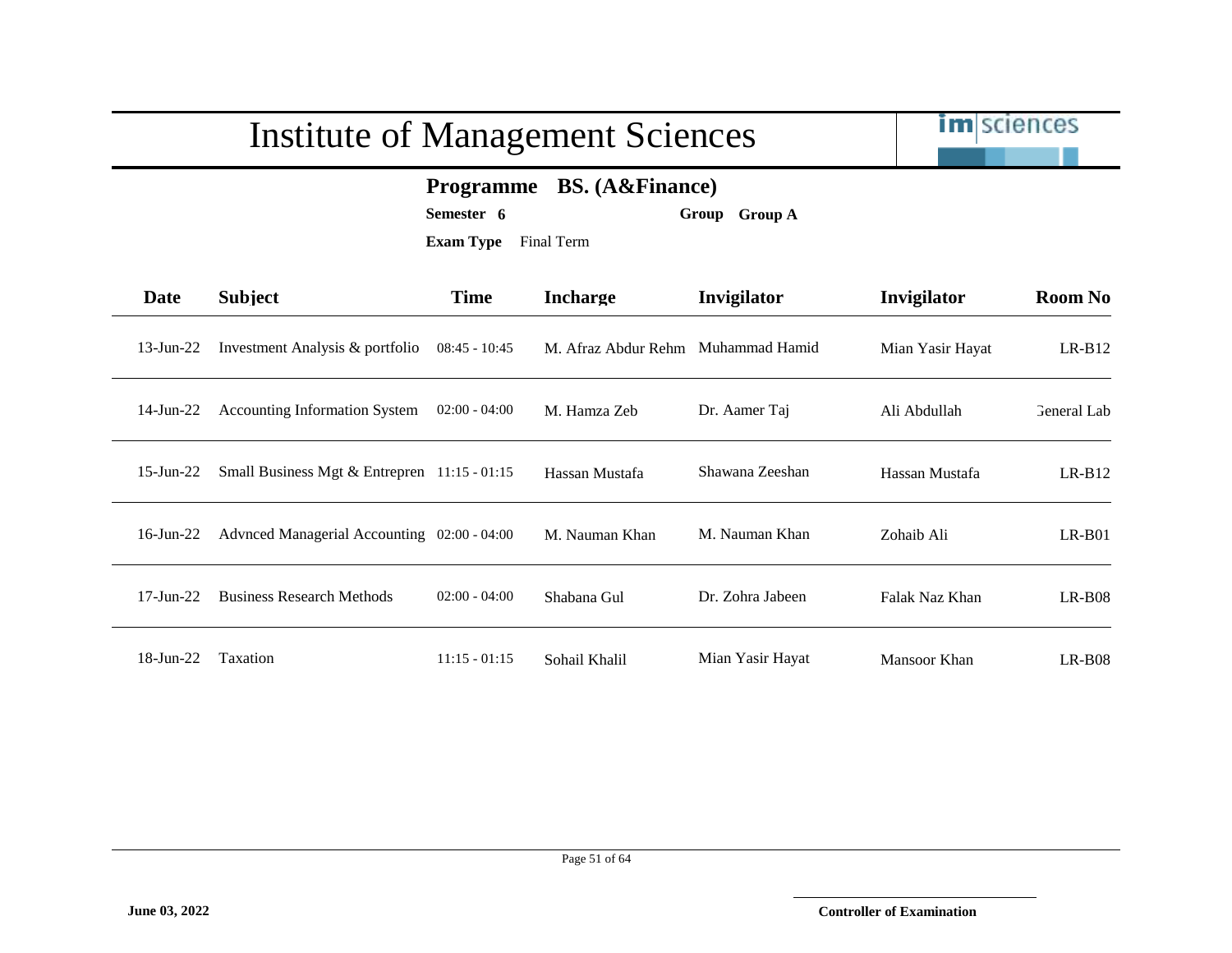|              |                                   | <b>Institute of Management Sciences</b>                                                                               |                 |                     | <b>im</b> sciences |                |
|--------------|-----------------------------------|-----------------------------------------------------------------------------------------------------------------------|-----------------|---------------------|--------------------|----------------|
|              |                                   | <b>BS.</b> (A&Finance)<br><b>Programme</b><br>Semester 8<br><b>Group A</b><br>Group<br><b>Exam Type</b><br>Final Term |                 |                     |                    |                |
| Date         | <b>Subject</b>                    | <b>Time</b>                                                                                                           | <b>Incharge</b> | Invigilator         | Invigilator        | <b>Room No</b> |
| $13$ -Jun-22 | Mergers and Acquisitions          | $02:00 - 04:00$                                                                                                       | Sohail Khalil   | Sohail Khalil       | Inam Ul Haq        | $LR-106$       |
| $14$ -Jun-22 | <b>Advanced Corporate Finance</b> | $02:00 - 04:00$                                                                                                       | Nadia Iftikhar  | Dr. Shandana Shoaib | Dr. Attaullah Shah | $LR-B12$       |
| $15$ -Jun-22 | <b>Advanced Auditing</b>          | $11:15 - 01:15$                                                                                                       | Adnan Sheikh    | Adnan Amin          | Dr. Fahad Abdullah | LR-002         |
| $16$ -Jun-22 | <b>Advanced Financial</b>         | $02:00 - 04:00$                                                                                                       | Ravish Sajjad   | Shahzad Hanif       | Maira Zeb          | $LR-B08$       |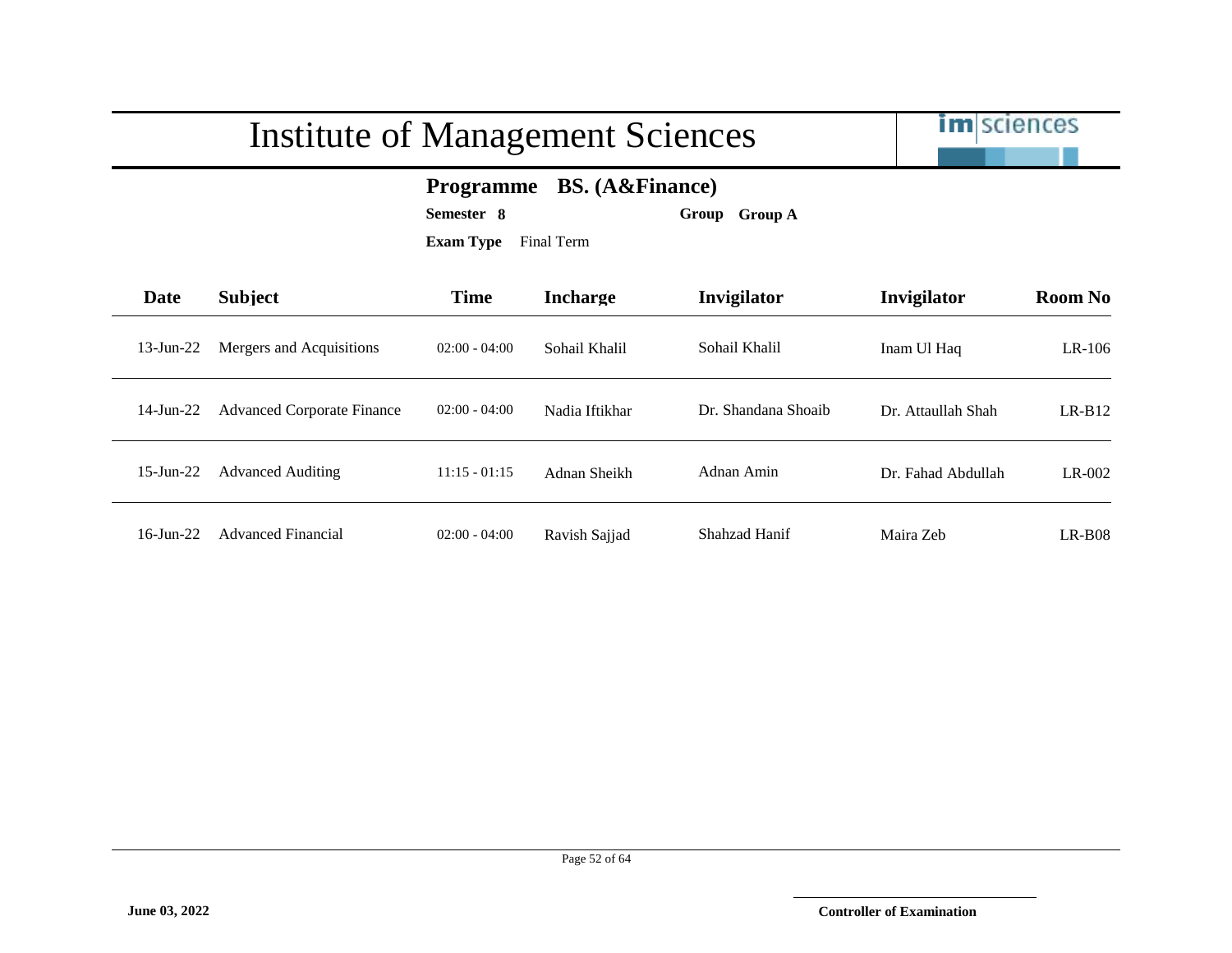

#### **Programme BS. (A&Finance)**

**Semester 2 Group Group B**

| Date        | <b>Subject</b>                | <b>Time</b>     | <b>Incharge</b>                   | Invigilator     | Invigilator     | <b>Room No</b> |
|-------------|-------------------------------|-----------------|-----------------------------------|-----------------|-----------------|----------------|
| 13-Jun-22   | Principles of Macro Economics | $08:45 - 10:45$ | Dr. Rehmat Ali                    | Dr. Rehmat Ali  | M. Shahzad Khan | $LR-002$       |
| 14-Jun-22   | <b>Financial Accounting</b>   | $08:45 - 10:45$ | Muhammad Arif                     | Muhammad Zubair | Fahad Ali       | $LR-B13$       |
| 15-Jun-22   | Principles of Management      | $08:45 - 10:45$ | Qazi Waheed uz Zama M.Imran Wazir |                 | Aisha Jabeen    | $R-B13+B14$    |
| 16-Jun-22   | Introduction to Statistics    | $08:45 - 10:45$ | Dr. Zia Obaid                     | Ahmad Hassan    | Rafiqullah Jan  | $R-B13+B14$    |
| $17-Jun-22$ | <b>Pakistan Studies</b>       | $08:45 - 10:45$ | Mian Yasir Hayat                  | Dr. Afia Saleem | Usama Laique    | $R-B13+B14$    |
| 18-Jun-22   | <b>Business English II</b>    | $08:45 - 10:45$ | Sardar Daud                       | Shahzad Hanif   | Mansoor Khan    | $LR-012$       |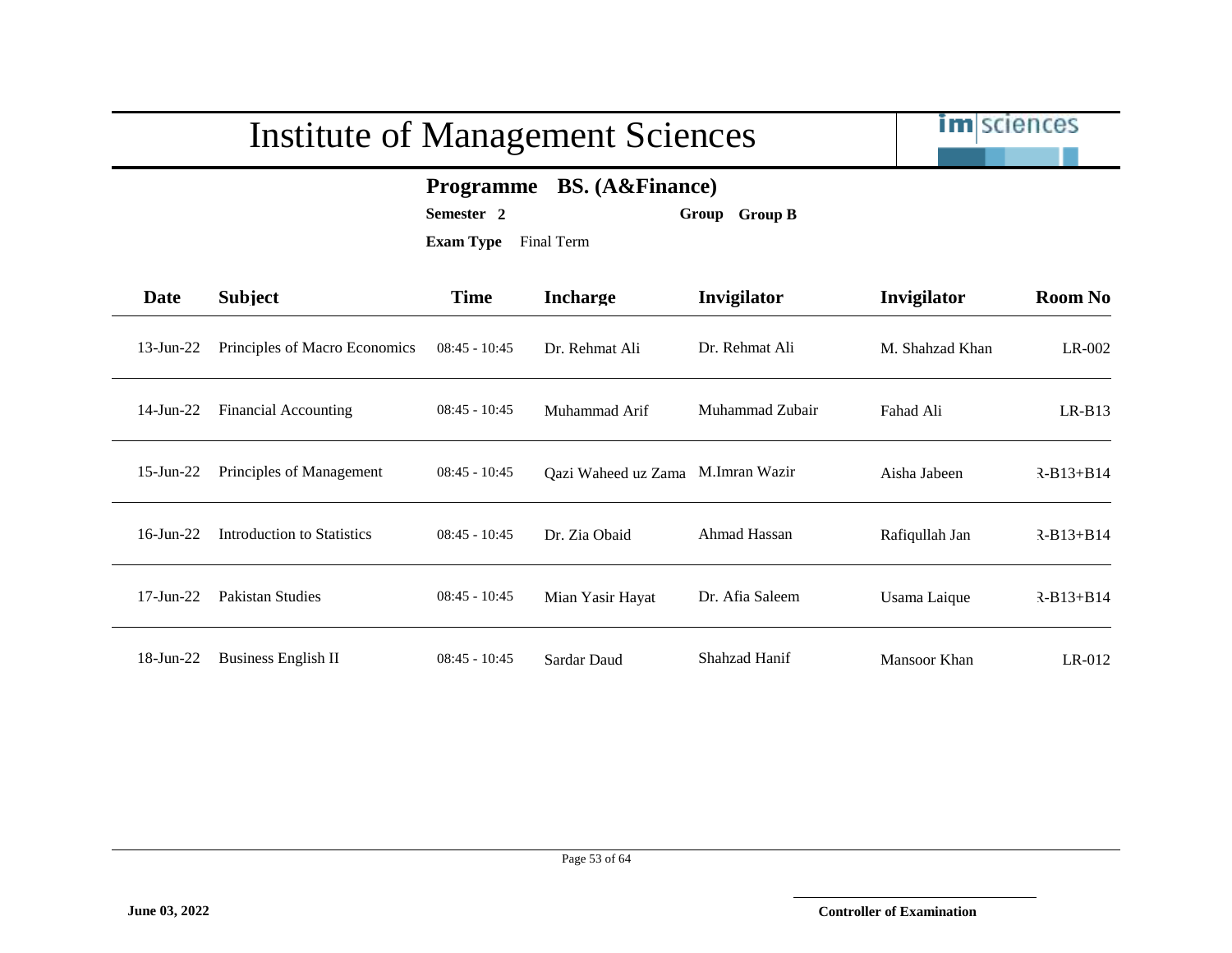

#### **Programme BS. (A&Finance)**

**Semester 4 Group Group B**

| Date         | Subject                                         | <b>Time</b>     | <b>Incharge</b>   | Invigilator         | Invigilator     | <b>Room No</b> |
|--------------|-------------------------------------------------|-----------------|-------------------|---------------------|-----------------|----------------|
| 13-Jun-22    | <b>Advanced Financial Accounting</b>            | $11:15 - 01:15$ | Adnan Sheikh      | Dr. Shandana Shoaib | M. Shahzad Khan | $LR-B08$       |
| 14-Jun-22    | Central Commercial and Corporat 11:15 - 01:15   |                 | Ali Abdullah      | Dr. Shahid Ali      | Maria Anwar     | $LR-B08$       |
| $15$ -Jun-22 | <b>Financial Management</b>                     | $02:00 - 04:00$ | Dr. Maryam Jabeen | Nadia Iftikhar      | Abdul Qadus     | $LR-B13$       |
| $16$ -Jun-22 | Financial Markets and Institution 11:15 - 01:15 |                 | Laila Taskin Qazi | Basit Ali           | Muhammad Arif   | $LR-B08$       |
| 17-Jun-22    | Islamic Studies                                 | $11:15 - 01:15$ | M. Shahzad Khan   | M. Shahzad Khan     | Inam Ul Haq     | $LR-BO8$       |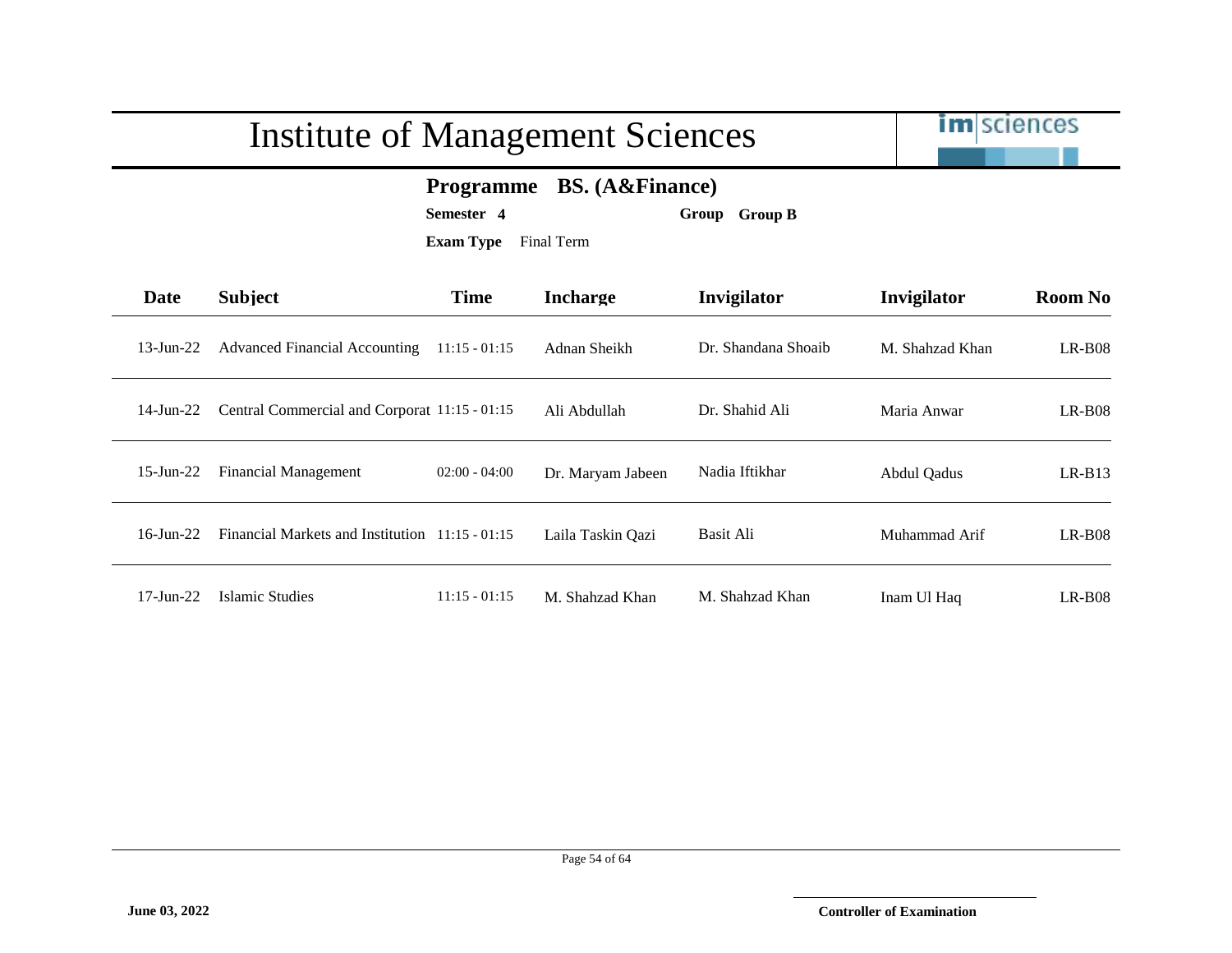

#### **Programme BS. (A&Finance)**

**Semester 6 Group Group B**

| Date          | <b>Subject</b>                               | <b>Time</b>     | <b>Incharge</b>     | Invigilator      | Invigilator      | <b>Room No</b> |
|---------------|----------------------------------------------|-----------------|---------------------|------------------|------------------|----------------|
| 13-Jun-22     | Investment Analysis & portfolio              | $08:45 - 10:45$ | M. Afraz Abdur Rehm | Abdul Qadus      | Adnan Malik      | $LR-B13$       |
| 14-Jun-22     | <b>Accounting Information System</b>         | $02:00 - 04:00$ | M. Hamza Zeb        | Romy Sajjad      | Dr. Zohra Jabeen | $Lab-B1$       |
| $15$ -Jun-22  | Small Business Mgt & Entrepren 11:15 - 01:15 |                 | Dr. M. Atiq         | Usama Laique     | Qurat ul Ain     | $LR-B13$       |
| $16$ -Jun-22  | Advnced Managerial Accounting 02:00 - 04:00  |                 | M. Nauman Khan      | Dr. Waseef Jamal | Muhammad Hamid   | $LR-B02$       |
| $17 - Jun-22$ | <b>Business Research Methods</b>             | $02:00 - 04:00$ | Shabana Gul         | Mansoor Khan     | Shabana Gul      | $LR-B09$       |
| 18-Jun-22     | Taxation                                     | $11:15 - 01:15$ | Sohail Khalil       | Sattar Khan      | Mudassar Salim   | $LR-B09$       |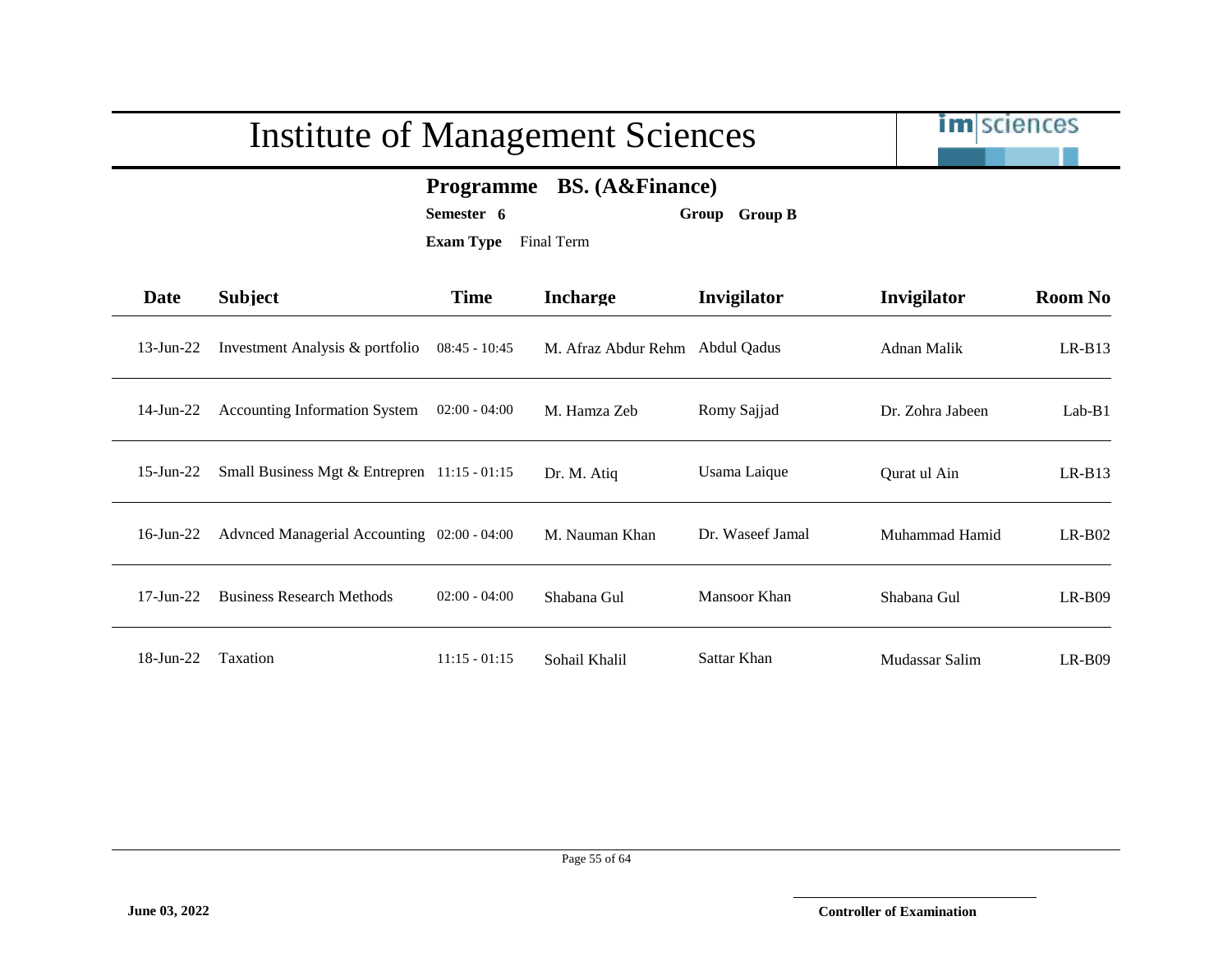

#### **Programme BS. (A&Finance)**

**Semester 8 Group Group B**

| Date            | Subject                           | <b>Time</b>     | <b>Incharge</b> | Invigilator        | Invigilator       | <b>Room No</b> |
|-----------------|-----------------------------------|-----------------|-----------------|--------------------|-------------------|----------------|
| $13$ -Jun-22    | Mergers and Acquisitions          | $02:00 - 04:00$ | Sohail Khalil   | Sikandar Tangi     | Fazli Subhan      | $LR-107$       |
| $14$ -Jun-22    | <b>Advanced Corporate Finance</b> | $02:00 - 04:00$ | Nadia Iftikhar  | Dr. M. Nawaz       | Rafiqullah Jan    | $LR-B13$       |
| $15$ -Jun-22    | <b>Advanced Auditing</b>          | $11:15 - 01:15$ | Adnan Sheikh    | Dr. Attaullah Shah | Nadia Iftikhar    | $LR-007$       |
| $16$ -Jun- $22$ | <b>Advanced Financial</b>         | $02:00 - 04:00$ | Ravish Sajjad   | Adnan Malik        | Dr. Shahwali Khan | $LR-B09$       |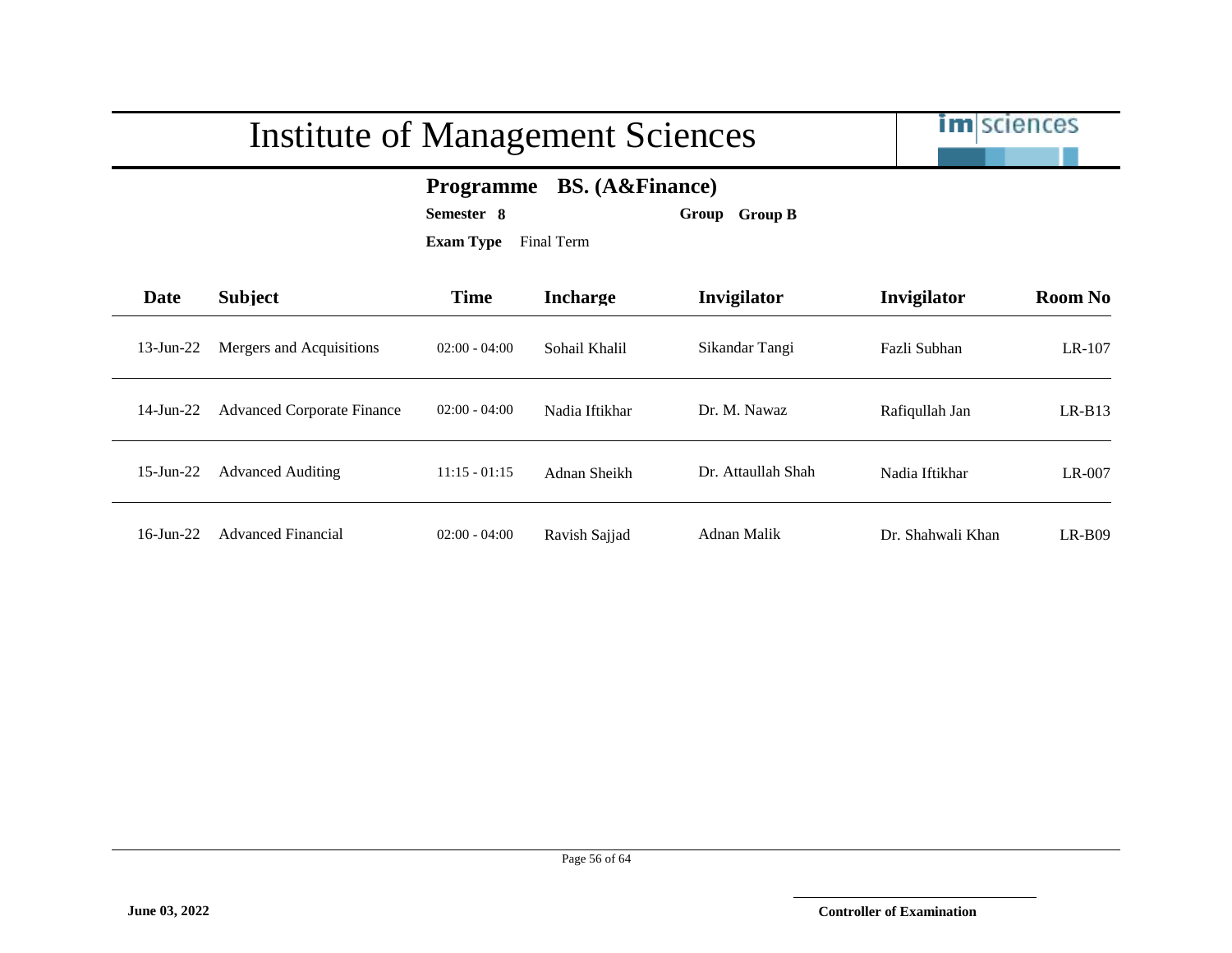

#### **Programme BS. (A&Finance)**

**Semester 4 Group Group C**

| Date          | <b>Subject</b>                                  | <b>Time</b>     | <b>Incharge</b>    | Invigilator          | Invigilator        | <b>Room No</b> |
|---------------|-------------------------------------------------|-----------------|--------------------|----------------------|--------------------|----------------|
| 13-Jun-22     | <b>Advanced Financial Accounting</b>            | $11:15 - 01:15$ | Adnan Sheikh       | Sonia Ismat          | Sardar Daud        | $LR-B09$       |
| 14-Jun-22     | Central Commercial and Corporat 11:15 - 01:15   |                 | Adnan Malik        | Adnan Malik          | Qazi Waheed uz Zam | $LR-B09$       |
| 15-Jun-22     | <b>Financial Management</b>                     | $02:00 - 04:00$ | Dr. Romana Bangash | Qazi Waheed uz Zaman | Dr. Romana Bangash | $LR-B14$       |
| $16$ -Jun-22  | Financial Markets and Institution 11:15 - 01:15 |                 | Laila Taskin Qazi  | Rafiqullah Jan       | Qurat ul Ain       | $LR-B09$       |
| $17 - Jun-22$ | Islamic Studies                                 | $11:15 - 01:15$ | Ghulam Mujtaba     | Ghulam Mujtaba       | Sattar Khan        | $LR-BO9$       |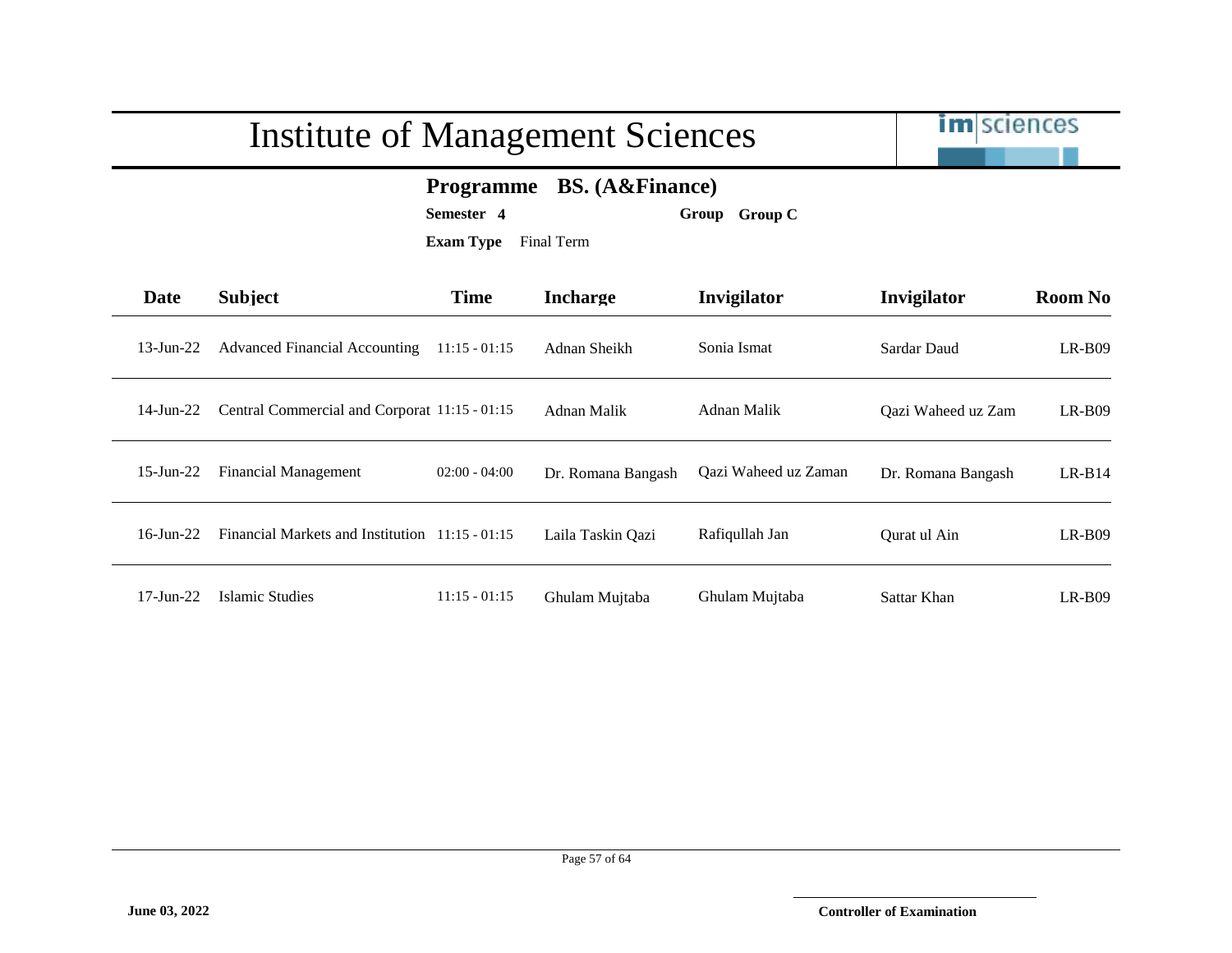

#### **Programme BS. (A&Finance)**

**Semester 6 Group Group C**

| Date            | <b>Subject</b>                                 | <b>Time</b>     | <b>Incharge</b> | Invigilator                               | Invigilator         | <b>Room No</b> |
|-----------------|------------------------------------------------|-----------------|-----------------|-------------------------------------------|---------------------|----------------|
| $13$ -Jun-22    | Investment Analysis & portfolio                | $08:45 - 10:45$ |                 | M. Afraz Abdur Rehm M. Afraz Abdur Rehman | Zohaib Ali          | $LR- B14$      |
| $14$ -Jun-22    | <b>Accounting Information System</b>           | $02:00 - 04:00$ | Ravish Sajjad   | Mukhtar Ahmad                             | Ravish Sajjad       | $LR-B10$       |
| $15$ -Jun-22    | Small Business Mgt & Entrepren $11:15 - 01:15$ |                 | Dr. M. Atiq     | Muska Mukhtar                             | Dr. M. Atiq         | $LR-B14$       |
| $16$ -Jun-22    | Advnced Managerial Accounting 02:00 - 04:00    |                 | M. Nauman Khan  | Fayaz Ahmad                               | Sohail Khalil       | $LR-B03$       |
| $17$ -Jun- $22$ | <b>Business Research Methods</b>               | $02:00 - 04:00$ | Muhammad Arif   | Fayaz Ahmad                               | Muhammad Arif       | $LR-B10$       |
| 18-Jun-22       | Taxation                                       | $11:15 - 01:15$ | Sohail Khalil   | Sohail Khalil                             | Syed Jawad Ali Shah | $LR-B10$       |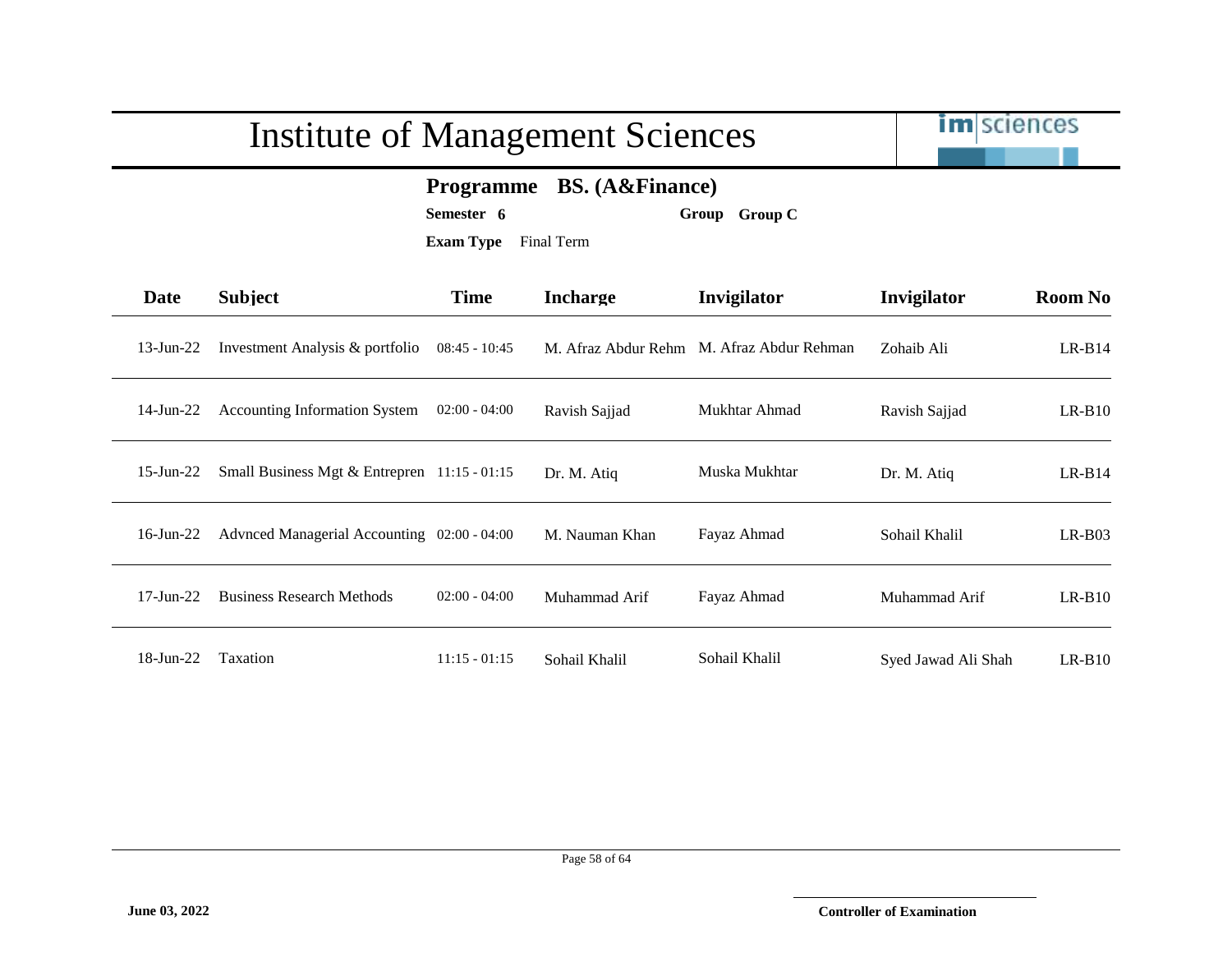

**Programme BSSE**

**Semester 2 Group Group A**

| Date            | <b>Subject</b>                        | <b>Time</b>     | <b>Incharge</b>    | Invigilator                             | Invigilator        | <b>Room No</b>  |
|-----------------|---------------------------------------|-----------------|--------------------|-----------------------------------------|--------------------|-----------------|
| $13$ -Jun-22    | <b>Discrete Structures</b>            | $08:45 - 10:45$ | Dr. M. Nawaz       | Nadia Iftikhar                          | Ahmad Hassan       | $R - 003 + 005$ |
| $14$ -Jun-22    | Introduction to Business              | $08:45 - 10:45$ | Adnan Malik        | Fazli Subhan                            | Inam Ul Haq        | $R - 003 + 005$ |
| $15$ -Jun- $22$ | Digital Electronics                   | $08:45 - 10:45$ | Dr. Zeeshan Shafiq | Sohail Khalil                           | Naheed Haq         | $R - 013 + 014$ |
| $16$ -Jun-22    | <b>Object Oriented Programming</b>    | $08:45 - 10:45$ | Adnan Amin         | Maria Ishtiaq                           | Omar Bin Samin     | $R - 003 + 005$ |
| $17-Jun-22$     | Fundamentals of Islamic Studies       | $08:45 - 10:45$ | M. Shahzad Khan    | M. Shahzad Khan                         | Naheed Haq         | $R - 003 + 005$ |
| $18$ -Jun-22    | English (Functional)                  | $08:45 - 10:45$ | Muhammad Hamid     | M. Afraz Abdur Rehman                   | M. Zeeshan Khattak | $R - 003 + 005$ |
| $20$ -Jun- $22$ | <b>Fundamentals of Mathematics II</b> | $02:00 - 04:00$ |                    | Dr. Muhammad Zubair Dr. Muhammad Zubair | Javed Iqbal        | LR-201          |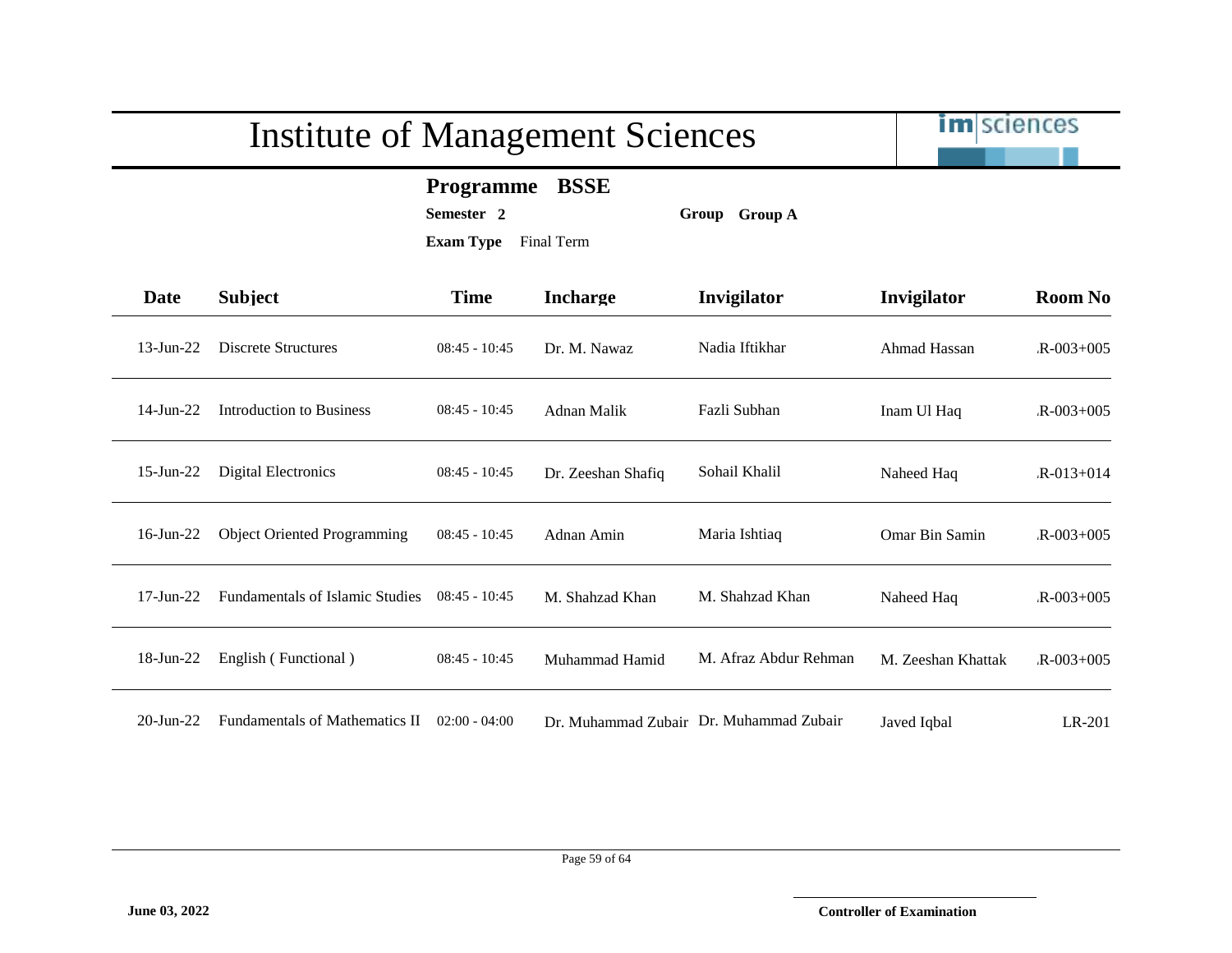# Institute of Management Sciences **Programme BSSE**

**Semester 4 Group Group A**

**Exam Type** Final Term

| .<br>. .<br>w | ----<br>۰. |  | ----- | $\overline{\phantom{0}}$ |
|---------------|------------|--|-------|--------------------------|
|               |            |  |       |                          |
|               |            |  |       |                          |

| Date            | <b>Subject</b>                                | <b>Time</b>     | <b>Incharge</b> | <b>Invigilator</b> | Invigilator         | <b>Room No</b> |
|-----------------|-----------------------------------------------|-----------------|-----------------|--------------------|---------------------|----------------|
| $13$ -Jun-22    | operating Systems                             | $11:15 - 01:15$ | Dr. Zahid ullah | Aisha Jabeen       | Muhammad Hamid      | LR-001         |
| $14$ -Jun-22    | Database Systems                              | $11:15 - 01:15$ | Tahir Nawaz     | Dr. M. Nawaz       | Fazli Subhan        | $LR-B12$       |
| $15$ -Jun-22    | Object Oriented Analysis and De 02:00 - 04:00 |                 | Dr. Sajid Anwar | Adnan Sheikh       | Shabana Gul         | $LR-006$       |
| $16$ -Jun-22    | Introdcution to Bioinfromatics                | $02:00 - 04:00$ | Dr. Laiq Hasan  | Dr. Atta ur Rehman | Dr. Tamleek Ali Tan | $LR-010$       |
| $17$ -Jun- $22$ | Natural Language Processing                   | $11:15 - 01:15$ | Afsheen Khalid  | Dr. Maryam Jabeen  | Dr. Tamleek Ali     | LR-001         |

im sciences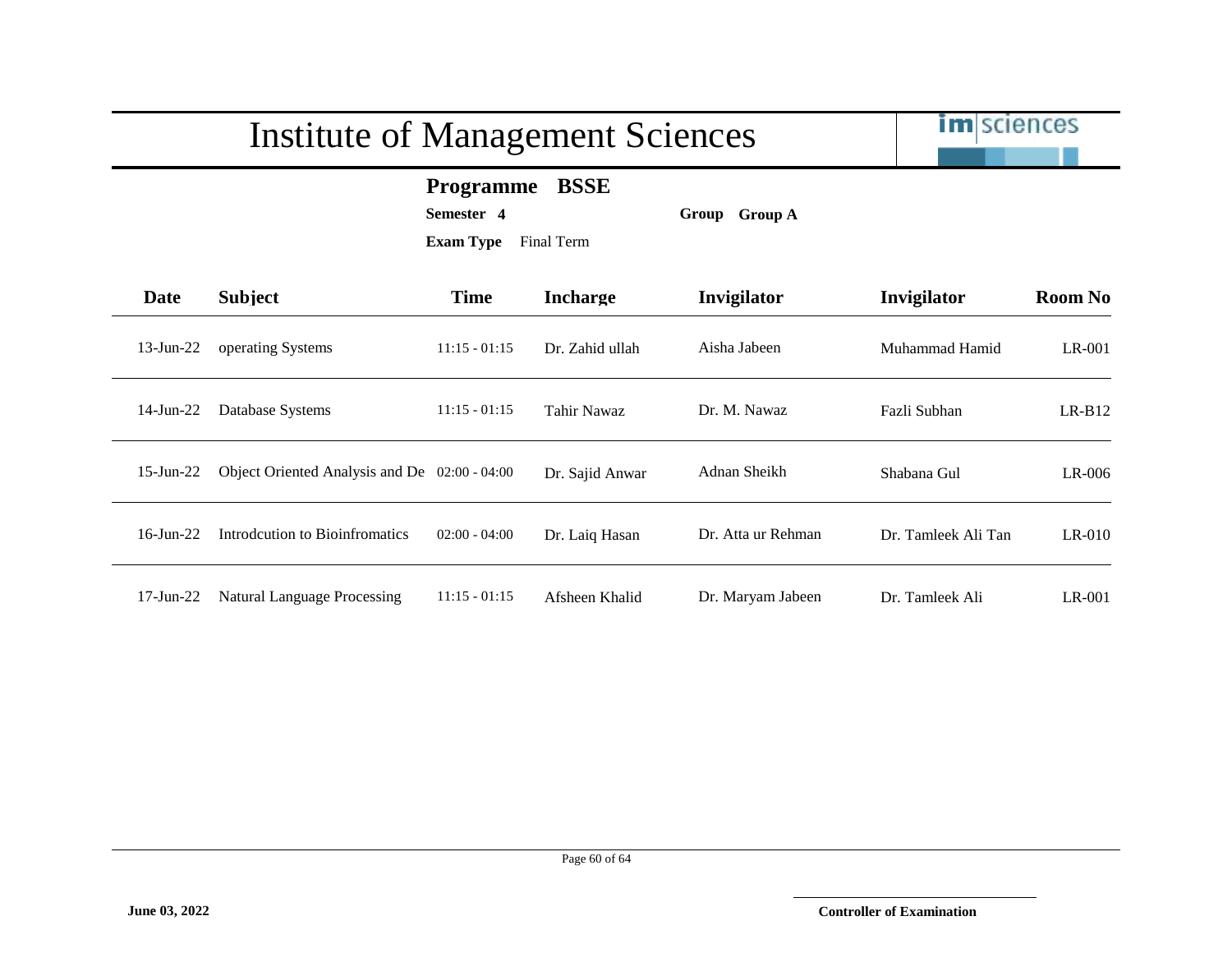

#### **Programme BSSE**

**Semester 6 Group Group A**

| Date            | <b>Subject</b>                                | <b>Time</b>     | <b>Incharge</b>  | Invigilator      | Invigilator   | <b>Room No</b> |
|-----------------|-----------------------------------------------|-----------------|------------------|------------------|---------------|----------------|
| $13$ -Jun-22    | Human Computer Interaction                    | $02:00 - 04:00$ | Hamood Ur Rehman | Hamood Ur Rehman | Basit Ali     | $LR-012$       |
| $14$ -Jun- $22$ | <b>Stochastic Processes</b>                   | $11:15 - 01:15$ | Dr. Amaad Khalil | Dr. Sajid Anwar  | Maria Ishtiaq | $LR-008$       |
| $15$ -Jun-22    | Multimedia, Game, And Entertain 02:00 - 04:00 |                 | Dr. Awais Adnan  | Marium Durrani   | Awais Alam    | $LR-012$       |
| $16$ -Jun-22    | Software Architecture & Design                | $02:00 - 04:00$ | Ahsan Ashfaq     | Usman Ali        | Ahsan Ashfaq  | LR-007         |
| $17$ -Jun- $22$ | Artifical Intelligence                        | $02:00 - 04:00$ | Ahmad Hassan     | Dr. Salma Amir   | Qurat ul Ain  | $LR-012$       |
| $18$ -Jun-22    | English - III                                 | $11:15 - 01:15$ | Maria Anwar      | Maria Anwar      | Basit Ali     | $LR-012$       |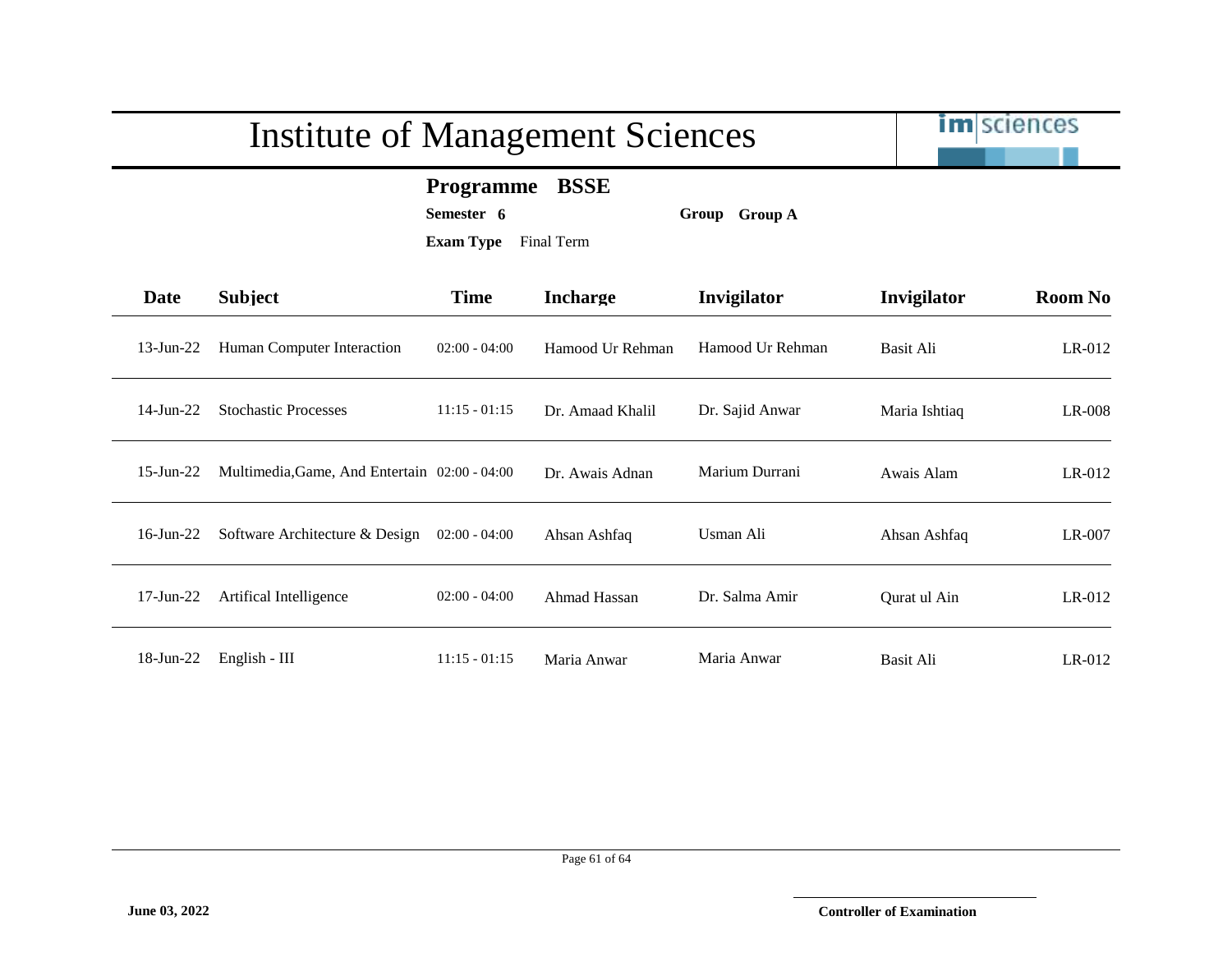# im sciences Institute of Management Sciences **Programme BSSE Semester 8 Group Group A Exam Type** Final Term **Date Subject Time Incharge Invigilator Invigilator Room No** 15-Jun-22 Psychology 11:15 - 01:15 Maidah Waheed Muhammad Ehtesham Dr. Afia Saleem R-B06+B07 16-Jun-22 Data Security and Encryption 11:15 - 01:15 Dr. Zahid Ullah Dr. Bashir Hayat Muska Mukhtar LR-B12+B13 17-Jun-22 Artificial Intelligence 02:00 - 04:00 Ahmad Hassan Shawana Zeeshan M. Ismail R-B12+B13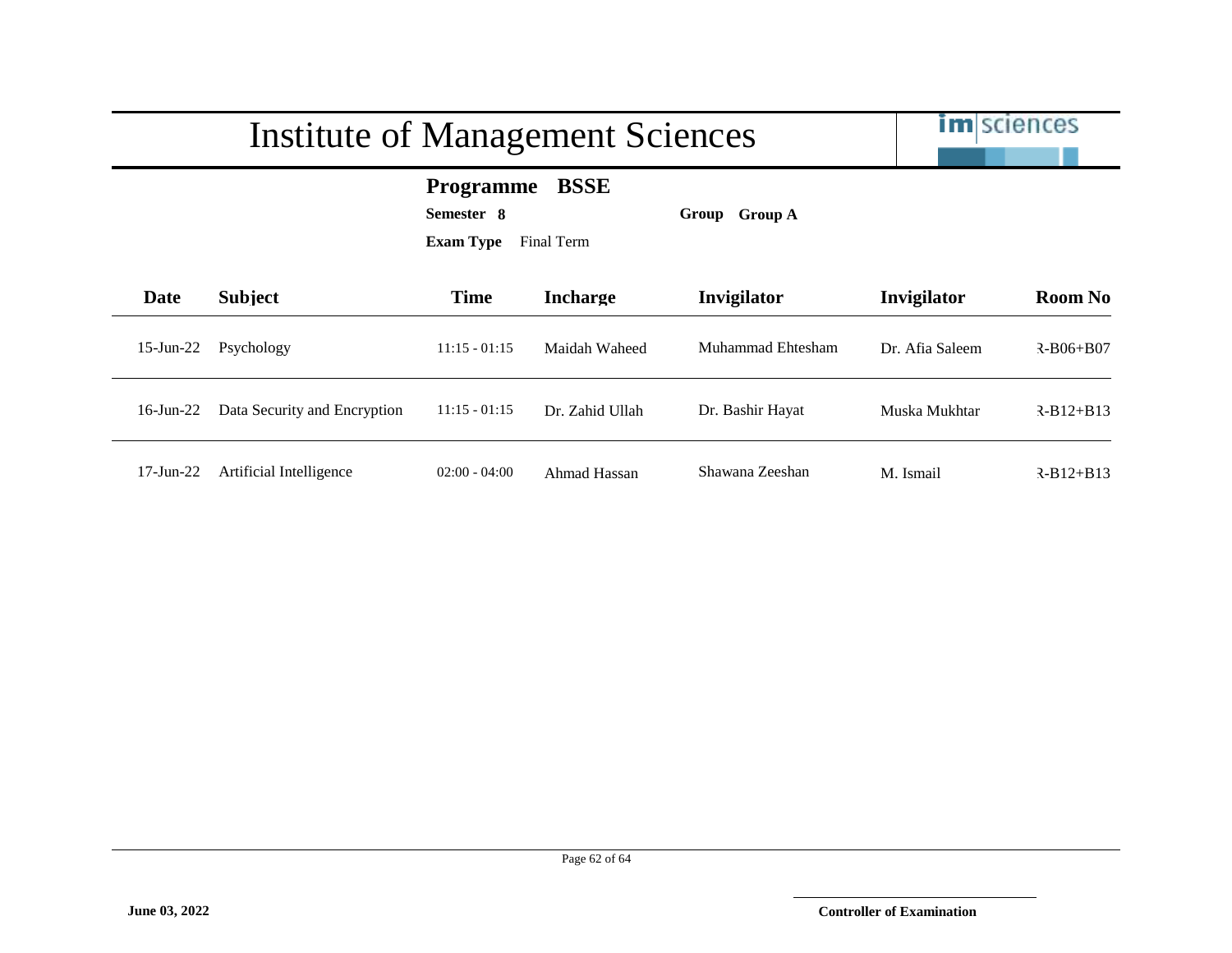im sciences

#### **Programme BSSE**

**Semester 4 Group Group B**

| Date            | <b>Subject</b>                                | <b>Time</b>     | <b>Incharge</b> | Invigilator    | Invigilator    | <b>Room No</b> |
|-----------------|-----------------------------------------------|-----------------|-----------------|----------------|----------------|----------------|
| $13$ -Jun-22    | operating Systems                             | $11:15 - 01:15$ | Dr. Zahid ullah | Saeed Shahzad  | Shahzad Hanif  | LR-002         |
| $14$ -Jun-22    | Database Systems                              | $11:15 - 01:15$ | Tahir Nawaz     | Tahir Nawaz    | Ahmad Hassan   | $LR-B13$       |
| $15$ -Jun-22    | Object Oriented Analysis and De 02:00 - 04:00 |                 | Dr. Sajid Anwar | Dr. Salma Amir | Afsheen Khalid | LR-007         |
| $16$ -Jun-22    | Introdeution to Bioinfromatics                | $02:00 - 04:00$ | Dr. Laiq Hasan  | Dr. Laiq Hasan | Basit Ali      | $LR-012$       |
| $17$ -Jun- $22$ | Natural Language Processing                   | $11:15 - 01:15$ | Afsheen Khalid  | Falak Naz Khan | Dr. Salma Amir | $LR-002$       |